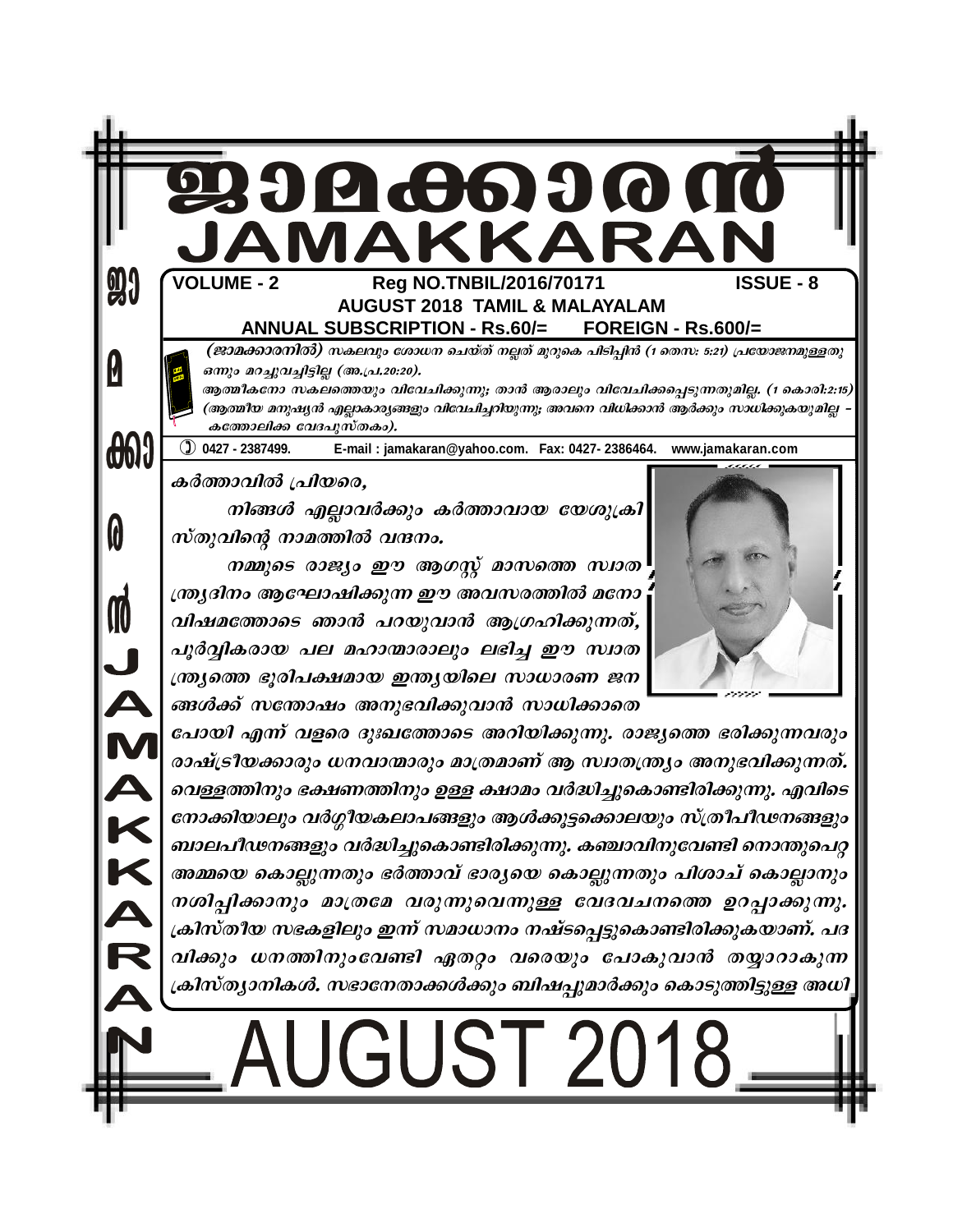കാരം തെറ്റായ മാർഗ്ഗങ്ങൾക്കായി ഉപയോഗിക്കുന്നു.

കഴിഞ്ഞ ലക്കം ജാമക്കാരനിൽ മോഡറേറ്ററുടെ പ്രസ്താവനയെക്കുറിച്ച് ഞാൻ എഴുതിയത് ബിഷപ്പുമാരെ ദൈവമായി കരുതുന്ന വൃക്തികൾക്ക് ഇഷ്ടമായില്ല. ചില അച്ചന്മാർ എനിക്ക് എഴുതിയത്, മോഡറേറ്റർ സൂചിപ്പിച്ച God's Family ('ദൈവകു ടുംബം) എന്ന വാക്കിന്റെ പിന്നിൽ ഇത്ര വലിയ ആപത്തുണ്ടെന്ന് മനസ്സിലാക്കു വാൻ ഞങ്ങൾക്ക് കഴിഞ്ഞില്ല, ഡോക്ടർ അത് വിവരിച്ചപ്പോഴാണ് ഇത്രയും വലിയ ആപത്ത് ഇതിന്റെ ഉള്ളിലുണ്ട് എന്ന് ഞങ്ങൾക്ക് മനസ്സിലാക്കുവാൻ കഴിഞ്ഞത്. മാർത്തോമാ സഭയിലും ഇതേ ആശയമുള്ള ബിഷപ്പുമാരുണ്ട്. എല്ലാ മതങ്ങളും ഒന്ന്, ലിംഗവൃത്യാസമില്ലാതെ ഹിജഡകളേയും സഭയിൽ സമമായി സ്ഥീകരിക്കണം, അവ രേയും അച്ചന്മാരുടെ നേതൃത്വത്തിലേക്ക് കൊണ്ടുവരണം എന്നുള്ള സോദോം ഗൊമോറയുടെ പാപത്തെ സഭയ്ക്കുള്ളിൽ കൊണ്ടുവരാൻ ശ്രമിച്ചുകൊണ്ടിരിക്കുന്ന ഭാരവാഹികളും അച്ചന്മാരും ബിഷപ്പുമാരേയും നാമിപ്പോൾ കണ്ടുകൊണ്ടിരിക്കുക യാണല്ലോ. ലോകം മുഴുവനും രഹസ്യമായി പറഞ്ഞുകൊണ്ടിരിക്കുന്ന ഈ പാപത്തെ ന്യായീകരിച്ചുകൊണ്ട് അതിനെ നിയമമാക്കി പ്രവൃത്തിയിൽ, പല രാജ്യങ്ങളും കൊണ്ടുവന്നുകഴിഞ്ഞു. അത് നമ്മുടെ വിശുദ്ധ ദൈവസഭയ്ക്കുള്ളിലും കൊണ്ടുവ രുവാൻ ശ്രമിക്കുന്നത് നാമെല്ലാവരും കണ്ടുകൊണ്ടിരിക്കുകയാണല്ലോ. ഈ വിഷ യങ്ങളെ ഞാൻ എന്റെ മാസികയിൽ കൂടി ചൂണ്ടിക്കാണിച്ചതിൽ എന്താണ് തെറ്റ്? ഡോ.പുഷ്പരാജ് ബിഷപ്പുമാരെ അപമാനിക്കുന്നു എന്ന് തെറ്റായിട്ട് എല്ലാ ഡയോ സിസുകളിലും അറിയിച്ചുകൊണ്ടിരിക്കുന്നു. എത്ര വലിയ നഷ്ടത്തേയും അപമാ നത്തേയും പ്രതീക്ഷിച്ചുകൊണ്ട് ഇങ്ങനെയുള്ള ലേഖനം എഴുതിയെന്നു വച്ചാൽ അത് നമ്മുടെ സഭയെ ഉണർത്തുവാനും, ആ ഉപദേശങ്ങളെ സഭയ്ക്കുള്ളിൽ കൊണ്ടു വരാതിരിക്കാനും അല്ലാതെ വേറെ ഉദ്ദേശങ്ങളൊന്നും എനിക്ക് ഇല്ല. യേശുക്രിസ്തു പറഞ്ഞതുപോലെ, ചെവിയുള്ളവൻ കേൾക്കട്ടെ.

തുടർന്നും നിങ്ങൾ എല്ലാവർക്കും വേണ്ടി ഞാൻ പ്രാർത്ഥിക്കുന്നു. എത്ര എതിർപ്പുകൾക്കും വെറുപ്പുകൾക്കും ഇടയിലും എന്നെ തുടർന്നും ഉപയോഗിച്ചുകൊ ണ്ടിരിക്കുന്ന സഭാഭാരവാഹികൾക്കും അച്ചന്മാർക്കും ഈ ശുശ്രൂഷയ്ക്കും മാസിക യുടെ പ്രവർത്തനങ്ങൾക്കും സാമ്പത്തിക സഹായം അയയ്ക്കുന്ന എല്ലാ കുടുംബ ത്തിനും നന്ദി രേഖപ്പെടുത്തുന്നു. കഴിഞ്ഞ മാസം എഴുതിയ ലേഖനത്തിനുശേഷം പല ഡയോസിസുകളിൽ ഉള്ള പ്രശ്നങ്ങളും സാമ്പത്തിക ക്രമക്കേടുകളും സി.എ സ്.ഐ സിനഡ് എതിരായി ഗവൺമെന്റിന്റെ അന്വേഷണവിവരങ്ങളും എനിക്ക് അയ ച്ചുകൊണ്ടിരിക്കുന്നു. ദൈവത്തിന് ആലയം പണിത ശലോമോന് എതിരായി രണ്ടു ശത്രുക്കളെ ദൈവം തന്നെ എഴുന്നേൽപ്പിച്ചു. കാരണം നിങ്ങൾക്കു തന്നെ അറിയാം.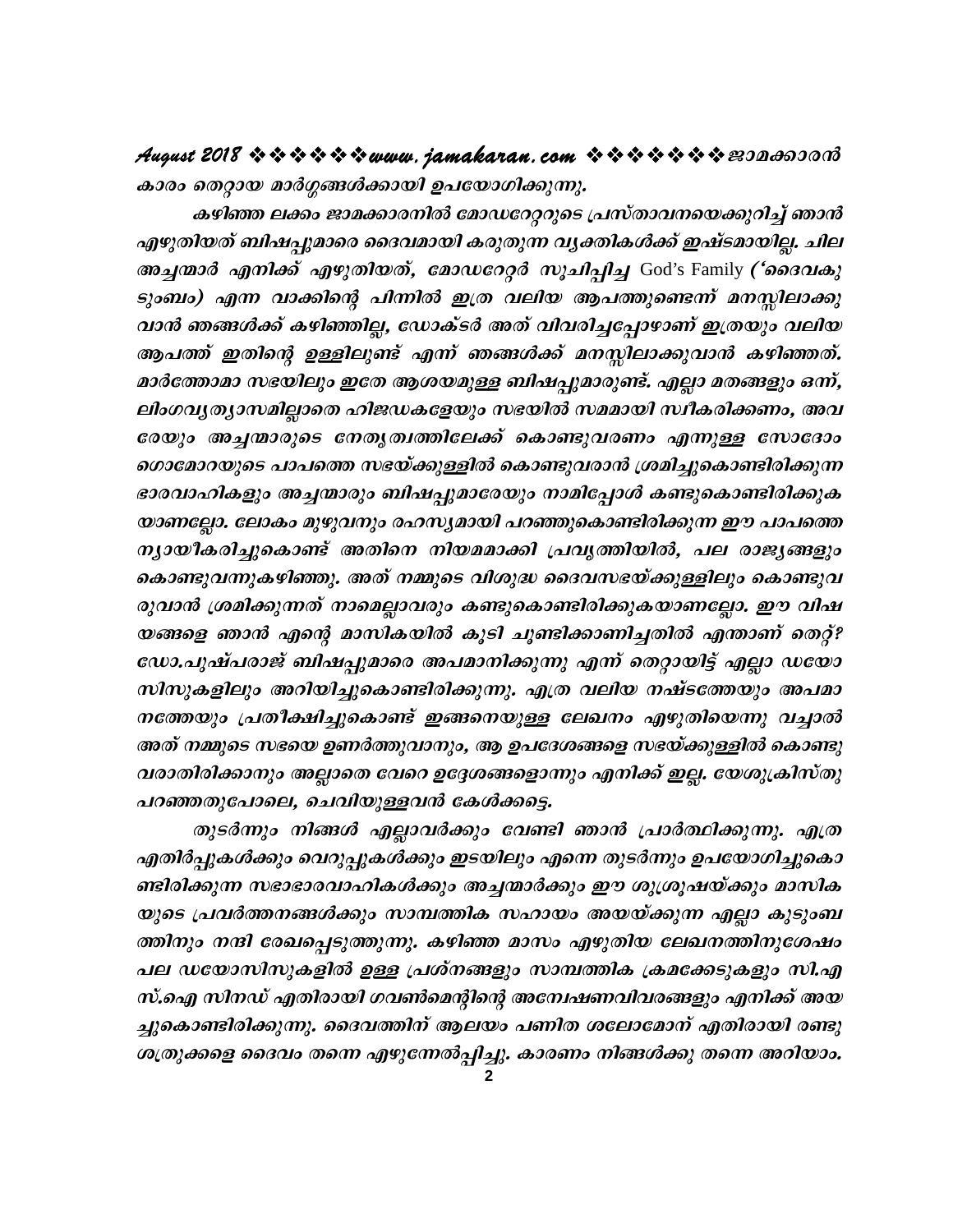ദൈവത്തിന് ഇഷ്ടമില്ലാത്ത കാര്യത്തെ രാജാവും നേതാക്കളും ചെയ്യുമ്പോൾ ദൈവം വെറുക്കുന്ന കാര്യങ്ങളെ നേതാക്കൾ പ്രവർത്തനത്തിൽ കൊണ്ടുവരുവാൻ മിക്ക മ്പോം ദൈവം തന്നെ പുതിയ പുതിയ ശത്രുക്കളെ സഭാനേതാക്കൾക്കെതിരായി വർദ്ധിപ്പിക്കും. ദൈവം നമ്മുടെ സഭകളെയും സഭാനേതാക്കളെയും അനുഗ്രഹിച്ച് അവർക്കിടയിൽ ആത്മീയ ഉണർവ്വും ദൈവഭയവും ഉണ്ടാകുവാൻ നമുക്ക് എല്ലാ വർക്കും പ്രാർത്ഥിയ്ക്കാം. ദൈവകൃപ നാം എല്ലാവരോടും എപ്പോഴും ഉണ്ടാകുമാ റാകട്ടെ. പാർത്ഥനയോടെ അവസാനിപ്പിക്കട്ടെ!. കർത്തുശുശൂഷയിൽ ഡോ.പുഷ്പരാജ്

### ജാമക്കാരൻ വേണ്ട

മോഡറേറ്ററും മധ്യകേരള ഡയോസിസ് ബിഷപ്പുമായ മോസ്റ്റ്.റവ.തോമസ് കെ.ഉമ്മൻ അവർകളുടെ നവീന ഉപദേശമായ 'ദൈവകുടുംബം' പ്രകൃതിയിൽ മരം, മൃഗങ്ങൾ ഇവയ്ക്കുവേണ്ടി 40 ദിവസം ഉപവാസം നടത്തുവാൻ തീരുമാനി ച്ചു. ദൈവകുടുംബത്തിൽ ഹിജഡകൾ, ആണ് ആണോടും പെണ്ണ് പെണ്ണോടും തമ്മിലുള്ള ബന്ധമുള്ളവർ ഇവരെയെല്ലാവരെയും ഉൾപ്പെടുത്തി ഒരു ദൈവകു ടുംബമായി ജീവിക്കണം എന്നീ കാരൃങ്ങൾ അടങ്ങിയ പ്രസ്താവന സി.എസ്. ഐയിലുള്ള 24 ഡയോസിസിലെ ബിഷപ്പുമാർക്കും, അച്ചന്മാർക്കും അയക്കുക യും, അത് പ്രവൃത്തിയിൽ കൊണ്ടുവരുവാൻ അറിയിപ്പ് നൽകുകയും ചെയ്തു. ഇത് തെറ്റ് എന്ന് ഞാൻ കഴിഞ്ഞ ജാമക്കാരനിൽ എഴുതിയിട്ടുണ്ട്. ആ ഡയോസി സിലെ പ്രധാന അച്ചൻ അവർകളിൽ ഒരാൾ 'ജാമക്കാരൻ വേണ്ട'എന്ന അറിയി പ്പോടെ എനിയ്ക്ക് തന്നെ തിരിച്ചയച്ചു. ഞാൻ എഴുതിയത് വ്യാജമോ കള്ളമോ എന്നറിഞ്ഞാലും നിങ്ങളും ആ അച്ചന്റെ വഴിയിൽ 'ജാമക്കാരൻ വേണ്ട' എന്ന് എഴുതി എനിക്ക് തിരിച്ചയച്ചാലും.

ഞാൻ എഴുതിയ വിവരത്തിൽ തെറ്റുണ്ടെങ്കിൽ അത് ചൂണ്ടിക്കാണിക്കാൻ ഇതു വായിക്കുന്ന ഏവർക്കും അവകാശം ഉണ്ട്.

ദൈവം നമ്മെ എല്ലാവരേയും വചനപ്രകാരം വഴിനടത്തുമാറാകട്ടെ.

### $m$  $n$

Bank NEFT, MO, DD ആയി നല്കിയ കൂട്ടായ്മകൾ എല്ലാം ലഭിച്ചു. നിങ്ങളെഴുതിയ എല്ലാ വിഷയങ്ങൾക്കായും ഞാൻ പ്രാർത്ഥിക്കുന്നു. തുടർന്നും പ്രാർത്ഥിക്കും.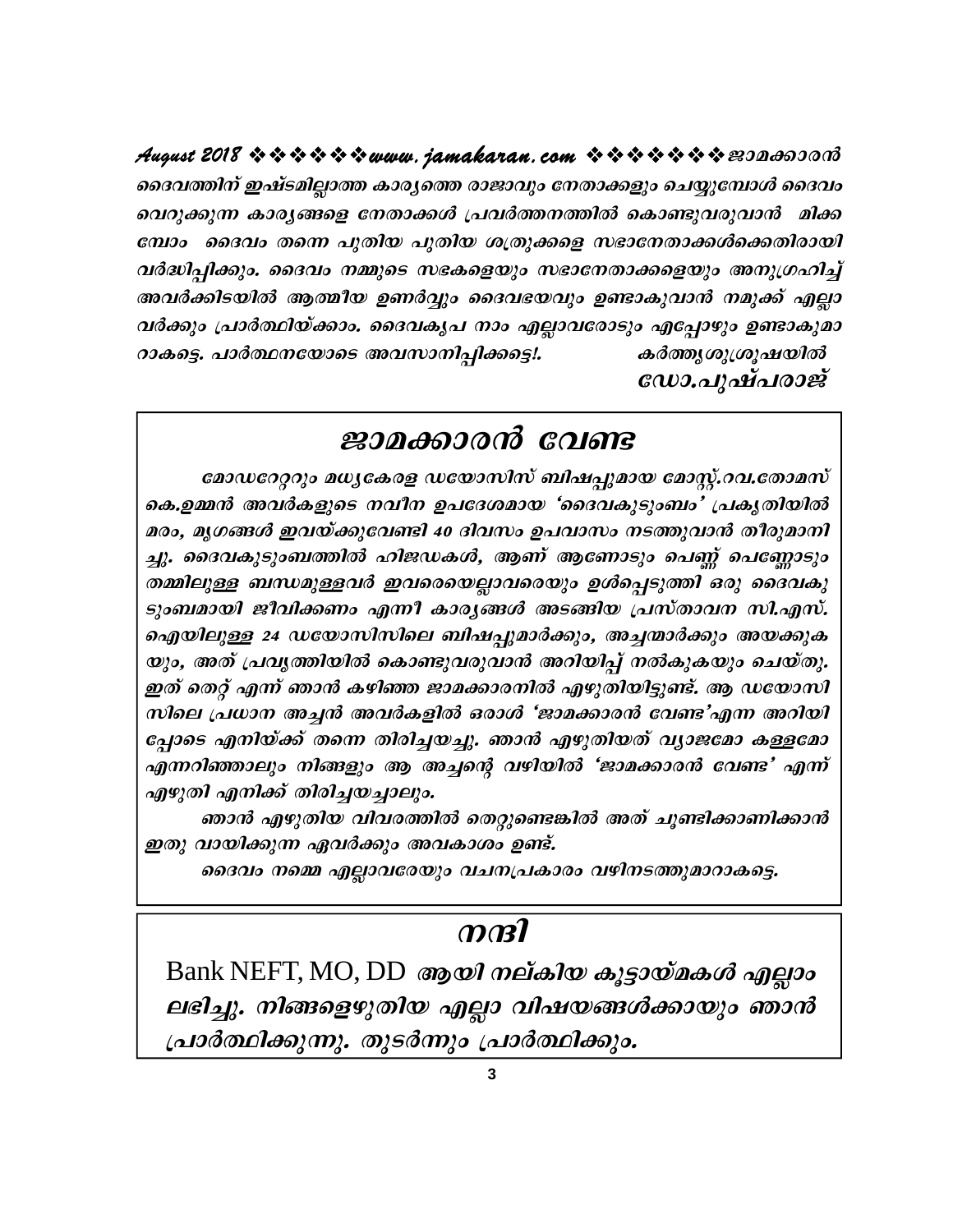# ഇന്ത്യൻ ദേശീയഗാനത്തിൽ ക്രിസ്ത്യാനിയുടെ പങ്ക്



ഇന്ത്യയുടെ ദേശീയഗാനമായ ജനഗണമന എഴുതി യത് പശ്ചിമബംഗാളിലെ കൽക്കട്ടയിൽ ജീവിച്ചിരുന്ന കവി രവീന്ദ്രനാഥ ടാഗോർ ആകുന്നു. അദ്ദേഹം തന്റെ മാതൃഭാ ഷയായ ബംഗാളിലാണ് ഇത് എഴുതിയത്. അദ്ദേഹം എഴു തിയ മുഴുവൻ പാട്ടിൽ നിന്നും ആദ്യത്തെ ഭാഗം തെരഞ്ഞെ ടുത്താണ് ദേശീയഗാനമായി ആലപിക്കുന്നത്. ഈ പാട്ടിന്റെ വരിയിൽ വരുന്ന ഹിന്ദു എന്നു വിളിക്കുന്ന സംസ്ഥാനവും ഇപ്പോഴുള്ള നമ്മുടെ പഞ്ചാബിന്റെ ഒരു ഭാഗവും പാകിസ്ഥാ നിൽ പോയി.

ഈ പാട്ടിന് ഈണം നൽകിയവർ :

നമുക്ക് ഓരോരുത്തർക്കും പാട്ടുകൾ എഴുതിയവരുടെ പേരുകൾ മാത്രമേ അറിയാവൂ. എന്നാൽ ഈ പാട്ടിന് ഈണം പകർന്നത് മിസ്സിസ്.മാർഗരറ്റ് കസ്സിൻ എന്നു വിളിക്കപ്പെടുന്ന ക്രിസ്ത്യാനിയാണ്. ആന്ധ്രാപ്രദേശ് സംസ്ഥാനത്തിലെ മദ നപ്പള്ളി സ്ഥദേശിയായ Mr.ജെയിസ് H കസ്സിനും ഭാര്യയായ മിസ്സിസ് മാർഗരറ്റ് കസ്സിനും ചേർന്നാണ് ഈ ഗാനത്തിന് ഈണം പകർന്നത്. തിയോസഫിക്കൽ സൊസൈറ്റി സ്ഥാപിച്ച ആനിബസന്റിന്റെ മറ്റൊരു സഹസ്ഥാപനമാണ് തിയോസഫിക്കൽ കോളേജ്. ഈ കോളേജിന്റെ പ്രിൻസിപ്പൽ ആയിരുന്നു മിസ്സിസ്.മാർഗരറ്റ് കസ്സിൻ അവർകൾ. ശ്രീ.രവീന്ദ്രനാഥ ടാഗോർ ഈ കോളേജിൽ താമസിച്ചിരുന്നപ്പോൾ ഈ ജനഗണമന എന്ന ഗാനത്തിന് ഈണം പകരുവാൻ മിസ്സിസ് മാർഗരറ്റ് അവർകളോട് ആവശ്യപ്പെട്ടു. ഭാരൃയും ഭർത്താവും പിയാനോയുടെ സഹായത്താൽ ഈ ഗാനത്തിന് ഈണം പകർന്നപ്പോൾ രവീന്ദ്രനാഥ് ടാഗോർ അവർകൾക്ക് വളരെയധികം ഇഷ്ട പ്പെട്ടു. ഈ ദേശഭക്തി ഗാനത്തെ ആദരവോടെ നാം പാടുമ്പോൾ ഗാനത്തിന്റെ രച യിതാവായ രവീന്ദ്രനാഥടാഗോർ അവർകളെ മാത്രമേ നാം ഓർക്കാറുള്ളൂ. പക്ഷേ, ആ ഗാനത്തിന് ഈണം പകർന്ന മിസ്റ്റർ & മിസ്സസ് മാർഗരറ്റ് കസ്സിൻ അവർകളെ ആരും ഓർക്കുന്നില്ല. അതേസമയം സിനിമാ മ്യൂസിക് ഡയറക്ടറായ എ.ആർ.റ ഹ്മാനെ ഓർക്കുന്നുണ്ട്. പക്ഷേ, മിസ്റ്റർ & മിസ്സിസ് മാർഗരറ്റ് ദമ്പതികളെ എല്ലാവരും വിസ്മരിക്കുന്നു എന്ന് ദുഃഖകരമായ വിഷയമാണ്.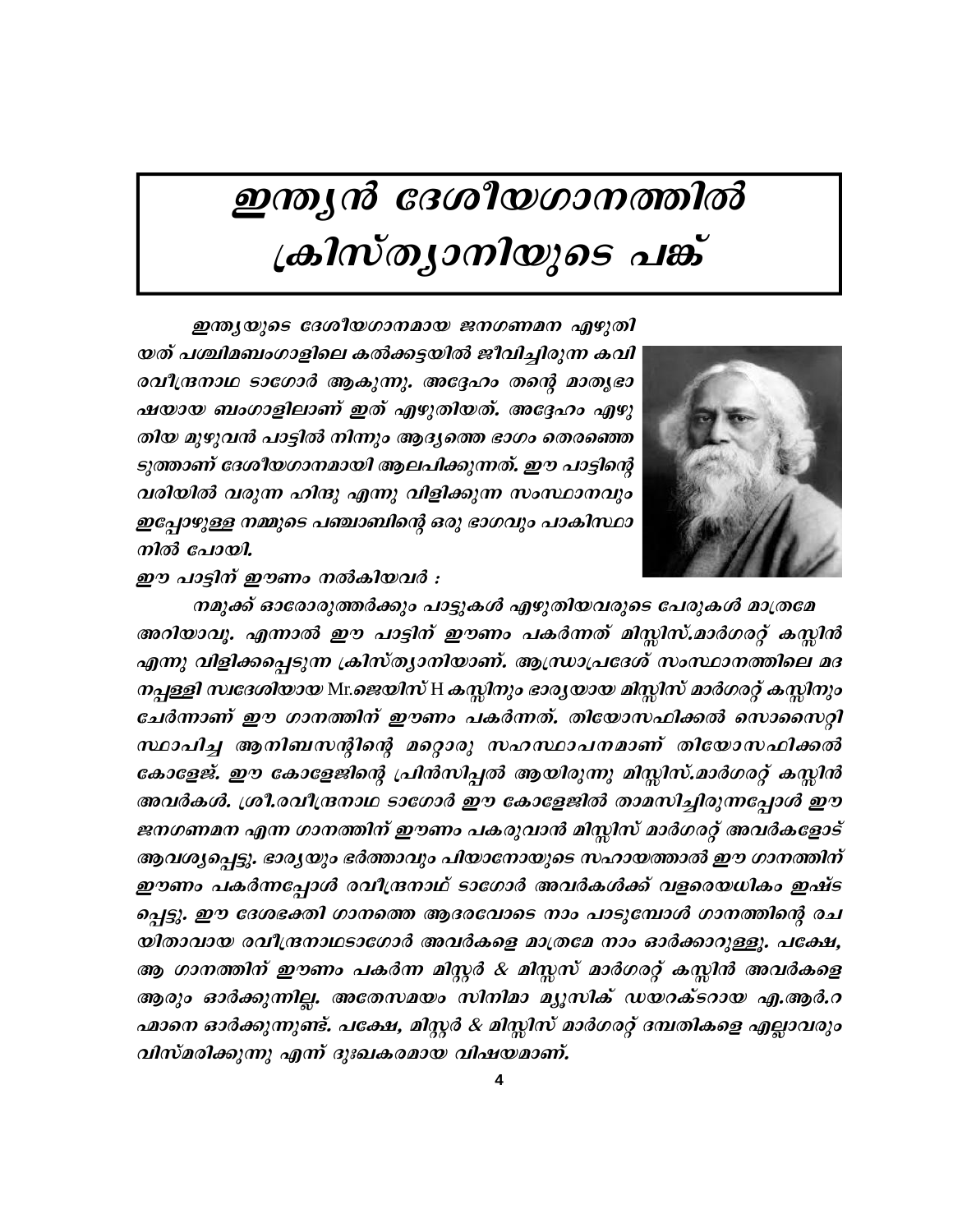### 

ഈ ആഗസ്റ്റ് മാസത്തെ ജാമക്കാരൻ മാസികയുടെ മാറ്റർ എഴുതിക്കൊണ്ടിരി ക്കുമ്പോൾ വായനക്കാർ എല്ലാവർക്കും ക്രിസ്ത്യാനികളായ ഈ പ്രധാന വൃക്തി കളെ പരിചയപ്പെടുത്തുന്നതിൽ എനിക്ക് വളരെയധികം സന്തോഷമുണ്ട്. എന്റെ കുട്ടി ക്കാലത്തും, ബാല്യക്കാരൻ ആയ ശേഷവും, സ്കൂളിലും കോളേജിലും നമ്മുടെ ദേശിയപതാകയെ ഉയർത്തുമ്പോൾ ഈ ഗാനം ആലപിക്കുവാൻ എന്നെയാണ് ഉപ യോഗിച്ചിരുന്നത് എന്നറിയിക്കുന്നതിൽ എനിക്ക് അഭിമാനമുണ്ട്. നമ്മുടെ ഭാരതദേ ശത്തിന് ക്രിസ്തുവിൽ കൂടി മാത്രമേ പൂർണ്ണമായ സ്വാതന്ത്ര്യം പ്രാപിക്കുവാൻ കഴിയൂ എന്ന് ദേശത്തിലെ ജനങ്ങളും നേതാക്കളും തിരിച്ചറിയുവാൻ നമുക്ക് പ്രാർത്ഥിക്കാം.

# ഇന്ത്യൻ സ്വാതന്ത്ര്യപാതയിൽ ക്രിസ്ത്യാനി

ഇന്ത്യൻ സ്വാതന്ത്ര്യപാതയിൽ വളരെ പ്രധാനപ്പെട്ട സംഭവം 1903-ൽ നടന്ന ഉപ്പുസത്യാഗ്രഹമാണ്. ഈ സത്യാഗ്രഹത്തിൽ ഒരു ക്രിസ്ത്യാനിയുടെ പങ്കുണ്ടായി *രുന്നത് നമ്മിൽ പലർക്കും അറിയില്ല. ആ മാന്യദ്ദേഹത്തിന്റെ പേര്* Mr.*റ്റൈറ്റസ് എന്നാ* ണ്. ഇന്ത്യയിലെ കേരള സംസ്ഥാനത്തിൽ മാരാമൺ എന്നറിയപ്പെടുന്ന സ്ഥലത്തിൽ തേവർതുണ്ടിയിൽ ശ്രീ.റ്റൈറ്റസ് അവർകൾ 1905–ാം വർഷം ഫെബ്രുവരി 18 ന് ജനി  $\mathcal{A}$ 

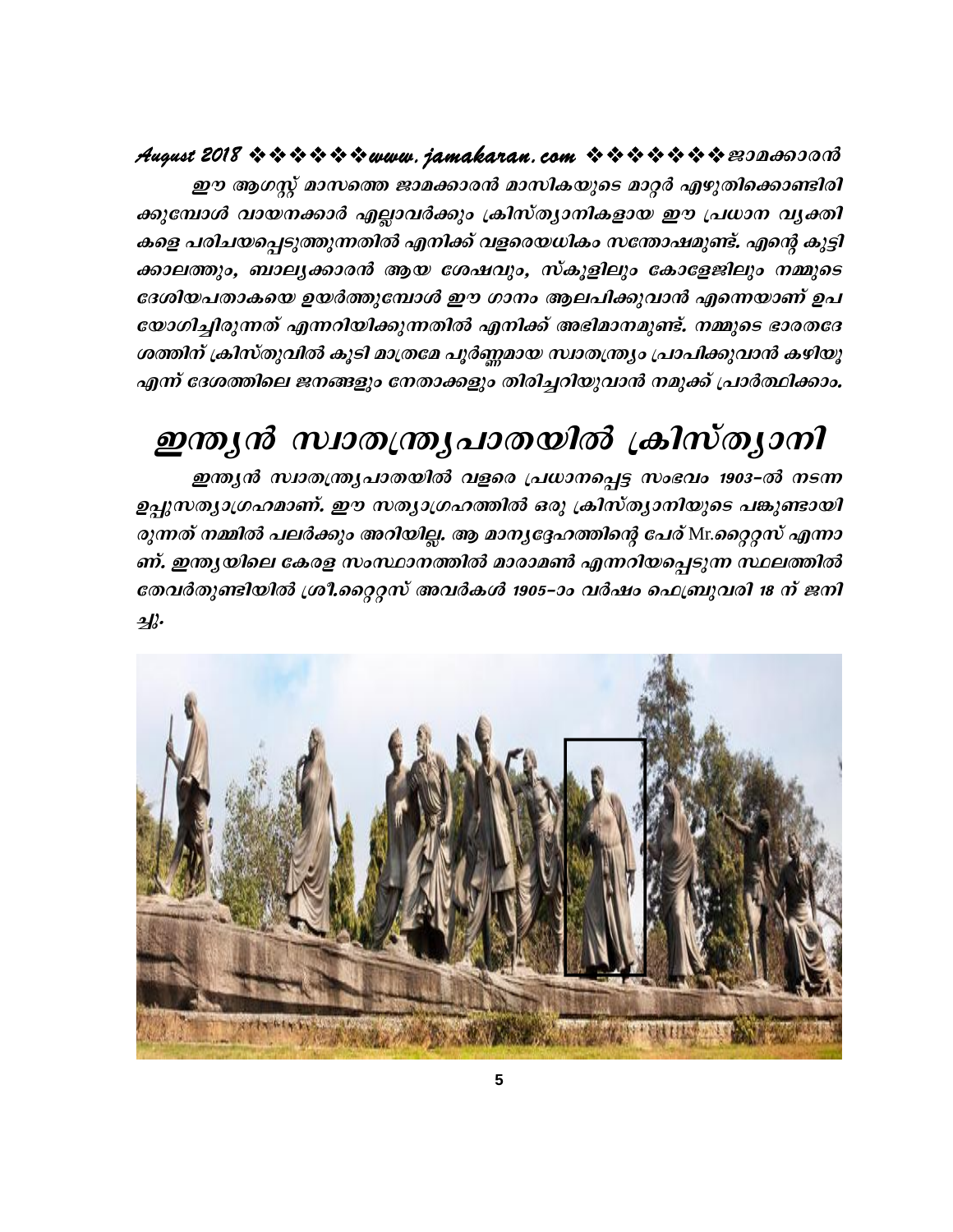### 

ഇദ്ദേഹം മാർത്തോമാ സഭയുടെ അച്ചനായി വേല ചെയ്ത യാളാണ്. മഹാത്മാ ഗാന്ധിയുടെ അടുത്ത സുഹൃത്തായിരുന്നു. ഇദ്ദേഹം ഗാന്ധിജിയുടെ സബർമതി ആശ്രമത്തിന്റെ സെക്രട്ടറി യായി സേവനം അനുഷ്ഠിച്ചിരുന്നു.

ഉപ്പുസത്യാഗ്രഹത്തിൽ ഗാന്ധിജിയോടൊപ്പം ഇദ്ദേഹവും പങ്കെടുത്തു. റ്റൈറ്റസ്ജി എന്നാണ് ഇദ്ദേഹം എല്ലാവരാലും വിളി ക്കപ്പെട്ടിരുന്നത്.

ഉപ്പുസത്യാഗ്രഹത്തിൽ പങ്കെടുത്ത മഹത്വ്യക്തികളായ 11 പേരുടെ പ്രതിമകൾ ഡൽഹിയിൽ സ്ഥാപിക്കപ്പെടുകയുണ്ടായി. അതിൽ ഇടതുനിന്നും എട്ടാമത്തെ പ്രതിമയാണ് റ്റൈറ്റസ്ജിയുടെ പ്രതിമ.



 $Rev.$ *ssggm* (Marthoma Church)

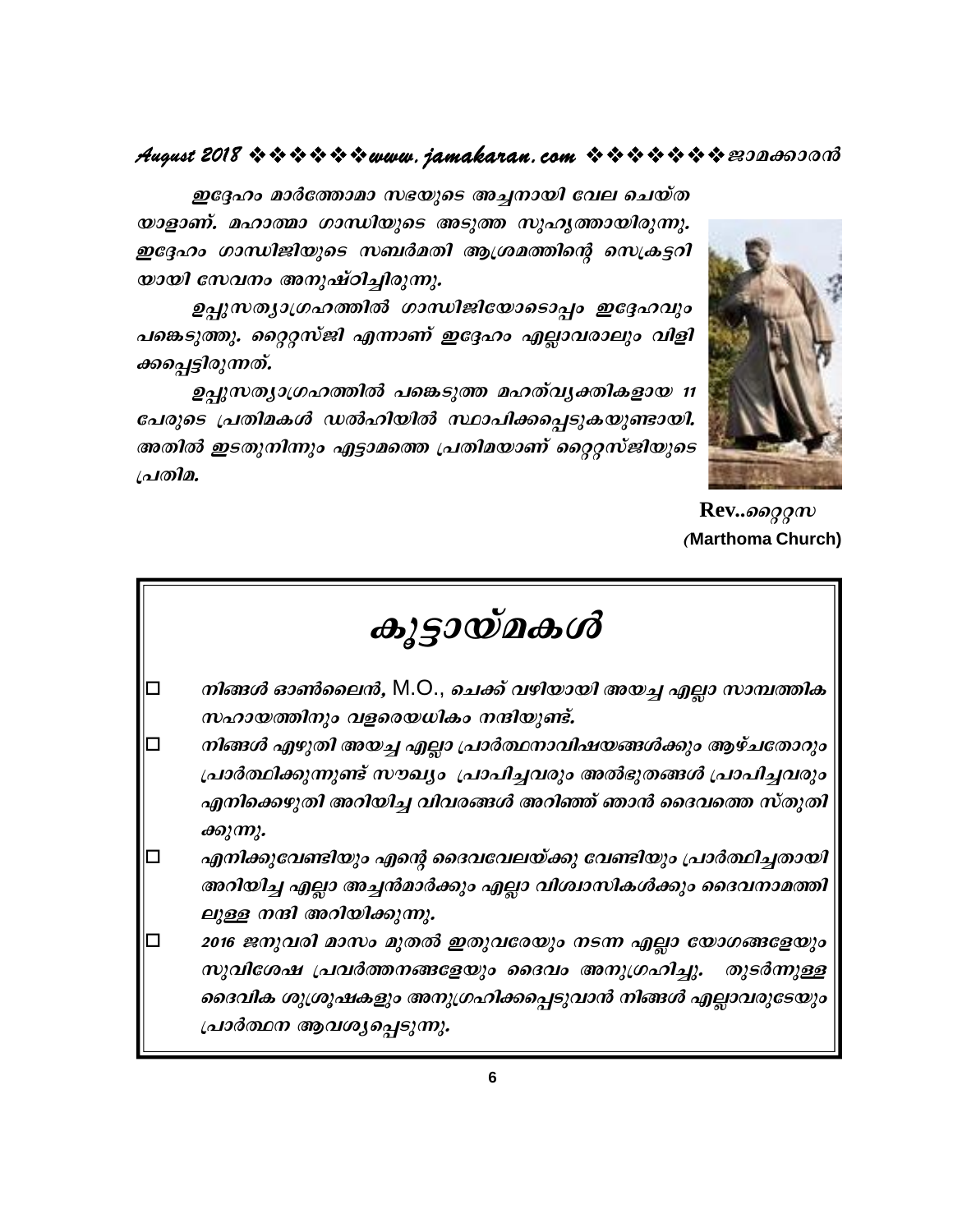

താഴെ വായിക്കുന്ന വേദപുസ്തക പഠനത്തിൽ, നമ്മുടെ വേദപു സ്തകം ആരംഭകാലം മുതൽ ഇപ്പോൾ വരെ എങ്ങനെയാണ് ഓരോ വ്യാഖ്യാതാക്കളും വചനത്തെ അവരവരുടെ സങ്കൽപ്പത്തിന് അടിസ്ഥാന പ്പെടുത്തി തെറ്റായി വ്യാഖ്യാനിച്ചും തർജ്ജമ ചെയ്തും വന്നു എന്നും ഇന്ന് ഈ തർജ്ജമകളും വ്യാഖ്യാനങ്ങളും എങ്ങനെയുണ്ട് എന്നറിയു വാനും വേണ്ടി ഞാൻ ഈ ആരംഭകാല വേദപുസ്തക ചരിത്രവിവരം പരസൃപ്പെടുത്തിയിരിക്കുന്നു. ഇത് വായിക്കുന്ന പലർക്കും ആദ്യം മുഷി ച്ചിൽ ഉണ്ടാകാം. എന്നാലും നമ്മുടെ വേദവചനത്തെ ശരിയായ രീതിയിൽ മനസ്സിലാക്കുവാൻ ഈ ചരിത്ര വ്യാഖ്യാനങ്ങളുടെ വിവരണം അറിയേ ണ്ടത് ആവശ്യമാണ്.

# ബൈബിൾ വ്യാഖ്യാന ചരിത്രത്തിലൂടെ

ദൈവം തിരുവെഴുത്തുകളെ വെളിപ്പെടുത്തിയ കാലം മുതൽ വിവിധ നൂറ്റാ ണ്ടുകളിൽ ബൈബിൾ പഠിക്കുന്നതിനായി പലതരം സമീപനങ്ങളും അതുമൂലം നിര വധി വ്യാഖ്യാനങ്ങളും ഉണ്ടായിട്ടുണ്ട്. അക്ഷരാർത്ഥപരം, രൂപകഥാപരം, ഗുപ്താർത്ഥ പരം, പരമ്പരുപരം, യുക്തിപരം മുതലായ ഓരോ വ്യാഖ്യാനവിധത്തിനും ഓരോരു ത്തർ ഊന്നൽ നൽകിയിട്ടുണ്ട്. വ്യാഖ്യാനശാസ്ത്ര സംരാഭം കൊണ്ട് അർത്ഥം കണ്ടെ ത്തുവാൻ കഴിയുമോ എന്നു ചിന്തിക്കുന്ന പണ്ഡിതന്മാരും കുറവല്ല. തിരുവെഴുത്തു കളെ സംബന്ധിച്ചു നിലവിലുണ്ടായിരുന്ന കാഴ്ചപ്പാടും, വ്യാഖ്യാനവിധങ്ങളെക്കു റിച്ചു നടപ്പിലിരുന്ന ആശയവും എന്തായിരുന്നു എന്ന മനസ്സിലാക്കുന്നത് ഈ സന്ദർഭ ത്തിൽ പ്രയോജനമായിരിക്കും. കഴിഞ്ഞകാലങ്ങളിലെ വ്യാഖ്യാന പ്രക്രിയകളിൽ നിന്നും അന്നത്തെ മുഖ്യ പ്രവണതകളെ പഠിച്ച് അതിൽ നിന്നും പാഠങ്ങളെ ഉൾക്കൊ ള്ളുക എന്നുള്ളതാണ് ഇതിന്റെ ലക്ഷ്യം. പഴയതിൽ നിന്നു പാഠങ്ങൾ പഠിക്കാത്ത വർ പഴയ തെറ്റു തന്നെ ആവർത്തിക്കും. തെറ്റായ വ്യാഖ്യാനവിധങ്ങളും തത്ത്വങ്ങളും ഉപയോഗിച്ചതു മൂലം മഹാന്മാരായ വിശുദ്ധന്മാർ പോലും വളരെയേറെ നാശങ്ങൾ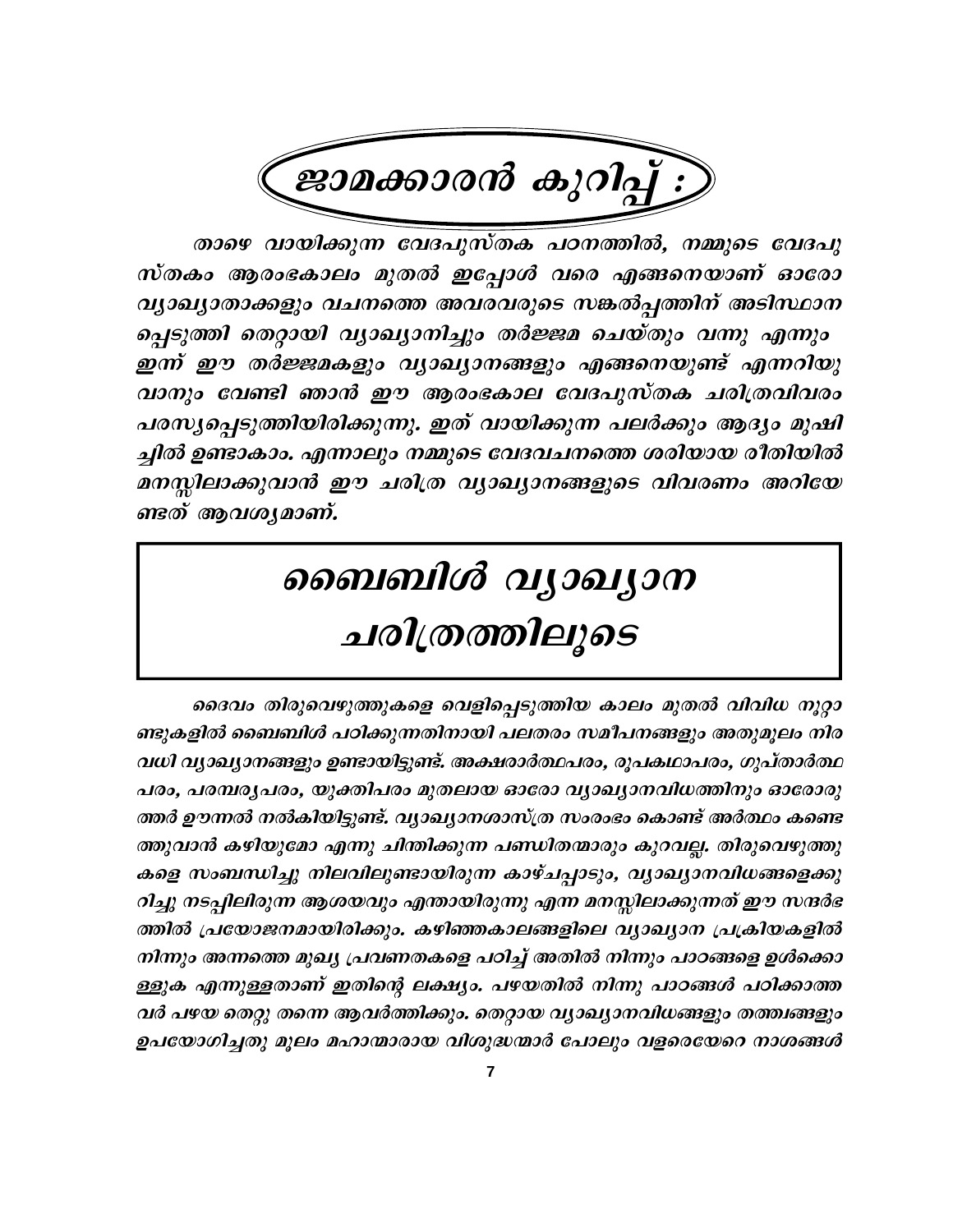വ്യാഖ്യാനരംഗത്തിൽ വരുത്തിയിട്ടുണ്ട് എന്നു ചരിത്രം സാക്ഷിക്കുന്നു. ബൈബിൾ വ്യാഖ്യാന ചരിത്രത്തിൽ നിന്ന് അന്നും ഇന്നും സ്ഥീകരിച്ച സമീപനങ്ങളെയും, അവ യുടെ വിജയ–പരാജയങ്ങളെയും, സൂക്ഷ്മബുദ്ധികളെ പോലും വഴിതെറ്റിച്ച സ്വാധീന ശക്തികളെയും മനസ്സിലാക്കുവാനും, അതുവഴി തെറ്റുകൾ തിരുത്തുവാനും നേരെ മുന്നറിയിപ്പാകുവാനും ശരിയിലേക്കുള്ള മാർഗ്ഗദർശനിയാകുവാനും കഴിയും എന്നു ള്ളതിനാൽ അതിന്റെ പ്രാധാന്യം വിലമതിക്കാനാവാത്തതാകുന്നു. അതുമാത്രമല്ല, ഏതെങ്കിലും ഒരു വിഭാഗത്തിന്റെ വ്യാഖ്യാനമാണ് ഏറ്റവും മെച്ചമായത് എന്നുളള ധാരണയെ അകറ്റുവാനും കൂടുതൽ സമതുലിതമായി വ്യാഖ്യാനത്തെ സമീപിക്കു വാനും ഇത് ഉപകരിക്കുന്നു. ബൈബിൾ വ്യാഖ്യാനചരിത്രത്തിന്റെ മുഴുനീള ചിത്രം പ്രദർശിപ്പിക്കുവാൻ ഇവിടെ കഴിയുകയില്ലെങ്കിലും അതിന്റെ പ്രധാന വഴിത്തിരിവു കളെ പ്രസ്താവിക്കുവാൻ ശ്രമിക്കുന്നതാണ്.

### <u> I. യെഹൂദന്മാരുടെ വ്യാഖ്യാനം</u>

A. എസ്രായുടെ കാലം : എസ്രായിൽ നിന്നുമാണു സാധാരണയായി ബൈബിളിന്റെ വ്യാഖ്യാന ചരിത്രം ആരംഭിക്കുന്നത് (ഏകദേശം 445 ബി.സി). ബാബിലോണ്യ പ്രവാ സത്തിൽ നിന്നു തിരിച്ചെത്തിയ ജനത്തിന് എസ്രാശാസ്ത്രി "ദൈവത്തിന്റെ ന്യായ പ്രമാണ പുസ്തകം" (മോശെയുടെ പഞ്ചഗ്രന്ഥങ്ങൾ) വായിച്ച് അർത്ഥം പറഞ്ഞു കൊടുത്തതായി രേഖപ്പെടുത്തിയിരിക്കുന്നു (നെഹ 8:8). എഴുപതു വർഷത്തോളം വിദേശത്തായിരുന്ന യഹൂദന് എബ്രായ ഭാഷയെക്കാൾ അരാമൃഭാഷ വശമായിരു ന്നതിനാൽ എസ്രായും മറ്റു ലേവൃരും (നെഹ 8:7) വായിച്ച ഭാഗങ്ങളെ എബ്രായ ഭാഷയിൽ നിന്ന് അരാമൃ ഭാഷയിലേക്ക് പരിഭാഷപ്പെടുത്തി എന്നേ അർത്ഥമുള്ളൂ. അത് ഇന്നത്തെ അർത്ഥത്തിൽ വ്യാഖ്യാനമല്ല എന്നു മിക്ക പണ്ഡിതന്മാരും കരുതു ന്നു. "പറഞ്ഞു കൊടുക്കുകയും" (നെഹ 8:8) പാരഷ് - വൃക്തമാക്കുക, വൃാഖ്യാനി ക്കുക - എന്നുള്ള ശബ്ദത്തിനു "പരിഭാഷപ്പെടുത്തുക" എന്ന അർത്ഥമായിരിക്കാം ഇവിടെയുള്ളത്. ഒരു പരിധി വരെ ഇതു ശരിയാണെങ്കിലും അർത്ഥം ഗ്രഹിച്ചു യിസ്രാ യേൽ ജനത്തിനു ജീവിതത്തിൽ പ്രായോഗികമാക്കുവാൻ കഴിയുന്നവിധം പുസ്ത കത്തിന്മേലുള്ള വിശദീകരണവും ഉണ്ടാ യിരുന്നു എന്നു തെളിവായി "മെഫൊറാഷ്" എന്ന പദം സൂചിപ്പിക്കുന്നു. ദൈവത്തിന്റെ ന്യായപ്രമാണം ഉപദേശിക്കുക എന്നു ള്ളതു ശാസ്ത്രിമാരുടെ ചുമതല ആയിരുന്നതിനാൽ വ്യാഖ്യാനവും വിശദീകരണവും അനിവാര്യമായിരുന്നു. യഹൂദനു സ്ഥതം ഭാഷയിൽ പരിചയം കുറഞ്ഞുപോയതി നാൽ പരിഭാഷയും ആവശ്യമായി വന്നു.

എസ്രാ ഒരു ശാസ്ത്രിയും (എസ്രാ 7:6, നെഹ 8:14–13, 12:36) സൊഫർ പുരോ ഹിതനും (എസ്രാ 7:11-12, നെഹ 8:9, 12:36) ആയിരുന്നു. എസ്രായുടെ കാലം മുതൽ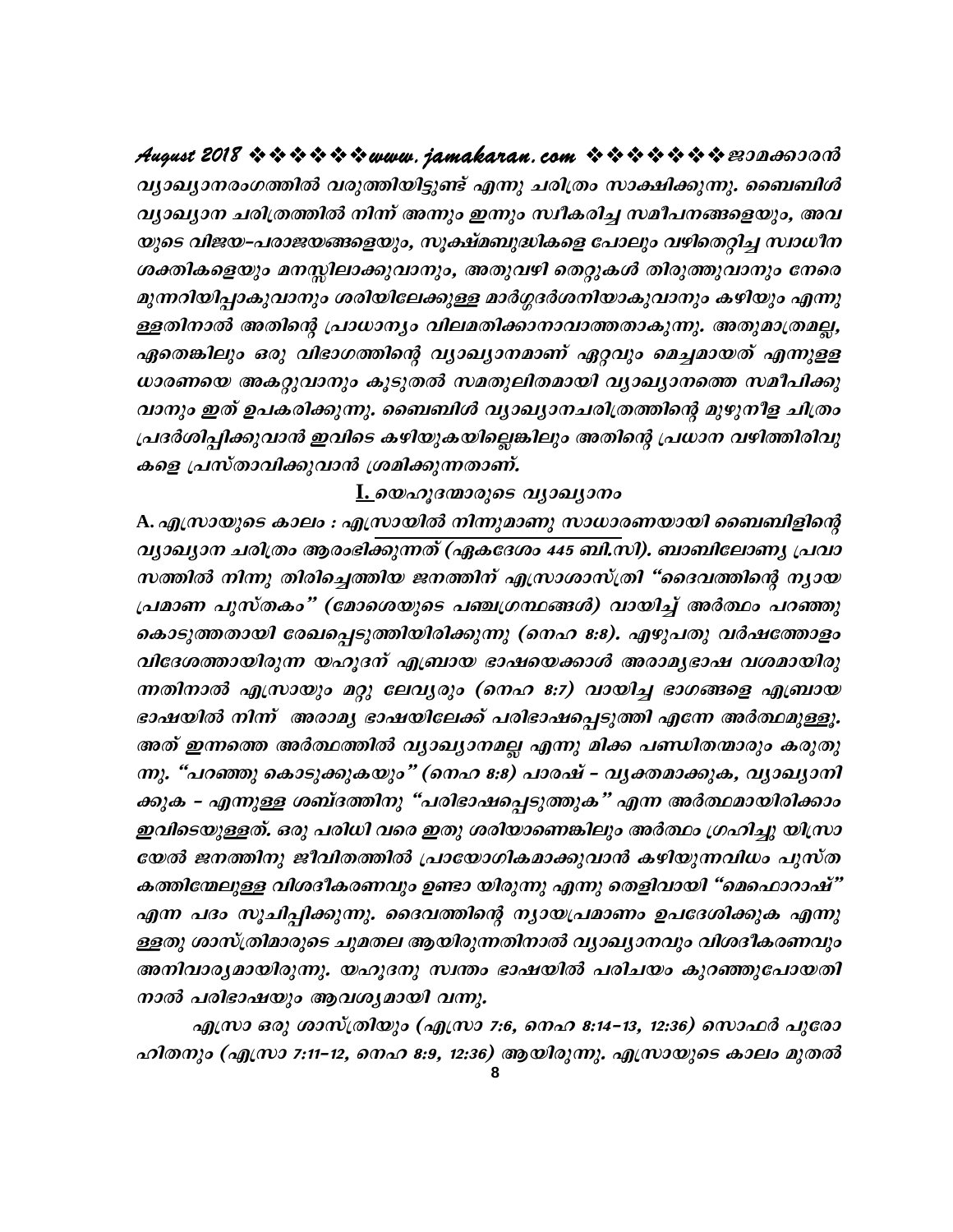എ.ഡി രണ്ടാം നൂറ്റാണ്ടുവരെ സൊഫെറിം (ശാസ്ത്രിമാർ) പകർപ്പെഴുത്തുകാർ, തിരു വെഴുത്തിലെ ഓരോ അക്ഷരവും ദൈവനിശ്വാസീയമായ വചനമാണെന്നും, അക്ഷ രത്തിന്റെ ആകൃതിക്കു പോലും അർത്ഥമുണ്ടെന്നു വിശ്വസിച്ച ഇവർ അതീവ ആദര വോടും ഭയത്തോടും ഭക്തിയോടും കൂടിയാണ് അതിനെ സമീപിച്ചത്. തിരുവെഴു ത്തിലെ അക്ഷരവും വിശുദ്ധം എന്നു കരുതിയതിനാൽ അവയിൽ ഒന്നുപോലും നഷ്ടമാകാതിരിക്കുവാൻ വളരെ ശ്രദ്ധിച്ചിരുന്നു. ദൈവവചനത്തോടുള്ള ഈ അമി തഭക്തിയും ആദരവും നൂറ്റാണ്ടുകളോളം അതിനെ ശ്രദ്ധയോടെ സംരക്ഷിക്കുവാനും സംപ്രേക്ഷണം ചെയ്യുവാനും സഹായിച്ചു. ഏങ്കിലും ആശയവിനിമയത്തെ സാധാ രണയായി വ്യാഖ്യാനിക്കുന്നതിൽ നിന്നു വ്യത്യസ്തമായ വിധങ്ങളിൽ തിരുവെഴു ത്തുകളെ വിശദീകരിക്കുവാൻ റബ്ബിമാരെ ഇതു പ്രേരിപ്പിച്ചു. എന്നാൽ എസ്രാ ശാസ്ത്രി നൽകിയ വ്യാഖ്യാനം അക്ഷരാർത്ഥത്തിൽ ഉള്ളതായിരുന്നു എന്നു ന്യായ മായും കരുതാവുന്നതാകുന്നു. ആദ്യം എബ്രായ ഭാഷയിൽ നൽകപ്പെട്ട തിരുവെഴു ത്തിനെ എസ്രായുടെ കാലത്ത് അരാമൃ ഭാഷയിൽ നൽകേണ്ടത് ആവശ്യമായിരുന്ന തിനാൽ വിവർത്തനവും വിശദീകരണവും തുടർന്നുകൊണ്ടിരുന്നിരിക്കാം.

B. പഴയ പുതിയനിയമ കാലങ്ങൾക്കിടയിലുള്ള കാലം (400 ബി.സി - ഏ.ഡി 10) 1. അക്ഷരഭക്തിയുടെ ഉയർച്ച : എസ്രായും നെഹമൃാവും അവരുടെ സഹായികളും വ്യാഖ്യാനത്തിനു സ്ഥീകരിച്ച കർശനമായ നടപടികൾ പരീശമതത്തിനു വഴി തെളിച്ചു എന്നു കരുതാവുന്നതാകുന്നു. ഇവർ അതിമനോഹരമായി തുടങ്ങിവെച്ച വ്യാഖ്യാന രീതി, അക്ഷരാരാധകർ നാനാവിധമാക്കിയതിനാൽ ഉദ്ദേശിച്ച അർത്ഥത്തിന്റെ സ്ഥാനത്ത് സാങ്കല്പികവും വിചിത്രവുമായ ആശയങ്ങൾ വന്നുകൂടി. എബ്രായ ഭാഷ വിശുദ്ധമായ ഭാഷയാണെന്നു വിശ്വസിച്ച ഇവരിൽ, അക്ഷരത്തിനു മുകളിലെ അല ങ്കാരത്തിനുപോലും വ്യാഖ്യാനം നൽകണമെന്നും "തോറാ" മനുഷ്യഭാഷയിൽ ലഭി ച്ചതിനാൽ യുക്തിപരമായി അതിനെ വ്യാഖ്യാനിക്കാം എന്നും വിശ്വസിക്കുന്നവർ ഉണ്ടായിരുന്നു. പലസ്തീനിലെ യഹൂദന്മാർക്കു വീഴ്ചവരാത്ത ദൈവത്തിന്റെ വച നത്തോട് അതീവ ആദരവായിരുന്നു. അവർ മോശെയുടെ പഞ്ചഗ്രന്ഥങ്ങളെ പ്രവാ ചകന്മാർക്കും എഴുത്തുകാർക്കും മുകളിൽ കണ്ടു.

നൃായപ്രമാണത്തെ വ്യാഖ്യാനിക്കുക എന്ന മുഖ്യ ലക്ഷ്യമുണ്ടായിരുന്ന ഇവർ ബൈബിളിന്റെ വെറും അക്ഷരാർത്ഥവും വ്യാഖ്യാനവും ശ്രദ്ധയോടെ തിരിച്ചറിഞ്ഞി രുന്നു. ലഭിക്കാവുന്ന സകല വ്യാഖ്യാന ഉപാധികളും ഉപയോഗിച്ചു തിരുവെഴുത്തിന്റെ മറഞ്ഞിരിക്കുന്ന സകല അർത്ഥവും പരിശോധിച്ചു പുറത്തെടുത്തു വിശദീകരിച്ചു പ്രയോഗിക്കുക എന്നുള്ളതു മിഡ്രാഷയുടെ ഒരു സ്വഭാവം ആയിരുന്നു. മിഡ്രാഷ യുടെ പരിധിയിൽ പെടുന്ന വിഷയങ്ങളെ, വിശാലമായി, കർശനമായും നിയമസ്വ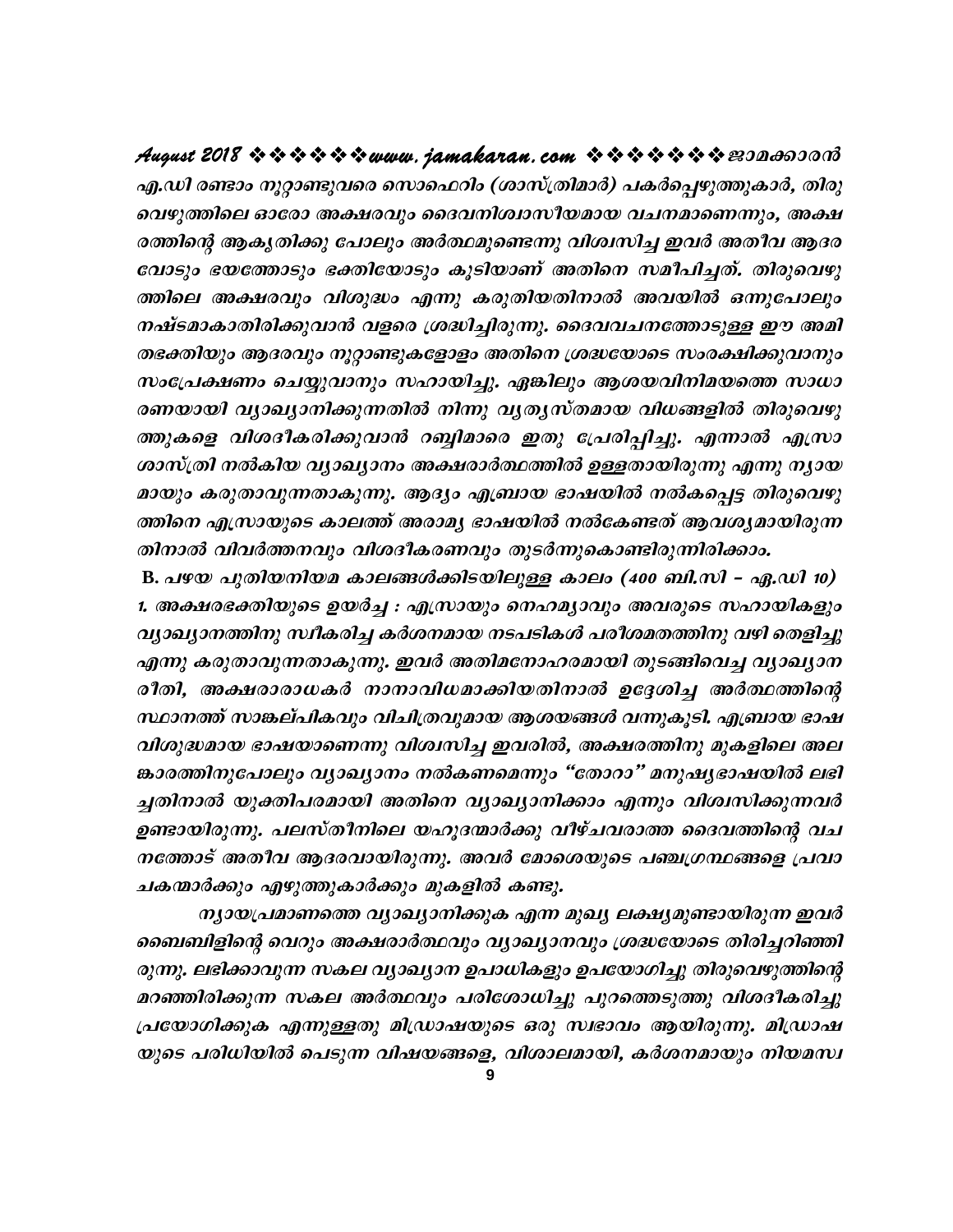ഭാവമുള്ളത് എന്നും, ധർമ്മോപദേശപരമായ് എന്നും രണ്ടു വിഭാഗങ്ങളായി തിരിച്ചി രിക്കുന്നു. ഹലാഖയിൽ പഴയനിയമത്തിലെ നിയമ വസ്തുക്കളിൽ നിന്നും മനു ഷ്യന്റെ പെരു മാറ്റത്തിനുവേണ്ടി രൂപീകരിച്ച നിയമങ്ങളും തത്ത്വങ്ങളും, ഹഗ്ഗാദാ യിൽ ആത്മീയമായ ഭക്തിക്കും ധ്യാനത്തിനുമായി വായനക്കാരന് ആത്മീയം ഉണ്ടാ ക്കുവാൻ പറയുന്ന തിരുവചനം എന്നിവയാണ് ഉള്ളടക്കം ചെയ്തിരിക്കുന്നത്. ഒരർത്ഥ ത്തിൽ മിഡ്രാസിം പഴയനിയമത്തിന്റെ നടന്നുകൊണ്ടിരിക്കുന്ന വിവരണം ആകു  $m$ .

ശാസ്ത്രിമാരുടെ വ്യാഖ്യാനത്തിനുണ്ടായിരുന്ന വലിയ തകരാറുകളിൽ ഒന്ന് അവർ വായ്മൊഴിയായ പ്രമാണത്തിനു കൂടുതൽ മാഹാത്മ്യം നൽകി എന്നുള്ളതാ കുന്നു. റബ്ബിമാരുടെ അനുമാനങ്ങൾക്കു തുല്യമായ ഈ വായ്മൊഴി പ്രമാണം, എഴു തപ്പെട്ട പ്രമാണത്തിന് അത്യാവശ്യമായ പിന്തുണയായും അതിനെ മാറ്റിനിർത്തുന്ന തിനുള്ള ഉപാധിയായും തീർന്നു. യാതൊരു നിയമ നിബന്ധനയുമില്ലാത്ത എല്ലാ വിധ വ്യാഖ്യാനത്തിനും ഇതും വഴിതെളിച്ചു.

a. ഖുമറാൻ സമൂഹം (150 ബി.സി. ഏ.ഡി.70)

എസ്രായുടെയും യേശുക്രിസ്തുവിന്റെയും കാലങ്ങൾക്കിടയിൽ യഹൂദാമതം ഉയരുകയും താഴുകയും ചെയ്തു. മറ്റുള്ളവരാൽ അടിച്ചമർത്തപ്പെട്ട സമയങ്ങളിൽ വിശ്വാസത്തിനുവേണ്ടി മരിക്കുവാനും അതു കഴിയുമ്പോൾ വിദേശ മേൽക്കോയ്മ യിൽ നിന്ന് ആവുന്നത്ര രാഷ്ട്രീയ സ്ഥതന്ത്ര്യം തേടുവാനും കഴിയുന്നതായിരുന്നു യഹൂദന്മാരുടെ സ്വഭാവം. പലസ്തീനിലെ സങ്കീർണ്ണമായ ജീവിതവും യഹൂദമത പൈതൃകത്തോടുള്ള ശത്രുതയും നിമിത്തം ദൈവത്തെ ഇച്ഛിക്കും പോലെ സേവി ക്കുവാൻ ചില യഹൂദന്മാർക്ക് അസാധ്യമായി തീർന്നു. ദൈവത്തിന്റെ ന്യായപ്രമാണം പഠിക്കുവാനോ പാലിക്കുവാനോ ഒരുമിച്ചു ആരാധിക്കുവാനോ പ്രയാസപ്പെടേണ്ട തായി വന്നു. സന്യാസസമൂഹങ്ങളിൽ ചേർന്നാൽ ദൈവത്തിന്റെ ന്യായപ്രമാണ ത്തോട് അനുരൂപരായി ജീവിക്കുവാൻ സാധിക്കും എന്നു തോന്നിയ ചിലർ അങ്ങനെ ചെയ്തു. വലിയ എതിർപ്പുകളുടെ സമയങ്ങളിൽ ഈ സമൂഹം പിരിഞ്ഞു പോവു കയോ പൂർണ്ണമായും വേർപെട്ടു പോവുകയോ ചെയ്താലും അതിന്റെ ഉപദേശങ്ങ ളും, ആചാരപരമായ കഴുകലുകളും, പ്രാർത്ഥനയും ധ്യാനവുമായി വീണ്ടും പ്രത്യ ക്ഷപ്പെടും. അത്തരം ഒരു സമൂഹമായിരുന്നു ഖുമ്റാൻ (150 ബി.സി. ഏ.ഡി 70). കമന്ററികൾ, സമൂഹജീവിതത്തെ സംബന്ധിച്ചുള്ള ചെറിയ റഫറൻസ് ഗ്രന്ഥങ്ങൾ, വിവിധ പ്രബന്ധങ്ങൾ എന്നിവയുടെ രചനയോടൊപ്പം ഇവിടെ തിരുവെഴുത്തുകളെ പകർത്തുകയും ചെയ്തു. ഇവയിൽ ചില കമന്ററികൾ ഖുമ്റാൻ വിഭാഗത്തിന് അനു സരിച്ചും (ഹബക്കുക്ക്, മീഖാ, സങ്കീർത്തനങ്ങൾ), ഖുമ്റാനിൽ നിന്നു വൃതൃസ്ത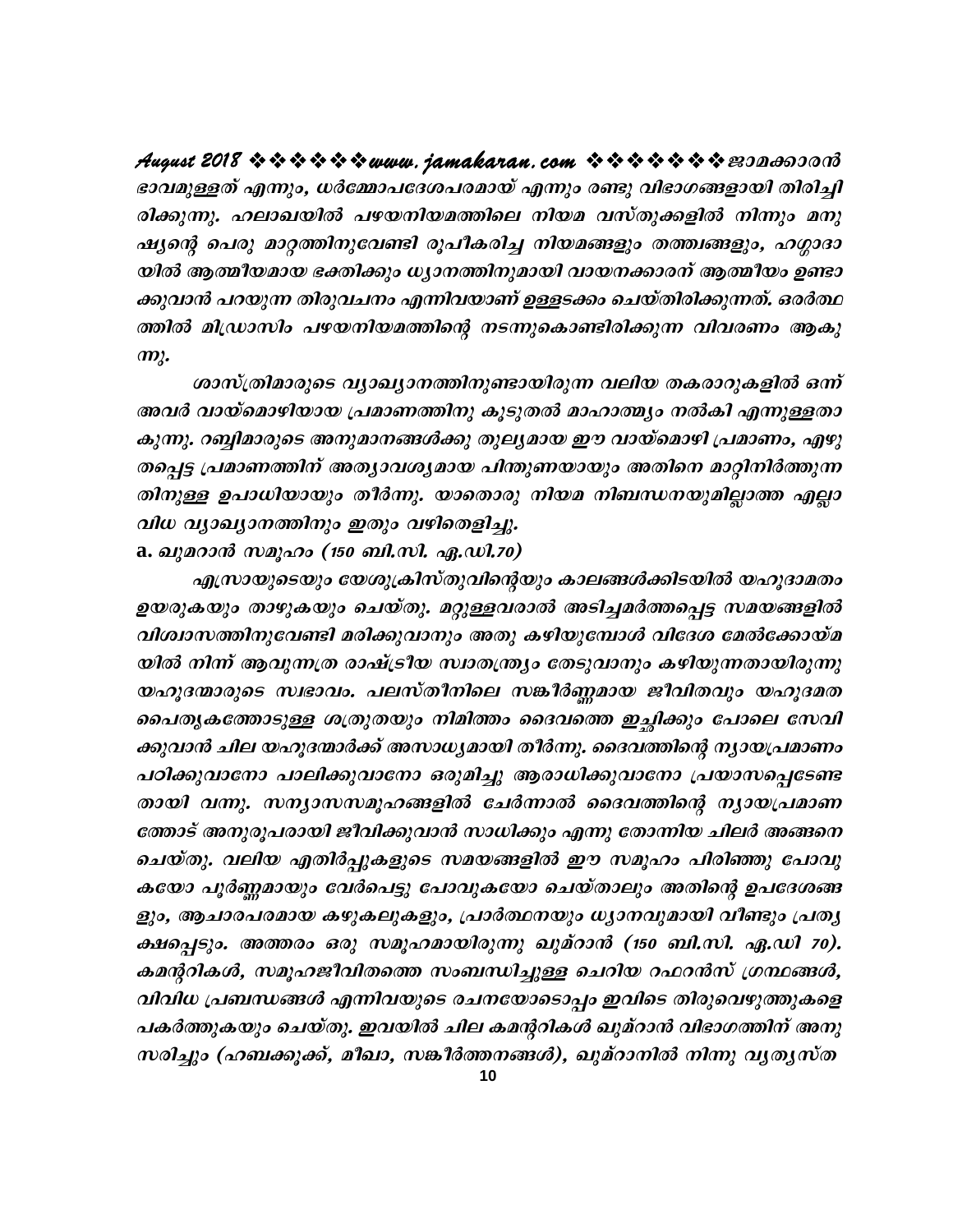മായ വേറൊരു വിഭാഗത്തിന്റെ രീതിയിലും (നഹൂം), അന്ത്യകാലസംഭവപ്രകാരവും (യെശയ്യാവ്) ഇങ്ങനെ മൂന്നു വിധത്തിലത്രെ വിവരിച്ചിരിക്കുന്നത്. മുൻപുണ്ടായ ഒരു രചനയുടെ ഗ്രന്ഥകർത്താവ്, തന്റെ ആദ്യവായനക്കാർക്ക് എന്ത് ആശയമാണ് എത്തിക്കുവാൻ ആഗ്രഹിച്ചത് എന്നു ശേഷം വരുന്ന വ്യാഖ്യാതാവു കണ്ടുപിടിക്കണം എന്നുളള അടിസ്ഥാനതത്ത്വം ഇന്നത്തെ ചില വ്യാഖ്യാതാക്കളെ പോലെ അന്നു ഖുമ്റാനും മറന്നുകളഞ്ഞു. മശിഹയെക്കുറിച്ചുള്ള വലിയ പ്രതീക്ഷകൾ വെച്ചുപു ലർത്തിയ ഖുമ്റാൻ സമൂഹം ബൈബിൾ പ്രവചനങ്ങളെ അവരുടെ നിലനിൽപി ലേക്കു തന്നെ നേരിട്ടു പ്രയോഗിക്കുകയും തന്മൂലം അവർ അന്ത്യകാലത്തിൽ ജീവി ക്കുന്നു എന്നു കാണുകയും ചെയ്തു. അവരുടെ വ്യാഖ്യാനത്തെ പിൻതാങ്ങുവാൻ ബൈബിളിൽ മാറ്റം വരുത്തുക, പഴയനിയമ പ്രവചനങ്ങളെ സമകാലീനമായി പ്രയോ ഗിക്കുക, അണുപ്രയോഗമാക്കൽ മുതലായ വിദൃകളടങ്ങിയ പെഷെർ (അരാമൃഭാഷ യിൽ പഷർ–നു വ്യാഖ്യാനിക്കുക എന്നർത്ഥം) വ്യാഖ്യാനവിധം അത്രെ എസ്സീൻസ് പ്രയോഗിച്ചത്. ഇത്തരം വ്യാഖ്യാന ങ്ങൾ സന്ദർഭത്തെ പാടെ അവഗണിച്ചുകളയുന്നു. b. റബ്ബിമാരും അക്ഷരാർത്ഥവും : യഹൂദന്മാരുടെ അക്ഷരാർത്ഥത്തിൽ പഴയനിയമ ത്തെ, പദവും വാചകവും മറ്റുമായി വേർതിരിച്ചു പൂർണ്ണമായും ഉള്ളടക്കത്തിന്റെ ചരിത്രത്തിനും ആത്മാവിനും സന്ദർഭത്തിനും നിരക്കാത്ത അർത്ഥങ്ങൾ കല്പിച്ചും മക്കാബിയൻ കാലം മുതൽ ഹെരോദിയൻ കാലം വരെ (ബി.സി.168, ഏ.ഡി.10) രണ്ടു റബ്ബിമാരുടെ വിഭാഗങ്ങളുമായുള്ള സൗഹൃദയ ചർച്ചകളാൽ പ്രമുഖമാക്കപ്പെ ട്ടതായിരുന്നു വ്യാഖ്യാനമേഖല. "ജോഡികൾ" എന്നറിയപ്പെട്ടിരുന്ന ഇവർ വ്യാഖ്യാ നത്തിലെ നിർണ്ണയ വൃത്യാസങ്ങൾ സജീവമായി വെച്ചതോടൊപ്പം യഹൂദമതത്തിന് ഊന്നൽ നൽകി സന്തോഷിക്കുകയും ചെയ്തു. ക്രിസ്തുവിനു മുൻപ് ഒന്നാം നൂറ്റാണ്ടു മുതൽക്കേ വ്യാഖ്യാന വ്യവസ്ഥയിൽ തനതായ നിയമങ്ങളും മാർഗ്ഗനിർദ്ദേ ശങ്ങളും വികസിപ്പിച്ചെടുത്ത വളരെ സ്വാധീനമുള്ള മൂന്നു റബ്ബിമാർ – ഹില്ലെൽ, ഷമ്മായ്, ഗമാലിയേൽ - ഉണ്ടായിരുന്നു.

(1) ഹില്ലെൽ (70 ബി.സി. ഏ.ഡി.102) : ഹില്ലെൽ ജനിച്ചത് ബാബിലോണിൽ ആയി രുന്നെങ്കിലും പരിശീലനത്തിനായി യരുശലേമിൽ വരികയും അവിടെ തന്റെ പേരിൽ ഒരു പാഠശാല സ്ഥാപിക്കുകയും ചെയ്തു. പലസ്തീനിൽ യഹൂദന്മാർക്കിടയിൽ പ്രമുഖനായ നേതാവും അവരുടെ ഏറ്റവും മഹാന്മാരായ വ്യാഖ്യാനനേതാക്കളിൽ ഒരുത്തനുമായ ഇദ്ദേഹം വായ്മൊഴി പ്രമാണം ഉണ്ടാക്കപ്പെട്ടിരിക്കുന്ന നിയമ സമൂ ഹത്തെ ക്രമീകരിക്കുന്നതിനുള്ള തൽമൂദ് വ്യവസ്ഥ ഏർപ്പെടുത്തി. മോശെയുടെ ന്യായപ്രമാണത്തിലെ അറുനൂറ്റി പതിമ്മൂന്നു കല്പനകളോടു ബന്ധപ്പെട്ട് യഹൂദ ന്മാരുടെ ഇടയിൽ രൂപീകൃതമായ നിരവധി ചട്ടങ്ങളെ ആറു വിഷയങ്ങളുടെ കീഴിൽ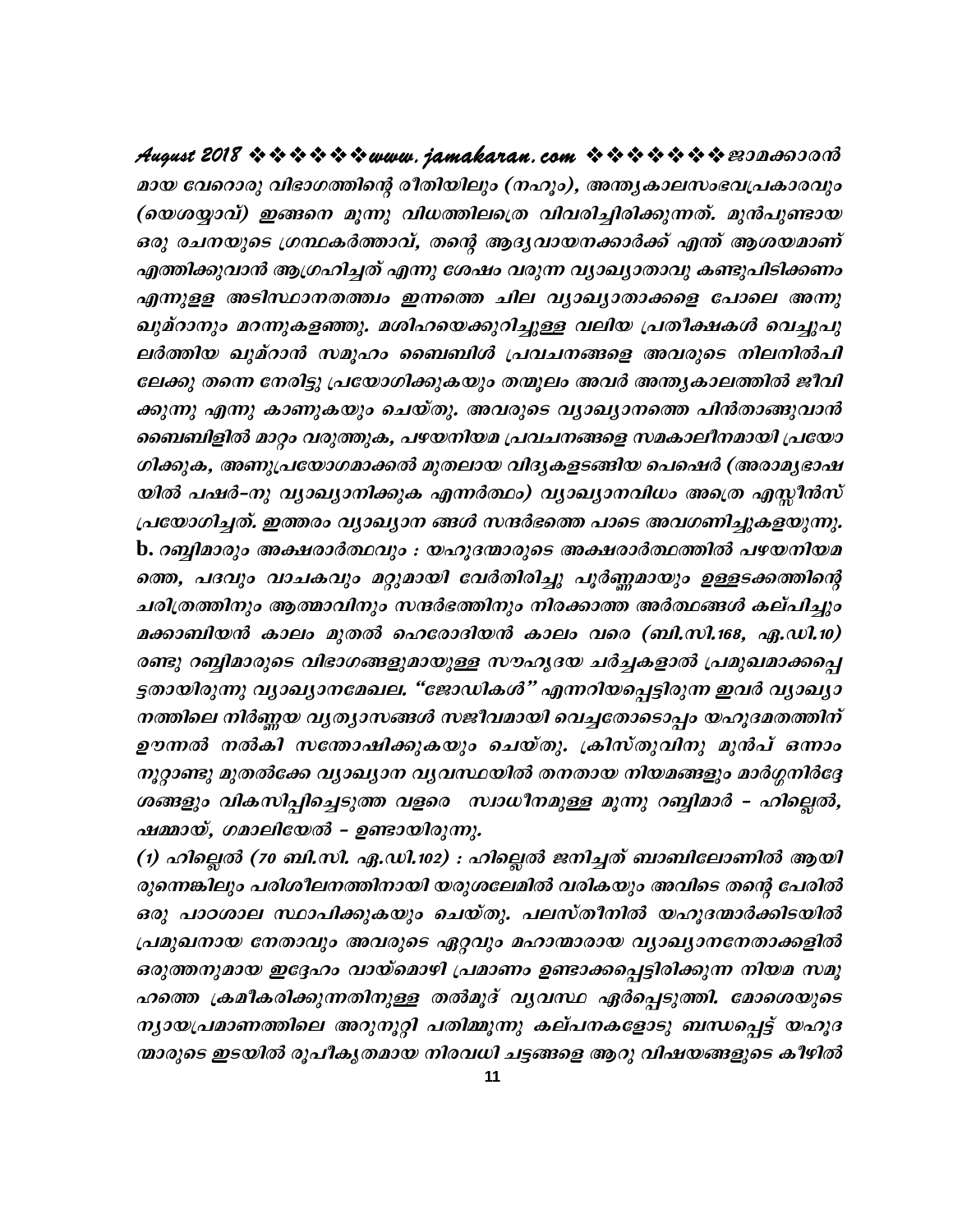ക്രമീകരിക്കുകയും പഴയനിയമത്തെ വിശദീകരിക്കുവാൻ ഏഴു വ്യാഖ്യാന നിയമ ങ്ങൾ പടുത്തുയർത്തുകയും ചെയ്തു.

പ്രാധാന്യം കുറഞ്ഞതിൽ നിന്നു കൂടിയതിലേക്കും, കൂടിയതിൽ നിന്നു കുറ **(a)** ഞ്ഞഥിലേക്കുമുള്ള അനുമാനം (സംഖൃ 1:14).

പ്രാധാന്യം കുറഞ്ഞതിനു ബാധകമായിരിക്കുന്നതു പ്രാധാനൃമേറിയതിനും ബാധമായിരിക്കും എന്നതാണ് ഇതിനർത്ഥം. ഉദാഹരണത്തിന്, ഉത്സവത്തോടു ബന്ധ പ്പെട്ടുള്ള നിയമം ശബ്ബത്തിനും (വലിയ ഉത്സവം) ബാധകമാണ്.

(b) *സാമാനൃത്താലുള്ള അനുമാനം.* 

ഒരു സന്ദർഭത്തിലെ പ്രയാസവും അവൃക്തവുമായ പദത്തിന്റെ അർത്ഥം മറ്റു സന്ദർഭങ്ങളിലെ അതേ പദത്താൽ നിശ്ചയിക്കുക എന്നത്രെ ഇതിന്റെ താൽപര്യം. ഇതിന് സാമൃവും താരതമൃവും തിരിച്ചറിയേണ്ടത് ആവശൃമാണ്. ഉദാ: "ഇതു നിങ്ങൾക്ക് എന്നേക്കുമുള്ള ചട്ടം ആയിരിക്കേണം; ഏഴാം മാസം പത്താം തിയതി നിങ്ങൾ ആത്മതപനം ചെയ്യേണം; സ്വദേശിയും നിങ്ങളുടെ ഇടയിൽ പാർക്കുന്ന പരദേശിയും യാതൊരു വേലയും ചെയ്യരുത്" (ലേവൃ 16:29). "ആത്മതപനം" എന്നുള്ളതിനുള്ള എബ്രായ പദത്തിന് ഇവിടെ ആത്മാവിനെ അക്ഷരീകമായി പീഡി പ്പിക്കുക എന്നാണ് അർത്ഥം എങ്കിൽ ആവർത്തന പുസ്തകത്തിൽ "വിശന്നിരിക്കു ക," എന്നായതിനാൽ മേൽ ഉദ്ധരിച്ച വാക്യം (ലേവ്യ 16:29) ഏഴാം മാസം പത്താം തിയതി ഉപവസിക്കുന്നതിനെയാണ് പരാമർശിച്ചിരിക്കുന്നത്.

(c) പ്രത്യേകമായതിൽ നിന്നു പൊതുവേ ഉള്ളതിലേക്ക് അനുമാനം അഥവാ കുറ യ്ക്കൽ.

ഒന്നോ അതിലധികമോ പ്രത്യേക ഭാഗങ്ങളിൽ നിന്നും പൊതുവായ വിവ ക്ഷിതാർത്ഥങ്ങളെ വൃവകലനം ചെയ്യുക എന്നത്രെ ഇതുകൊണ്ടു ഉദ്ദേശിക്കുന്നത്. ഉള്ളടകത്തിൽ സാമൃമുള്ള ഭാഗങ്ങളെ ഒരു കുടുംബമായി കൂട്ടിച്ചേർത്ത് ആ ഭാഗങ്ങ ളുടെ കൂട്ടത്തെ അതിന്റെ മുഖ്യഭാഗത്തിന്റെ അർത്ഥത്തിൽ നിന്നു രൂപംപ്രാപിച്ച ഒരു പൊതുസ്വഭാവമുള്ള കൂട്ടമായി പരിഗണിക്കുകയാണ് ഇവിടെ ചെയ്യുന്നത്. ഏതെ ങ്കിലും ഒരു ഭാഗത്തു വൃക്തമല്ലാത്തതിനെ, മുഖൃഭാഗത്തിന്റെ വെളിച്ചത്തിൽ വ്യാഖ്യാനിക്കുവാൻ ഇതിനു കഴിയുന്നു. അതായത്, ഒരു സന്ദർഭത്തിൽ നൽകിയി രിക്കുന്ന വൃവസ്ഥ എല്ലാ സന്ദർഭത്തിലും പ്രയോഗികം ആകുന്നു (ആവ 19:4–5). (d) രണ്ടു ഭാഗങ്ങളെ മൂന്നാമത്തേതുകൊണ്ട് വിശദീകരിക്കുക.

ഇതു മൂന്നാമത്തെ നിയമം പോലെ ആകുന്നു. പല ഭാഗങ്ങൾക്കു പകരം രണ്ടെ ണ്ണമായി നാലാമത്തേതിൽ പരിമിതപ്പെടുത്തിയിരിക്കുന്നു. രണ്ടു വൃവസ്ഥകളെ ഉൾക്കൊള്ളിച്ചുകൊണ്ടുള്ള ഒരു പ്രമാണത്തിന്റെ ആധാരത്തിന്മേൽ ഒരു പൊതു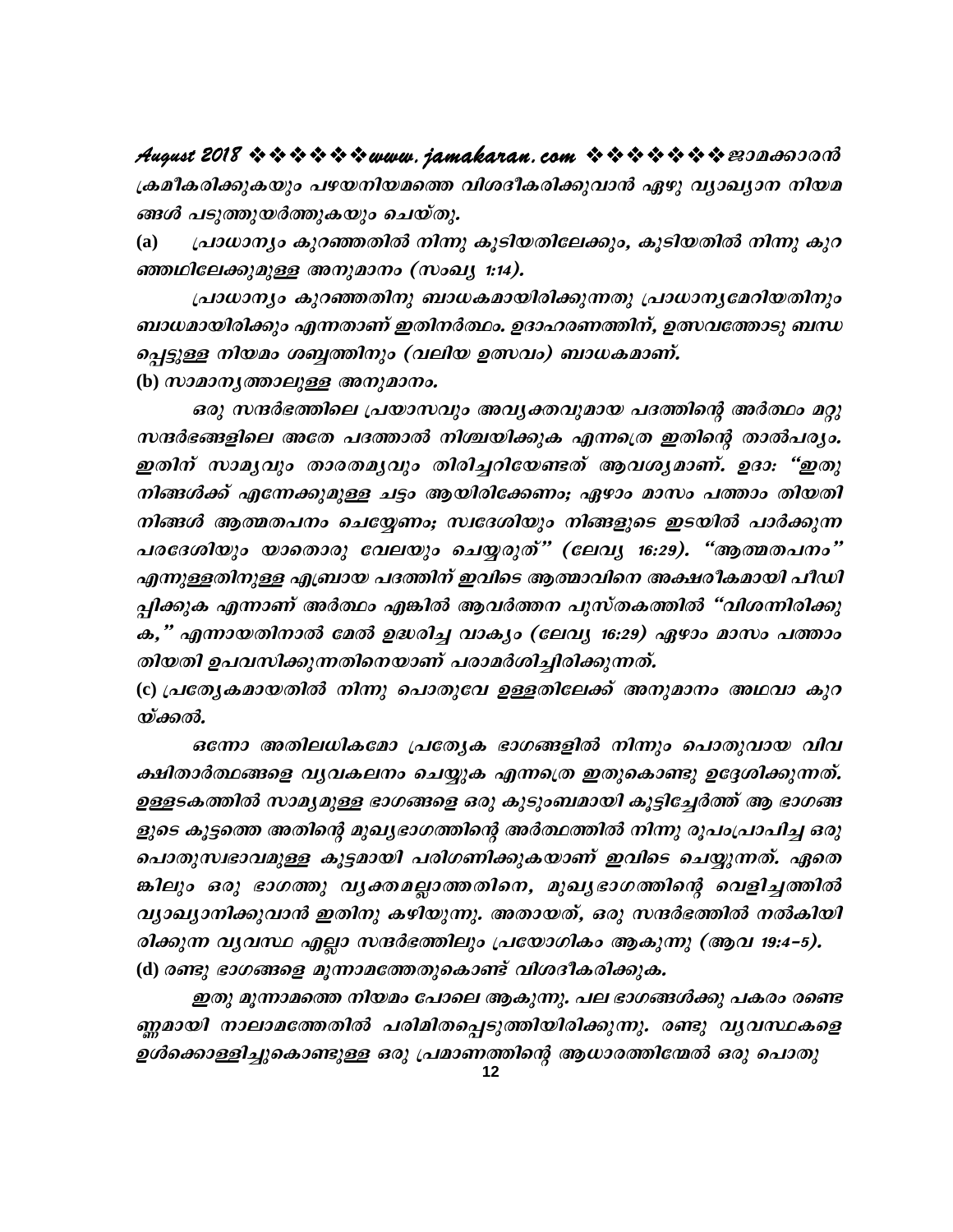തത്ത്വം ഉണ്ടാക്കുവാനുള്ളതാണ് ഈ നിയമം. ഉദാ: ഒരു ദാസനെ വിട്ടയക്കുന്നതി നുള്ള രണ്ടു വ്യവസ്ഥകൾ (പുറ 21:26,27) ശരീരത്തിലെ മറ്റെല്ലാ ഭാഗങ്ങൾക്കും ബാധ കമാകുന്നു.

(e) പൊതുവായുള്ളതിൽ നിന്നു പ്രത്യേകമായതിലേക്കുള്ള അനുമാനങ്ങൾ

പൊതുവായ, കൂടുതൽ കൃതൃമായ തത്ത്വത്തിൽ നിന്ന് ഒരു പ്രത്യേക വിഷ യത്തിനു നിഗമനം ചെയ്യുക എന്നാകുന്നു ഇതുകൊണ്ട് ഉദ്ദേശിക്കുന്നത്. ഉദാ: ഇരട്ടി യായി മടക്കിക്കൊടുക്കുക എന്നുള്ള നിയമം (പുറ 22:9) നഷ്ടപ്പെട്ട എന്തിനും പ്രയോ ഗികം ആകുന്നു.

(f) ഒരു ഭാഗത്തിനു വിശദീകരണം മറ്റൊരു ഭാഗത്തിന്റെ സാമൃത്തിൽ നിന്നും നൽകുക. ഒരു ഭാഗത്തിലുള്ള വിഷയത്തെ അതിനോടു സാമൃമുള്ള മറ്റൊരു ഭാഗമായി താരതമൃപ്പെടുത്തി വിശദീകരിക്കുവാൻ അങ്ങനെ കഴിയുന്നു. ഉദാ: "നിരന്തര ഹോമ യാഗത്തിനും അതിന്റെ പാനീയ യാഗത്തിനും പുറമേ ഇതു ശബ്ബത്തു തോറുമുള്ള ഹോമയാഗം" (സംഖ്യ 28:10). "നിരന്തരം" എന്ന പദം ശബ്ബത്തിനും ആട്ടിൻകുട്ടിയെ കൊല്ലുവാൻ അനുവദിക്കുന്നു. അതിനാൽ പെസഹായുടെ ആദൃനാൾ ശബ്ബത്തു ദിന ത്തിൽ വന്നാലും പെസഹാക്കുഞ്ഞാടിനെ അറുക്കുന്നതിൽ പ്രശ്നമില്ല. (g) സന്ദർഭത്തിൽ നിന്ന് അർത്ഥം വൃക്തമാക്കുക

പുസ്തകത്തിലെ സ്വയം പ്രകടമായ അനുമാനങ്ങളെ പ്രയോഗിക്കുക എന്നാ കുന്നു ഇതിനർത്ഥം. ഉദാ: "അതുകൊണ്ട് ആറാം ദിവസം അവൻ നിങ്ങൾക്കു രണ്ടു ദിവസത്തേക്കുള്ള ആഹാരം തരുന്നു; നിങ്ങൾ താന്താങ്ങളുടെ സ്ഥലത്തു ഇരിപ്പിൻ; ഏഴാം ദിവസം ആരും തന്റെ സ്ഥലത്തു നിന്നു പുറപ്പെടരുത് എന്നു കല്പിച്ചു" (പുറ 16:29). ഇതിന്റെ വെളിച്ചത്തിൽ, ഈ നിയമം, മരുഭൂപ്രയാണകാലത്തു മാത്രം പ്രയോ ഗീകമായിട്ടുള്ളതാണെന്നു റബ്ബിമാർ തീരുമാനിച്ചു. ഹില്ലെലിനു പിന്നാലെ വന്ന ശാസ്ത്രിമാർക്കു നിരവധി ദുർവ്യാഖ്യാനങ്ങൾ മെനയുവാൻ ഈ നിയമങ്ങൾ സഹാ  $\mathcal{D}$ 

(2) ഷമ്മായ് : ഹില്ലെലിനെ തന്റെ സ്നേഹത്താലും താഴ്മയാലും ജനം അറിയപ്പെട്ട താണെങ്കിൽ ഷമ്മായി ശീഘകോപി ആയിരുന്നു. അവർ സമകാലീനർ ആയിരു ന്നെങ്കിലും അവരുടെ പഠിപ്പിക്കലുകൾ പലപ്പോഴും നേർക്കുനേർ വൈരുദ്ധ്യമുള്ള തായിരുന്നു. യരുശലേമിന്റെ വീഴ്ചയ്ക്കുശേഷം (ഏ.ഡി.70) ഹില്ലെലിന്റെ സ്ഥാപനം പ്രബലപ്പെട്ടെങ്കിലും ഖണ്ഡിതവും കർശനവുമായി വ്യാഖ്യാനിച്ച ഷമ്മായിയുടെ പ്രധാനൃവും സ്വാധീനവും ക്രമേണ കുറഞ്ഞു കുറഞ്ഞു പോയി. താനും തന്റെ യഹൂദ നിയമ പാഠശാലയും ന്യായപ്രമാണത്തിന്റെ ഉദ്ദേശ്യത്തെ പരിഗണക്കാതെ ജനത്തെ അന്ധവും അർത്ഥശൂനൃവുമായ അനുസരണത്തിലേക്കു നയിച്ചു. മഹാപാപ പരി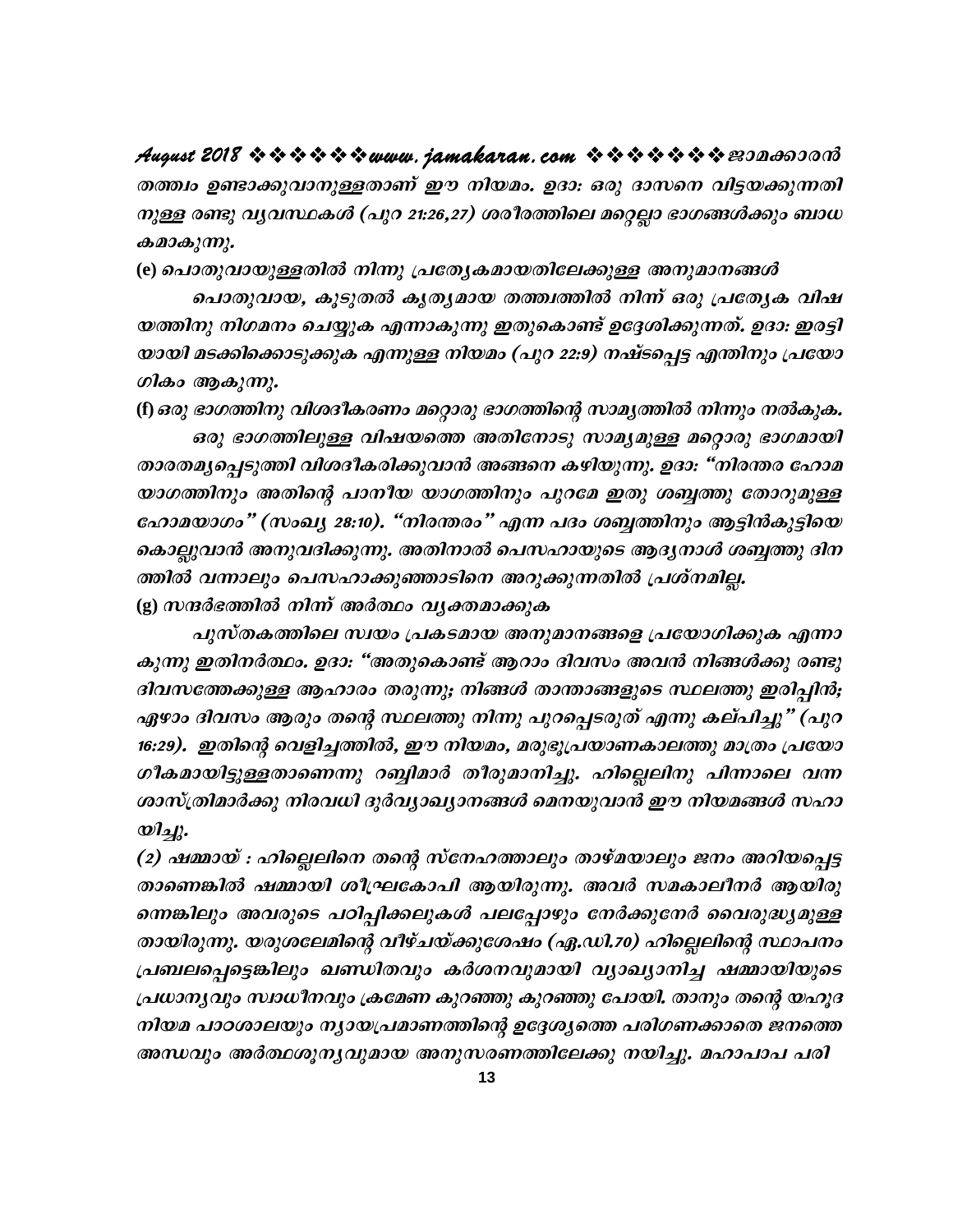ഹാരദിനം, ശിശുവായിരുന്ന കൊച്ചു മകനെ, മരണത്തിനടുത്തോളം ഉപവസിപ്പി ച്ചു. തുടങ്ങി പല നീച കാരൃങ്ങളു ഷമ്മായുടെ നാമത്തിന് അവകാശമായിട്ടുണ്ട്. (3) ഗമാലിയേൽ : ഹില്ലേലിന്റെ പൗത്രനായ ഗമാലിയേൽ, പരീശനാകുവാനായി ശൗൽ പരിശീലനം നേടുമ്പോൾ, അവന്റെ ഗുരുവും (അപ്പോ.പ്ര.22:3, 5:34) ഗ്രീക്കു സാഹിത്യം പഠിച്ചവനും പഠിപ്പിക്കുന്നവും ജാതികളുടെ അവകാശങ്ങൾക്കും പദവി കൾക്കുംവേണ്ടി വാദിച്ചവനും ആയിരുന്നു.

യഹൂദന്മാരുടെ അക്ഷരാർത്ഥത്തെ കുറിച്ചു പറയുമ്പോൾ പതിമൂന്നു വ്യാഖ്യാന നിയമങ്ങൾ മുൻപോട്ടു വെച്ച യിസ്മായേൽ, മുപ്പത്തി രണ്ടു നിയമങ്ങൾ രൂപീക രിച്ച എലെയാസർബെൻയോസ് (150 ഏ.ഡി) എന്നിവരെയും ഓർക്കേണ്ടതാണ്. പ്രത്യേകിച്ചും ഹില്ലേലിന്റെ വ്യാഖ്യാന നിയമങ്ങൾ യുക്തിപരമായ നിയമങ്ങൾക്ക് ഊന്നൽ നൽകുകയും അവർ അതു പ്രയോഗിക്കുകയും ചെയ്തെങ്കിലും ഒരക്ഷര ത്തിനു മറ്റൊന്നു പകരം വെക്കുവാനും, പുതിയ പദങ്ങൾ രൂപീകരിക്കുവാനും, പദ ങ്ങൾക്കു സംഖ്യാമൂല്യം സങ്കൽപ്പിക്കുവാനും ഇത് ഉപയോഗിച്ചു. എബ്രായ അക്ഷ രമൂല്യം അനുസരിച്ച് എല്യേസറിന്റെ സംഖ്യ മുന്നൂറ്റി പതിനെട്ട് ആകുന്നു. അബ്ര ഹാമിന്റെ ദാസന്മാരുടെ എണ്ണവും 318 ആയിരുന്നതിനാൽ എല്യേസർ അബ്രഹാമിന്റെ ബാക്കി സകല ദാസന്മാർക്കും തുല്യം ആകുന്നു എന്നു റബ്ബിമാർ വ്യാഖ്യാനിച്ചു. അതുപോലെ മരണം (സങ്കീ 68:20) എന്നുള്ളതിന്റെ എബ്രായ പദത്തിന്റെ സംഖ്യ 903 ആയതിനാൽ മരിക്കുന്നതിന് 903 വിധങ്ങൾ ഉണ്ടായിരിക്കണമെന്ന് അവർ ചിന്തി ച്ചു. റബ്ബിമാരുടെ വ്യാഖ്യാനത്തിൽ നിന്നും അക്ഷര ഭക്തിയുടെ ദോഷം മനസ്സിലാ ക്കാം. അക്ഷരാർത്ഥ നിലപാടിന്റെ അപക്വമായ അവസ്ഥയാണ് ആദൃത്തേത്.

ബാബിലോണ്യൻ തൽമൂദ് പൂർത്തിയാക്കുന്നതു വരെയുള്ള (ഏ.ഡി. 10 ഏ. ഡി.550) റബ്ബിമാരുടെ രചനകളെ സംബന്ധിച്ച് അൽപമായി മനസ്സിലാക്കിയിരിക്കു ന്നത് ഈ അവസരത്തിൽ ഉചിതമായിരിക്കും. മിഡ്രാഷയെക്കുറിച്ച് അൽപമായി മുൻപേ സൂചിപ്പിച്ചിട്ടുണ്ടല്ലോ. ഇതു കൂടാതെ, ആദിമ യഹൂദമതത്തിന്റെ നിയമവൃ വസ്ഥയെക്കുറിച്ചു പ്രമുഖ റബ്ബിമാരുടെ വായ്മൊഴിയായുള്ള ഉപദേശങ്ങളെ ആറ് വിഷയങ്ങളായി എഴുതി ക്രമീകരിച്ചിരിക്കുന്നതിനെ ആണു മിഷ്നാ എന്നു വിളി ക്കുന്നത്. ഈ വിഭജനം തുടങ്ങിയത് ഹില്ലെൽ ആയിരുന്നെങ്കിലും നിലവിലുളളത് റബ്ബി അക്കിബയുടേത് ആകുന്നു (ഏ.ഡി.50–132). കൃഷി, ഏഴാമത്തെ സംവത്സരം, ദശാംശങ്ങൾ, ആശീർവാദങ്ങൾ ഇത്യാദിയെക്കുറിച്ചുള്ള (a) സെരായിം - പെരുന്നാ ളുകൾ, ഉപവാസങ്ങൾ, ശബ്ബത്തു നിയമങ്ങൾ എന്നിവയെ പറ്റിയുള്ള (b) മോഡ് *–* വിവാഹം, വിധവമാരുടെ സ്ഥാനം, ആണകൾ തുടങ്ങിയവയെ പ്രതിപാദിക്കുന്ന (c) നഷിം - പൗര കുറ്റ നിയമങ്ങൾ, പ്രതിജ്ഞകൾ മുതലായവയുടെ (d) നെസികിം (e)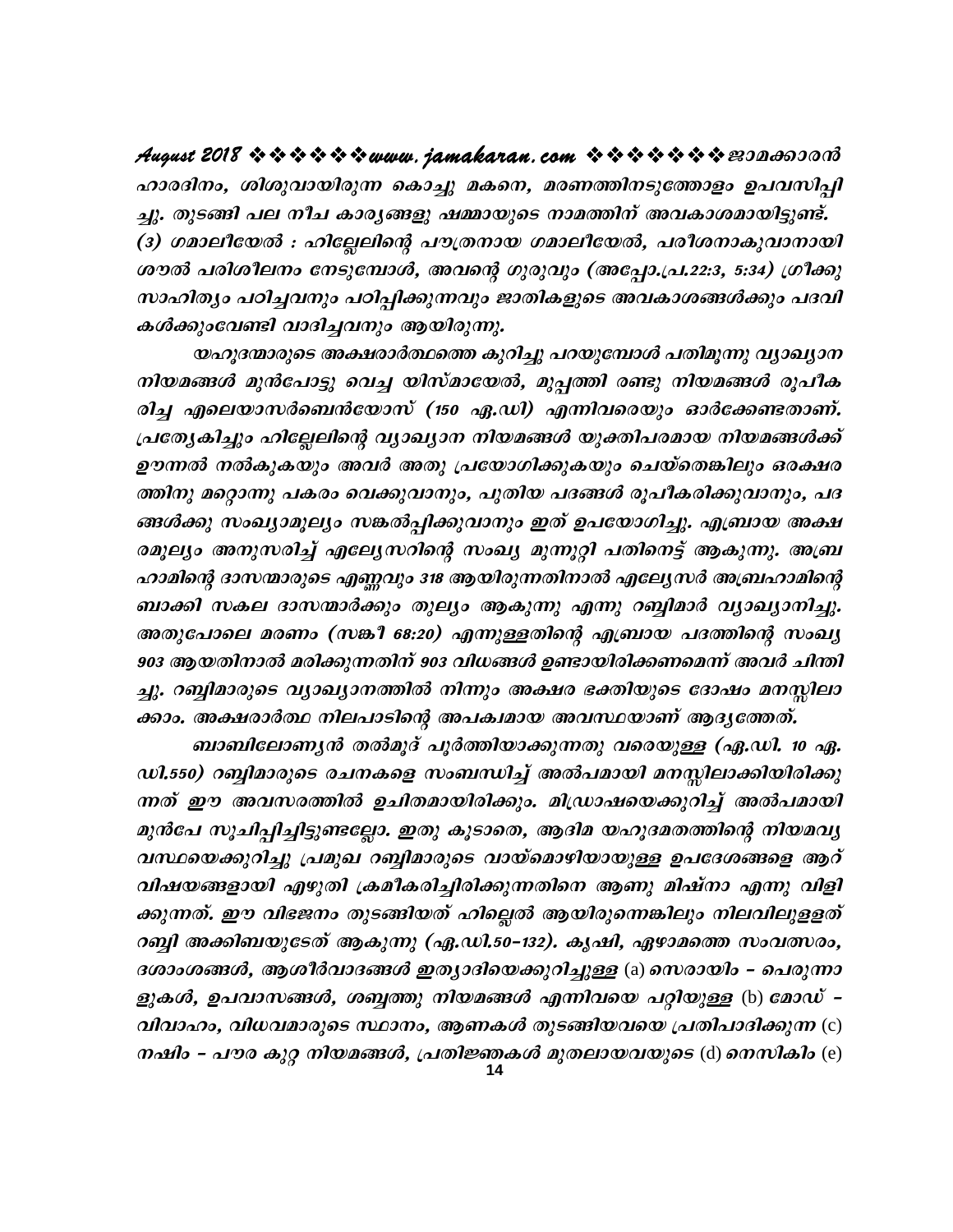യാഗങ്ങൾ, ഭോജനയാഗങ്ങൾ, ആദ്യജാതൻ, വേർപെടുത്തൽ, ദേവാലയത്തിന്റെ അള *വുകൾ എന്നിവയെ സംബന്ധിച്ചുള്ള* (f) കൊഡാഷിം – വിശുദ്ധ വസ്തുക്കൾ, മൃദു ക്തിപരമായി അശുദ്ധവസ്തുക്കളെ കുറിച്ചു പറയുന്ന പാത്രങ്ങൾ, ശവത്താലുള്ള അശുദ്ധി, കുഷ്ഠം, ആർത്തവം മൂലം സ്ത്രീകൾക്കു ആവശ്യ മായി വരുന്ന ആചാ രാനുസരണമായ ശുദ്ധീകരണ കഴുകൽ, ലൈംഗിക വേഴ്ച, കുഷ്ഠരോഗവുമായുള്ള സമ്പർക്കം തുടങ്ങിയവയെപ്പറ്റിയുള്ള (g) തൊഹറൊട്ട് - ശുദ്ധിയുള്ള വസ്തുക്കൾ എന്നിവയാണ് ഈ ആറു വിഷയങ്ങൾ. ക്രിസ്തുവിനു ശേഷം രണ്ടാം നൂറ്റാണ്ടിൽ തന്നെ മിഷ്ണയുടെ നിരവധി ശേഖരങ്ങൾ പ്രചാരത്തിൽ ഉണ്ടായിരുന്നെങ്കിലും മൂന്നാം നൂറ്റാണ്ടോടുകൂടി പിതാവായ യൂദായുടെ ശേഖരണത്തിന് അധികം ആനു കൂല്യം ലഭിക്കുകയും അതിനെ ഔദ്യോഗികമായി മിഷ്ന എന്ന് അറിയപ്പെടുകയും ചെയ്തു. മിഡ്രാഷിമിലും മിഷ്നയിലും ഉള്ള ഉള്ളടക്കം ഹലാഖയൊ ഹഗ്ഗാദയൊ ആകുന്നു. യൂദായുടെ മുമ്പുണ്ടായിരുന്ന മിഷ്നയിൽ നിയമനിർമ്മാണത്തിന്റെ ആധി കാരികതയ്ക്കുവേണ്ടി ബൈബിളിൽ നിന്നു ചുരുക്കം ഉദ്ധരിണികളേ ഉണ്ടായിരു ന്നുള്ളൂ എങ്കിൽ, ഔദ്യോഗിക അഥവാ കാനോനികമായ മിഷ്നയിൽ നൂറ്റി അൻപത് അധികൃതരുടെ അഭിപ്രായങ്ങൾ ഉദ്ധരിച്ചിട്ടുണ്ട്. യഹൂദന്മാരുടെ വ്യാഖ്യാനം ഔദ്യോ ഗിക മിഷ്നയിൽ അവസാനിക്കാതെ അതിൽ പണ്ഡിതന്മാർ വിശദീകരിച്ചിരിക്കു ന്നവരും, അങ്ങനെ വ്യാഖ്യാനത്തിന്റെ വ്യാഖ്യാനമായി തുടർന്നുകൊണ്ടിരുന്നു. ഇവയെ ഒരുമിച്ചു കൊണ്ടുവരുന്നതിനുള്ള സംരംഭത്തിന്റെ ഫലമായിരുന്നു തൽമൂ ദുകളുടെ നിർമ്മാണം. പലസ്തീനിയൻ തൽമൂദ് – ഏ.ഡി.450, ബാബിലോണിയൻ തൽമൂദ് – ഏ.ഡി.500 ഏ.ഡി.550 എന്നീ രണ്ടു തൽമുദുകളാണു (യഹൂദ പാരമ്പര്യ നിയമഗ്രന്ഥം) ഉള്ളത്. ഇതിൽ ആദ്യത്തേതു പൂർത്തീകരിക്കപ്പെടുന്നതിനു മുമ്പേ തിബെര്യാസിൽ ഉണ്ടായിരുന്ന യഹൂദ പണ്ഡിത പാഠശാല അടയ്ക്കപ്പെട്ടു പോയ തിനാൽ അതു അപൂർണ്ണവും ബാബിലോൺ തൽമൂദിനെക്കാൾ ചെറുതും ആകു ന്നു. മിഡ്രാഷിമും മിഷ്നയും, വൃതൃസ്തമായ അളവിലും ബന്ധത്തിലും ഹലാഖായും ഹഗ്ഗാദായും അടങ്ങുന്ന വിശാലമായ സാഹിത്യ സമാഹാരം ഉൾക്കൊള്ളുന്ന തൽമൂ ദുകളിൽ റബ്ബിമാരുടെ എബ്രായ ഭാഷയും അരാമൃ ഭാഷയും അടങ്ങിയിരിക്കുന്നു. യഹൂദന്മാരുടെ വ്യാഖ്യാന രംഗത്ത് തന്നായിം – ഏ.ഡി. 10 ഏ.ഡി.220, അമൊരായിം – ഏ.ഡി.220–500 ഏ.ഡി. എന്നീ രണ്ടു വിഭാഗങ്ങളാണ് ഉണ്ടായിരുന്നത്. മിഷ്ന രചിച്ച പണ്ഡിതന്മാരായ വ്യാഖ്യാതാക്കളെ തന്നായിം എന്നും അവരുടെ വ്യാഖ്യാനങ്ങളെ വിശകലനം ചെയ്യുന്നവരെ അമൊരായിം എന്നും വിളിച്ചു. മിഷ്നയ്ക്ക് അവർ നൽകിയ വ്യാഖ്യാനമാണ് ഗെമറാ. രണ്ടുതരം സാഹിത്യ രൂപങ്ങൾ, രണ്ട് ഉള്ളടക്ക ങ്ങൾ, രണ്ടുവിഭാഗം വ്യാഖ്യാതാക്കൾ മുതലായവ റബ്ബി സാഹിത്യത്തിന്റെ പ്രത്യേ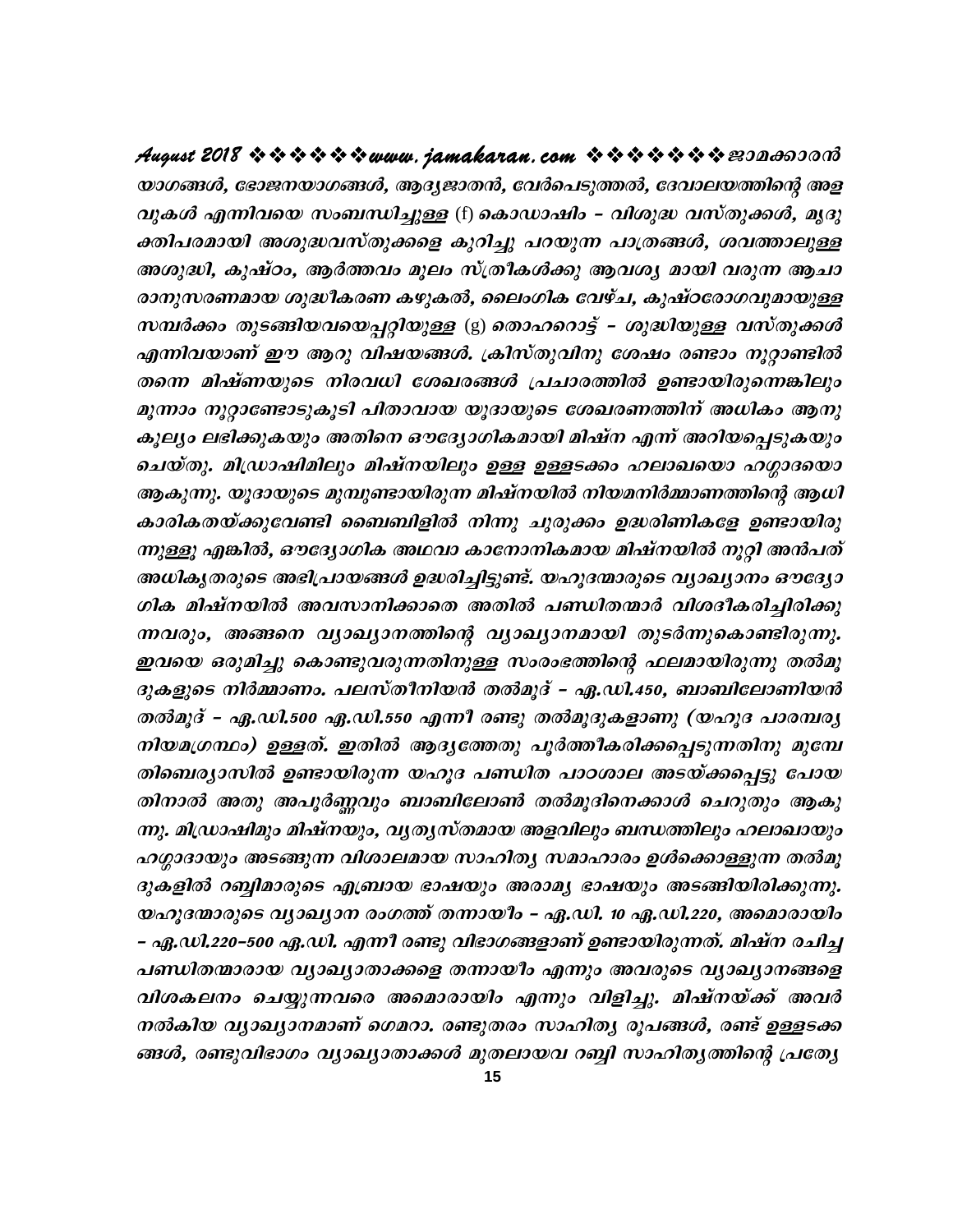### August 2018 \* \* \* \* \* \* www. jamakaran.com \* \* \* \* \* \* \* \* 200000000 കത ആകുന്നു.

2. രൂപകഥാരൂപ വ്യാഖ്യാനത്തിന്റെ ഉയർച്ച : ചരിത്രപരമായി ശ്രേക്കരാണ് രൂപകഥ രൂപീകരിച്ചത്. അവരുടെ മതപുരാണങ്ങളിൽ അസാന്മാർഗ്ഗികവും അസ്വീകാരൃവു മായ വളരെയധികം കാരൃങ്ങൾ ഉണ്ടായിരുന്നതിൽ, ഈ പുരാണകഥകളെ അക്ഷ രാർത്ഥത്തിലല്ല മനസ്സിലാക്കേണ്ടതു മറിച്ച് അതിന്റെ യഥാർത്ഥ പൊരുൾ അതിന്റെ ആഴത്തിൽ മറഞ്ഞു കിടക്കുന്നുവെന്നു കാണിക്കുവാൻ, ഗ്രീക്കു തത്ത്വചിന്തകന്മാർ അവയെ രൂപകഥാവിഷ്കരണം ചെയ്തു. ഹോമർ, ഹെസോയ്ട് മുതലായവരുടെ രചനകളിൽ ഗ്രീക്കു ദേവന്മാരുടെ മനുഷ്യ രൂപാരോപണവും അധാർമ്മികതയും കണ്ട് അവർ അമ്പരന്നുപോയതാണ് അതിനു കാരണം. രൂപകഥ ആക്കുന്നതിൽ കൂടി സ്ഥതം ആശയങ്ങളെ പ്രോത്സാഹിപ്പിക്കുവാനും (സ്റ്റോയ്ക്കുകൾ, ഖേരെമൻ, ക്ലീൻതസ്) അവർക്കു കഴിഞ്ഞു. വളർത്തുമകൻ ഹിപ്പൊളിറ്റസുമായി അനുരാഗത്തി ലായ ഫേഡോ, മൂന്നു തലകളുള്ള ടൈഫനെ പരാജയപ്പെടുത്തിയ സ്യൂസ് (ജൂപ്പി റ്റർദേവൻ), കൂട്ടക്കൊലയിൽ പ്രീതി കണ്ട ഗ്രീസുകാരുടെ യുദ്ധദേവൻ അരസ് തുട ങ്ങിയവ യവന ചിന്തകരിൽ തലവേദന ഉളവാക്കി. അക്ഷരാർത്ഥത്തിന്റെ അടിയിൽ ഒളിഞ്ഞിരിക്കുന്ന യഥാർത്ഥ അർത്ഥം കണ്ടെത്തുവാൻ തത്ത്വചിന്തകന്മാർ ഈ കഥ കളെ രൂപകഥകളാക്കി പ്രശ്നത്തിനു പരിഹാരം വരുത്തി. രൂപകഥയിൽ ആളു കൾക്കും വസ്തുക്കൾക്കും, സംഭവങ്ങൾക്കും സന്ദർഭത്തിൽ ഉള്ളതിൽ നിന്നും വേറൊരു അർത്ഥമാണുള്ളത്. അക്കാലത്തു ജീവിച്ചിരുന്ന യഹൂദന്മാർ സാങ്കൽപിക പുരാണങ്ങളെ മനസ്സാ അംഗീകരിച്ചിരുന്നു എന്നു വേണം കരുതുവാൻ. ഇതു സ്വഭാ വികമായും ഹഗ്ഗദാ വ്യാഖ്യാന തത്ത്വങ്ങളിൽ നിന്ന് ഉണ്ടായിട്ടുള്ളതാകുന്നു. പഴയ നിയമത്തിലെ മനുഷ്യ രൂപാരോപണം ഒഴിച്ചു ബാക്കി എല്ലാം തന്നെ ലോകപരി ജ്ഞാനം ഇല്ലാത്ത വായനക്കാർക്കും കൂടി മനസ്സിലാക്കുവാൻ പ്രയാസമില്ലാത്ത നില യിൽ ആയിരുന്നതിനാൽ ക്രിസ്തുവിനു രണ്ടു നൂറ്റാണ്ടുകൾക്കു മുൻപ് രചിച്ച സെപ്റ്റ്വജന്റിൽ നിന്ന് അവയെ നീക്കം ചെയ്യുവാൻ കരുതിക്കൂട്ടിയുള്ള ശ്രമം നട ന്നിട്ടുണ്ട്.

"യഹോവ യുദ്ധവീരൻ" (പുറ 15:3) "യഹോവ യുദ്ധങ്ങളെ തകർക്കുന്നു" "യഹോവ......അനുതപിച്ചു" (പുറ 32:14) "യഹോവ.....മനസ്സലിഞ്ഞു" "യഹോവയുടെ രൂപം" (സംഖ്യ 12:8) "യഹോവയുടെ മഹത്വം"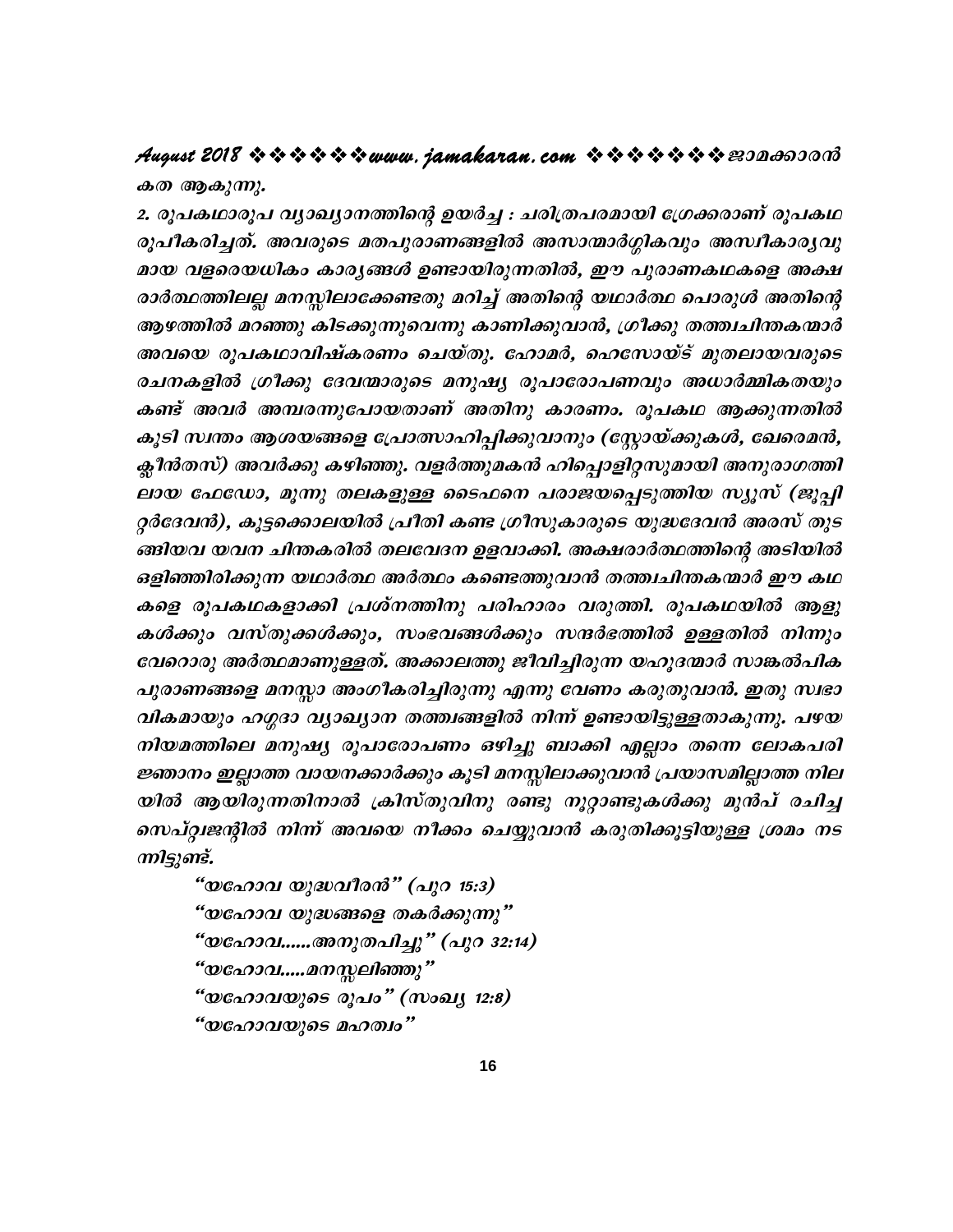ഹഗ്ഗാദാ തത്ത്വങ്ങൾ, എബ്രായ പഴയനിയമത്തോടുള്ള അന്ധവിശ്വാസപരമായ ഭയ ഭക്തിക്കും ജാതീയ ഭാഷയായ ഗ്രീക്കിലേക്കുള്ള വിവർത്തനം, അതിന്റെ ആദിമമ ഹത്വം നഷ്ടപ്പെടുത്തുന്നതിനും കാരണമായി.

(a) അലക്സാന്ത്രിയിലെ രൂപകഥാപ്രയോഗം *: ഈജിപ്തിലുള്ള അലക്സാ*ന്ത്രിയ അത്രെ യഹൂദന്മാരുടെ രൂപകഥാപരമായ വ്യാഖ്യാനത്തിന്റെ കേന്ദ്രസ്ഥാനം. ഈ വ്യാഖ്യാന രീതിയുമായി ഗ്രീക്കു തത്ത്വചിന്തകനും ഗണിതശാസ്ത്ര വിദഗ്ദ്ധനുമായ പ്ലേറ്റോയ്ക്ക്. പരിചയം ഉണ്ടായിരുന്നെങ്കിലും അദ്ദേഹം അതിനെ എതിർത്തിരുന്നു. ഹോമറിനെ ആദ്യമായി രൂപകഥാപരമാക്കിയത് തെയോജെനസ് ആയിരുന്നു എന്നു കരുതപ്പെടുന്നു. ഗ്രീക്കു ചിന്തയിൽ കൂടിയാണ് രൂപകഥാപരമായ വൃഖ്യാനവിധം അലക്സാന്ത്രയിലെ യഹൂദമതത്തിൽ കടന്നു കൂടിയത്. ഈ രീതി അവലംബിച്ചാൽ അവരുടെ വിശ്വാസത്തെ പ്രതിരോധിക്കുവാൻ സാധിക്കും എന്നു യഹൂദന്മാർ മന സ്തിലാക്കി. ബൈബിൾ കഥാപാത്രങ്ങളും സംഭവങ്ങളും മറ്റു കാര്യങ്ങളെ പ്രതിനി ധീകരിക്കുന്നതാണെന്നും, പ്രതീകാത്മകമായി ആഴമേറിയ ആത്മികവും ധാർമ്മി കവുമായ അർത്ഥങ്ങൾ പ്രകടിപ്പിക്കുന്നതാണെന്നു സങ്കൽപ്പിച്ചാൽ ഇത് എളുപ്പമായി. അരിസ്റ്റൊബുലസ് (160 ബി.സി) ഒരു പണ്ഡിതനും പുരോഹിതനും എബ്രായ

തിരുവെഴുത്തുകളെ ടോളമി ഫലഡെൽഫിനു വേണ്ടി വിവർത്തനം ചെയ്ത എഴു പതു പേരിൽ ഒരാളാണെന്ന് കരുതപ്പെടുന്നു. മോശെ യഥാർത്ഥത്തിൽ ഗ്രീക്കു തത്ത്വ ശാസ്ത്രമാണു പഠിപ്പിച്ചതെന്നും, ഗ്രീക്കു ചിന്തകന്മാർ അവരുടെ ആശയങ്ങൾ മോശെ യിൽ നിന്നു കടമെടുത്തത് ആയതിനാൽ രൂപകഥാ ആവിഷ്കാരത്തിൽ കൂടി അല്ലാതെ മോശെയുടെ ഉപദേശങ്ങളെ വൃക്തമാക്കുവാൻ സാധ്യമല്ല എന്നും താൻ വാദിച്ചു.

ഫിലോ (20 ബി.സി. ഏ.ഡി.54) ആയിരുന്നു യഹൂദ സ്ഥാപനങ്ങളെയും ആശ യങ്ങളെയും ഗ്രീക്കു സംസ്കാരവും തത്ത്വചിന്തയുമായി ഇണക്കുന്നതിന് ഏറ്റവും വലിയ സംഭാവന ചെയ്തത്. ദൈവത്തിനു യോഗ്യമല്ലാത്തതൊന്നും വിശ്വസിച്ചു കൂടാ എന്നുള്ള പ്ലേറ്റോയുടെ മൗലിക തത്ത്വമാണ് അലക്സാന്ത്രയിലെ യഹൂദന്മാർ വ്യാഖ്യാനത്തിന് ആധാരമായി അംഗീകരിച്ചത്. അവരുടെ ഈ തത്ത്വചിന്തയോട് യോജിക്കാത്ത വസ്തുതകൾ പഴയനിയമത്തിൽ എവിടെ കണ്ടാലും അതിനെ രൂപ കഥാപരമായി വ്യാഖ്യാനിച്ചു. പ്ലേറ്റോയുടെയും പൈതഗോറസിന്റെയും ഗ്രീക്കു തത്ത്വ ചിന്തകളാൽ സ്വാധീനിക്കപ്പെട്ടു രൂപകഥാപരമായ വ്യാഖ്യാനവിധം മുഖ്യരീതിയായി സ്ഥീകരിച്ച അലക്സാന്ത്രയിൽ നിന്നുള്ള യഹൂദ തത്ത്വജ്ഞാനിയും, സ്റ്റോയ്സിസം, നിയൊ-പ്ലേറ്റോണിസം മുതലായ തത്ത്വശാസ്ത്രങ്ങളിലെ ആശയങ്ങളെ അംഗീക രിക്കുകയും ചെയ്ത ഫിലൊ; മോശെയുടെ പഞ്ചഗ്രന്ഥങ്ങളിലും ഈ ആശയങ്ങൾ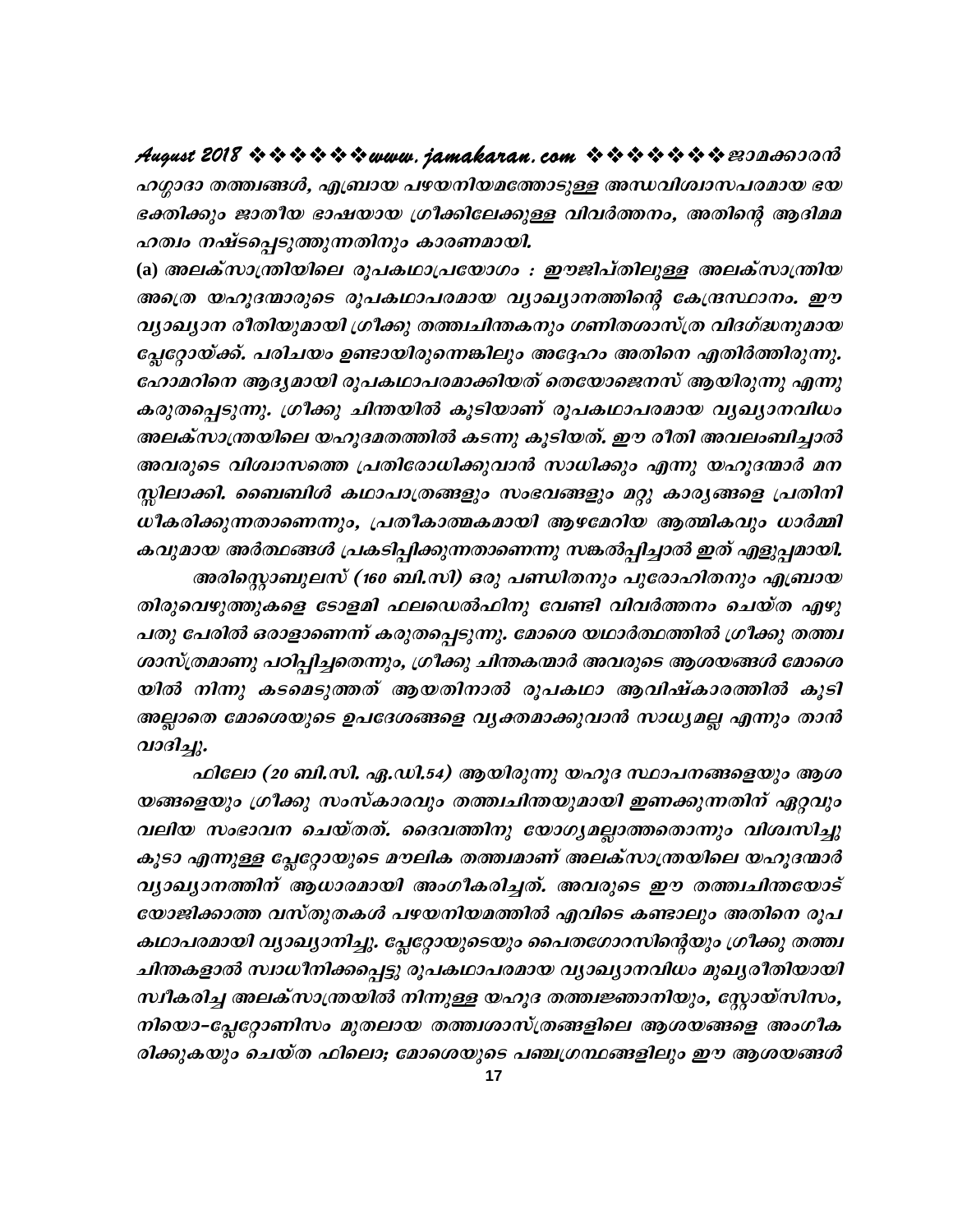അടങ്ങിയിട്ടുണ്ടെന്നു കാണിക്കുവാൻ അവയെ രൂപകഥാപരമായി വ്യാഖ്യാനിച്ചു. പുസ്തകത്തിന്റെ അക്ഷരാർത്ഥത്തെ ഫിലൊ പൂർണ്ണമായും നിരാകരിച്ചില്ലെങ്കിലും അത് അപക്വരായ വായനക്കാർക്കുവേണ്ടി ഉള്ളതാണെന്നും രൂപകഥാപരമായിട്ടുള്ള അർത്ഥം പക്വമതികൾക്കായുള്ളതാണെന്നും അദ്ദേഹം അഭിപ്രായപ്പെട്ടു. ദേഹവും ദേഹിയും എന്നതുപോലെ എല്ലാ തിരുവെഴുത്തിനും അക്ഷരാർത്ഥത്തിലുള്ളത് രൂപ കഥാപരമായുള്ളത് എന്നീ രണ്ട് അർത്ഥങ്ങൾ ഉണ്ട് എന്ന് അദ്ദേഹം വിശ്വസിച്ചു. "ദൈവം ഒരിക്കൽ അരുളിച്ചെയ്തു ഞാൻ രണ്ടു പ്രാവശ്യം കേട്ടുമിരിക്കുന്നു." (സങ്ക1 62:11) എന്നുള്ള വേദഭാഗമാണ് ഇതിന് ആധാരമായി അദ്ദേഹം ചൂണ്ടിക്കാണിക്കുന്ന ത്. ശരീരത്തെക്കാൾ ദേഹിക്കു പ്രധാനൃമുള്ളതുപോലെ യഥാർത്ഥ അക്ഷരീക അർത്ഥത്തെക്കാൾ രൂപകഥാപരമായ അർത്ഥത്തിനാണ് പ്രാധാനൃം എന്നു താൻ കരുതുന്നു. ഉദാ (ഉല്പ 2:10).

പീശോൻ – വിവേകം, ഗീഹോൻ, ആത്മനിയന്ത്രണം, ഹിദ്ദേക്കൽ – ധൈര്യം, ഫ്രാത്ത് – നീതി, നൃായം.

ഏതെല്ലാം സാഹചര്യങ്ങളിലാണ് രൂപകഥാപരമായ വ്യഖ്യാനം സ്ഥീകരിക്കേ ണ്ടത് എന്നും താൻ പ്രസ്താവിച്ചിട്ടുണ്ട്.

(1) അക്ഷരികാർത്ഥം ദൈവത്തിനു യോഗ്യമല്ലാത്തു പറയുന്നുണ്ടെങ്കിൽ

(2) ഒരു പ്രസ്താവന മറ്റൊന്നിനു പരസ്പര വിരുദ്ധം ആയെങ്കിൽ

(3) ഒരു കൃതി രൂപകഥ ആകുന്നു എന്ന് അവകാശപ്പെട്ടെങ്കിൽ

(4) ആവിഷ്കരണങ്ങൾ ഇരട്ടിക്കുകയോ പദങ്ങൾ അധികപറ്റായി ഉപയോഗിക്കു കയോ ചെയ്തെങ്കിൽ

(5) അറിയാവുന്ന ഒന്ന് ആവർത്തിക്കുന്നുണ്ടെങ്കിൽ

- (6) ഒരു ആവിഷ്കരണം വൃതൃസ്തമാണെങ്കിൽ
- (7) പര്യായപദം ഉപയോഗിച്ചിട്ടുണ്ടെങ്കിൽ
- (8) പദങ്ങളുടെ മേലുള്ള കളി സാധ്യമാണെങ്കിൽ
- (9) വചനത്തിലോ, കാലത്തിലോ അസാധാരണമായി എന്തെങ്കിലും ഉണ്ടെങ്കിൽ
- (10) പ്രതീകങ്ങൾ ഉണ്ടെങ്കിൽ

രൂപകഥാപരമായ വ്യാഖ്യാനം പുസ്തകം ആവശ്യപ്പെടാത്ത സന്ദർഭങ്ങളിൽ പോലും ഫിലൊയും കൂട്ടരും അങ്ങനെ ചെയ്തു.

II. woogaaladayayo ayooyomayo:

യേശുക്രിസ്തുവിന്റെ കാലത്ത് യഹൂദന്മാരുടെ വ്യാഖ്യാനത്തെ അക്ഷരാർത്ഥ പരമായത്, മിഡ്രാഷ് തരത്തിലുള്ളത്, പെഷെർ, രൂപകഥാപരമായത് എന്നിങ്ങനെ മുഖ്യമായും നാലായി തരം തിരിക്കാം. അക്ഷരാർത്ഥപരമായ വ്യാഖ്യാനം ആയി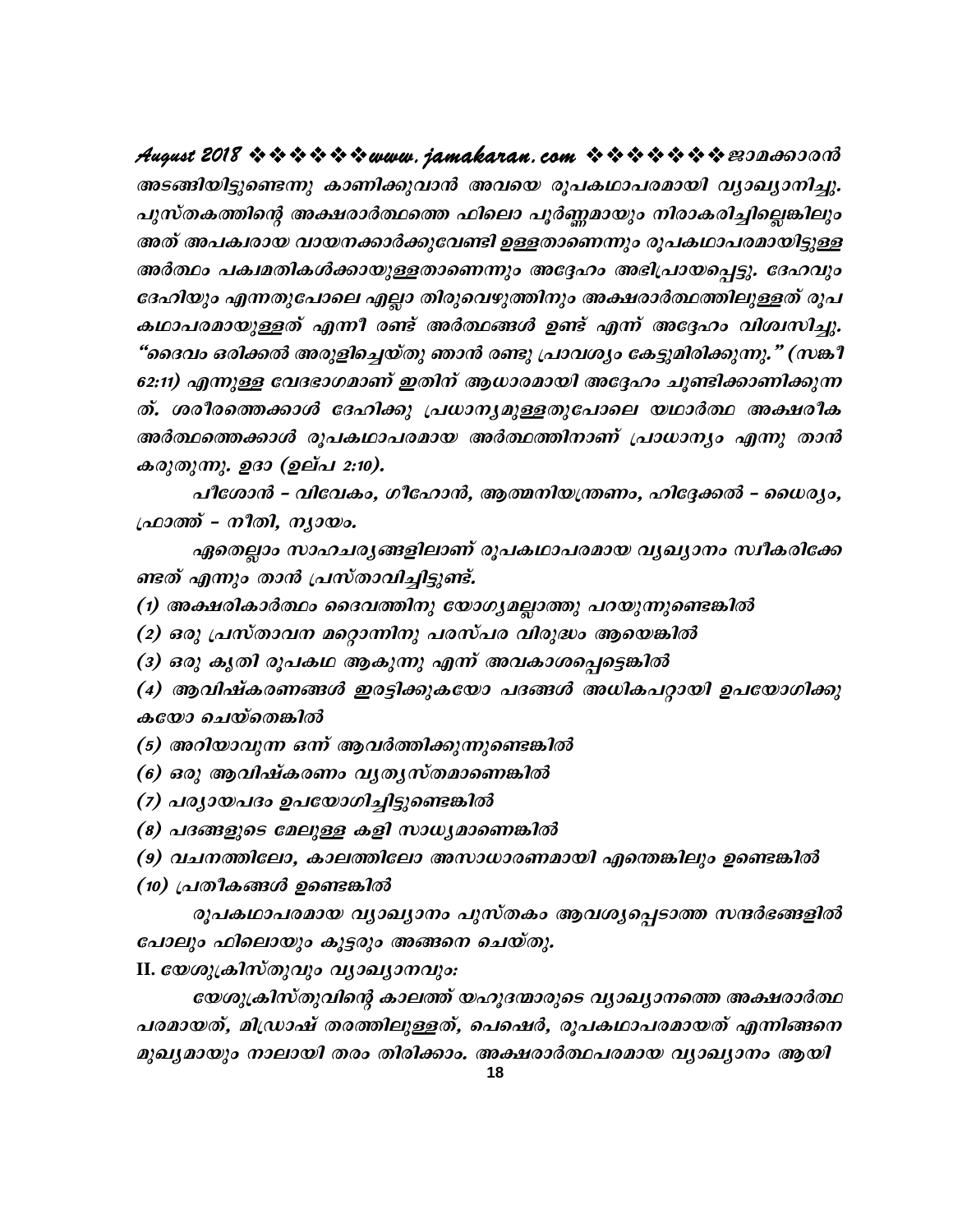രുന്നു മറ്റു വ്യാഖ്യാനവിധങ്ങൾക്ക് ആധാരമായിരുന്നത്. അന്നു യഹൂദന്മാരുടെ ഇട യിൽ വിവിധ വ്യാഖ്യാനവിധങ്ങൾ നിലവിൽ ഉണ്ടായിരുന്നു എങ്കിലും സാധാരണ മായ അക്ഷരാർത്ഥ രീതിയായിരുന്നു നാഥൻ ഉപയോഗിച്ചത് (ലൂക്കൊ 4:16–21). രൂപ കഥാപരമായ വൃഖ്യാനവിധം ആയിരുന്നില്ല. കല്പനകളെ വിശദീകരിക്കുമ്പോൾ പഴയനിയമത്തെ വളരെ തനിമയുള്ള രീതിയിലായിരുന്നു അവിടന്ന് ഉപയോഗിച്ച ത്. യേശുക്രിസ്തു ആരാകുന്നു എന്നും തന്റെ ദൗത്യം എന്താണെന്നും ക്ലെയൊപ്പാ വിനോടും മറ്റെ ശിഷ്യനോടും വിശദീകരിക്കുമ്പോൾ (ലൂക്കൊ 24:27) പഴയനിയമ തിരുവെഴുത്തുകളെ ആധാരമാക്കി ചരിത്രപരമായി വൃക്തമാക്കി എന്നുള്ളതും ശ്രദ്ധേയം തന്നെ. അപ്പോൾ തന്നെ, ദൈവപുത്രൻ, നിലവിലിരുന്ന ഹലാഖാ–ഹഗ്ഗാദാ വ്യാഖ്യാന രീതികളെ നിന്ദിക്കുകയും ചെയ്തു. യേശുക്രിസ്തുവിനെ ഒരു വ്യാഖ്യാ താവ് എന്ന നിലയിൽ നിരീക്ഷിച്ചാൽ ചില കാരൃങ്ങൾ വേഗത്തിൽ ബോധൃമാകും. 1. പഴയനിയമ തിരുവെഴുത്തുകളെ ആധികാരിതയെ പരിപൂർണ്ണമായും അംഗീകരി

 $2k$ 

2. പഴയനിയമം ദൈവികമായുള്ള പുസത്കം ആകുന്നു എന്നുള്ള കാര്യത്തിൽ ഏതെ ങ്കിലും സംശയമോ അതു സംബന്ധിച്ചു യാതൊരു നിരൂപണമോ ഉണ്ടായിരുന്നില്ല. 3. ചരിത്രവിവരണങ്ങളെ ചരിത്രരേഖകളായി സ്ഥികരിച്ചു (ആദാം, ഹാബേൽ, നോഹ, അബ്രഹാം, യിസ്ഹാക്ക്, യാക്കോബ്, മോശെ, ദാവീദ് ശലോമോൻ, യോനാ, യെശ  $Q20Q$ 

4. ചരിത്രരേഖയെ വിശദീകരിക്കുമ്പോൾ രൂപകഥാപരമായ അർത്ഥം നൽകാതെ ആ ഭാഗത്തിൽ നിന്നു സാധാരണമായ അർത്ഥം നൽകി.

5. പഴയനിയമത്തിന്റെ അർത്ഥം വൃക്തമാക്കുമ്പോൾ യേശുക്രിസ്തുവിന്റെ വ്യാഖ്യാ നവിധം പൂർണ്ണമായും നൂതനം ആയിരുന്നെങ്കിലും അക്ഷരീകം, ആത്മീയം, രൂപക ഥാപരം മുതലായ അർത്ഥതലങ്ങൾ കണ്ടുപിടിക്കുന്ന ബുദ്ധിപരമായ പുതിയ വ്യാഖ്യാനവിധം പ്രയോഗിച്ചില്ല.

6. മനുഷ്യനെക്കുറിച്ചുള്ള ദൈവത്തിന്റെ ഉദ്ദേശ്യം പഴയനിയമത്തിൽ ദർശിച്ച യേശു വിന് അതിന്റെ ആത്മീയ മൂല്യത്തിൽ ആയിരുന്നു താൽപര്യം.

7. ദാവീദിന്റെ വാക്കുകൾക്കുള്ള ബഹുമതി പരിശുദ്ധാത്മാവിനു നൽകി (മർക്കൊ  $12:36)$ 

8. നൃായപ്രമാണത്തെ വൃാഖ്യാനിക്കുന്ന ശാസ്ത്രിമാരെയും മറ്റും, "നിങ്ങൾ ചെവി യാൽ കേൾക്കും ഗ്രഹിക്കയില്ല താനും; കണ്ണാൽ കാണും ദർശിക്കയില്ല താനും" (മ ത്തായി 13:14) എന്നു വിശേഷിപ്പിക്കുകയം, "തിരുവെഴുത്തുകളെയും ദൈവശക്തി യെയും അറിയായ്കകൊണ്ടു തെറ്റിപ്പോകുന്നു" (മത്തായി 22:29) എന്നു സാദൂകൃരെ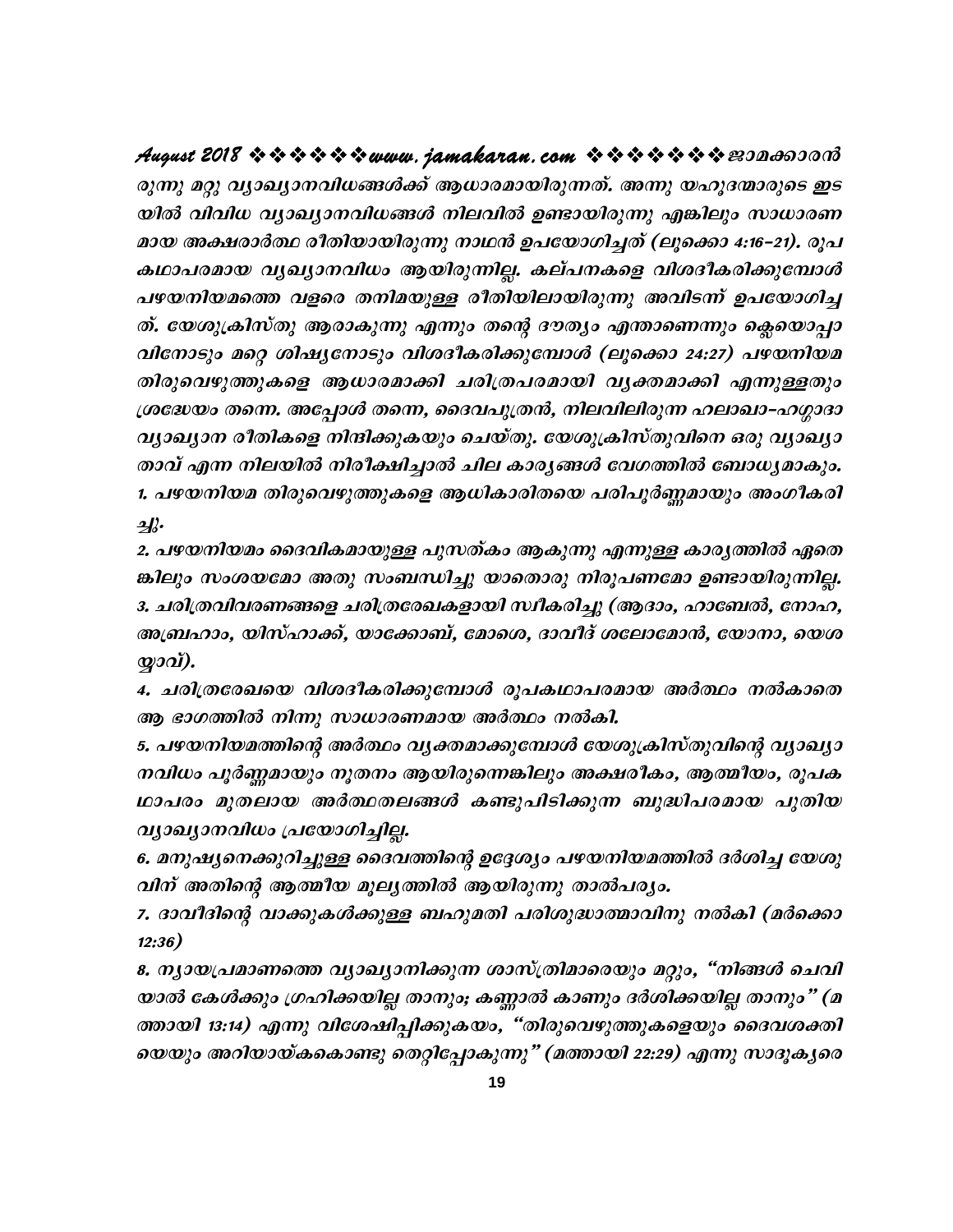### 

ശാസിക്കുകയും, ഏലിയാവിനെക്കുറിച്ചുള്ള മലാഖിയുടെ പ്രവചനത്തെ (മലാ 4:5) ദുതവാകൃമായി ചേർത്തുവെച്ചു (ലുക്കൊ 1:17) താൻ യോഹന്നാൻ സ്നാപക നിൽ വീണ്ടും പ്രതൃക്ഷപ്പെട്ടിരിക്കുന്നു എന്നുള്ള ശാസ്ത്രിമാരുടെ തെറ്റായ നിലപാ ടിനു ചുവടു പിടിച്ചുള്ള ശിഷ്യന്മാരുടെ അക്ഷരികമായുള്ള വ്യഖ്യാനത്തെ തിരു ത്തി, ഏലിയാവിന്റെ ആത്മാവും ശക്തിയുമാണ് സ്നാപക യോഹന്നാനിൽ മടങ്ങി യെത്തിയത് എന്ന് അവർക്കു ബോധൃമാക്കി കൊടുക്കുകയും ചെയ്തെങ്കിലും (മ ത്തായി 11:14, 17:10–13) യേശുക്രിസ്തു തിരുവെഴു ത്തിനെ അസ്വഭാവികമായോ നിയ മാനുസൃതമല്ലാതെയോ പ്രയോഗിച്ചു എന്നു കുറ്റപ്പെടുത്തുവാൻ പരീശന്മാർക്കോ ശാസ്ത്രിമാർക്കോ ഒരിക്കലും കഴിഞ്ഞില്ല.

9. ക്രിസ്തു കേന്ദ്രീകൃതമായി വ്യാഖ്യാനിച്ചു (ലൂക്കൊ 24:27).

10. പഴയനിയമത്തെ പുതിയതുമായി ബന്ധപ്പെടുത്തുന്നു. യേശുക്രിസ്തുവിന്റെ ആഗമന ത്തോടെ വ്യഖ്യാനത്തിൽ വലിയ മാറ്റം സംഭവിച്ചു. പഴയനിയമത്തിന്റെ ശരിയായ അർത്ഥം ആയിരുന്നില്ല പ്രശ്നം, മറിച്ചു അതിനു താനും അതിന്റെ ലക്ഷ്യവുമായുള്ള ബന്ധം ആയി രുന്നു (യിരെ 7:11, മത്താ 31:13, മർക്കൊ 11:17, സങ്കീ 118:22–23, മത്തായി 21:42).

യേശുക്രിസ്തു ഒരു റബ്ബി ആയിരുന്നില്ല എന്നു മാത്രമല്ല അവരുടെ പാഠശാല യിൽ നിന്നുള്ള പരിശീലനവും നേടിയിരുന്നില്ല. എങ്കിലും അവരുടെ വ്യാഖ്യാനവി ധങ്ങളെ തനിക്കു നന്നായി പരിചയം ഉണ്ടായിരുന്നു. ന്യായപ്രമാണത്തിന്റെ ഉപദേ ഷ്ടാവ് എന്നുള്ള അധികാരത്തിൽ ആയിരുന്നു തന്റെ വാക്കുകൾ (മർക്കൊ 1:22). അവന്റെ ഉപദേശങ്ങളുടെ ഉറവിടം അവൻ തന്നെ ആകുന്നതിനാൽ ഉയർന്ന മറ്റൊരു അധികാരത്തോടും താൻ പുനർവിചാരണ ആവശ്യപ്പെട്ടില്ല. തന്റെ ഉദ്ദേശങ്ങളെ കൂടു തൽ ബലപ്പെടുത്തുന്നതിനുവേണ്ടിയാണ് നാഥൻ പഴയനിമയത്തിൽ നിന്ന് ഉദ്ധരിച്ച ത്. ഒന്നാം നൂറ്റാണ്ടിൽ, പരീശന്മാർ അവരുടെ വായ്മൊഴി പാരമ്പര്യം പഴയനിയമ ത്തോടു ചേർത്തു വെയ്ക്കുവാൻ മിഡ്രാഷ് രൂപത്തിലുള്ള വ്യാഖ്യാനവും, പ്രവാ ചക മർമ്മങ്ങളെ പ്രാപിച്ചവരും വിശ്വസ്ത ശേഷിപ്പും എന്നു സ്വയം വിശ്വസിച്ച ഖുമ്റാൻ സമൂഹം മിഡ്രാഷ്, പെഷെർ വ്യാഖ്യാനവിധവും പഴയനിയമത്തെ ഗ്രീക്കു തത്തശാസ്ത്രവുമായി നിരപ്പാക്കുവാൻ താൽപ്പര്യപ്പെട്ട ഫിലൊയും അനുയായികളും രൂപകഥാപരമായ വ്യാഖ്യാനവിധവും തുടർന്നപ്പോൾ യേശുക്രിസ്തു അവയെ തള്ളി ക്കളഞ്ഞു എന്നുള്ളത് പ്രത്യേകം ശ്രദ്ധേയം ആകുന്നു.

 $III.$ അപ്പൊസ്തലന്മാരും വ്യാഖ്യാവും

അപ്പൊസ്തലന്മാരും ബൈബിൾ ദൈവനിശ്വാസീയമായ വചനം എന്ന നില യിൽ അവരുടെ കർത്താവിനെ തന്നെയാണ് മാതൃകയാക്കിയത്. അപ്പൊസ്തലന്മാ രുടെ വ്യാഖ്യാന രീതികൾ പരിശോധിച്ചാൽ ബോധ്യമാകുന്ന ചില വസ്തുതകൾ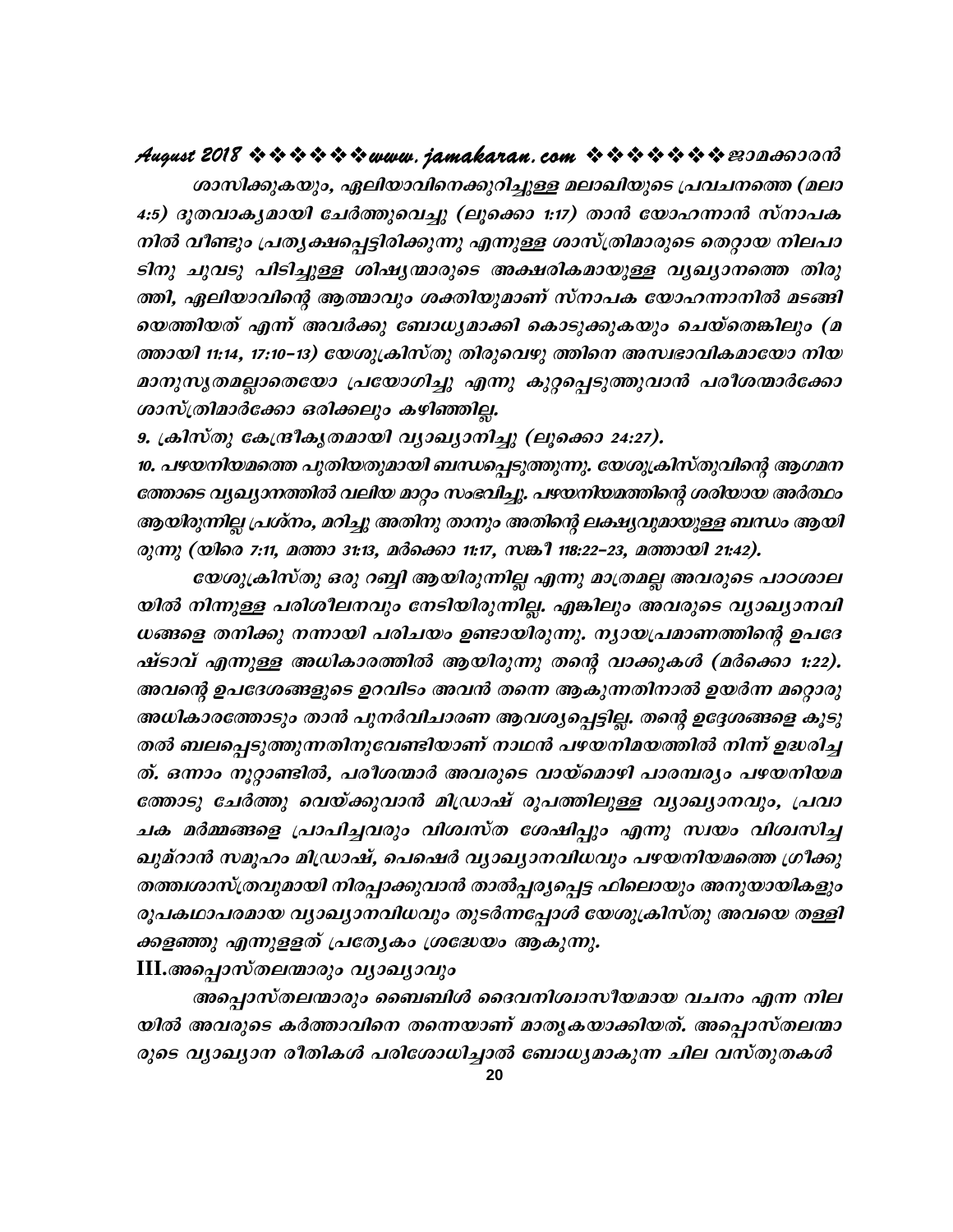### August 2018 \* \* \* \* \* \* www. jamakaran.com \* \* \* \* \* \* \* \* 200000000 ഉണ്ട്.

1. പഴയനിയമം ദൈവനിശ്വാസീയമായ വചനം ആകുന്നു (2 തിമൊ 3:16, 2 പത്രൊ  $1:25$ ).

2. പഴയനിയമത്തിന്റെ ചരിത്രപരമായ സൂക്ഷ്മത അവർക്കു സ്ഥീകാര്യം ആകുന്നു (അപ്പൊ.പ്രവ്യ.7:9-50).

3. യേശുക്രിസ്തു റബ്ബിമാരുടെ വ്യാഖ്യാന സമീപനം ഉപയോഗിച്ചില്ലെങ്കിലും പുതി യനിയമ എഴുത്തുകാർ പലപ്പോഴും അവരുടെ യഹൂദ പൈതൃകം ഉപയോഗിച്ചു.

4. രൂപകഥാപരമായ വ്യാഖ്യാനം സ്ഥീകരിച്ചെങ്കിലും (ഗലാ 4:21–32) അതിന്റെ ചരിത്ര കൃതൃത നിരസിക്കാതെ പൗലൊസിന്റെ ജീവിതത്തിൽ അതിന്റെ സമാന്തരം ദർശി ക്കുന്നു.

7. ക്രിസ്തുകേന്ദ്രീകൃതം ആയിരുന്നു (ഹോശേയ 11:1).

പഴയനിയമത്തിലെ പദത്തിന്റെ രീതിക്കു വൃതൃസ്തമായ നിലയിൽ പുതിയ നിയമ എഴുത്തുകാർ ഉദ്ധരിച്ചിരിക്കുന്നതായി കാണാം. ക്രിസ്തുവിന്റെ സമയത്ത് പലസ്തീനിൽ എബ്രായ, അരാമൃ, ഗ്രീക്കു ഭാഷകളിലുള്ള നിരവധി പഴയനിയമ പരിഭാഷകൾ പ്രചാരത്തിൽ ഉണ്ടായിരുന്നു എന്നുള്ളതാണ് അതിനുള്ള ഒരു കാര ണം. ഇവയിലെ എല്ലാ പദരീതികൾ ഒരേപോലെ ആയിരുന്നില്ല. മറ്റൊരു കാരണം, പദാനുപദമായി ഉദ്ധരിക്കുന്നു എന്ന് അവകാശപ്പെടുന്നില്ലെങ്കിൽ, പ്രത്യേകിച്ചും മൂല ഭാഷയിൽ നിന്നു വൃതൃസ്തമായ വേറൊരു ഭാഷയിൽ നിന്നാകുമ്പോൾ, വാക്കിന് വാക്കായി ഉദ്ധരിക്കണമെന്നു നിർബന്ധം ഇല്ല. ഒരു ഗ്രന്ഥകർത്താവിന്റെ ആശയത്തെ അതേ വാക്കുകളിൽ അല്ലാതെ വിശദീകരിക്കുന്നത്, പറയുന്ന വൃക്തിക്കു വിഷയ ത്തിലുള്ള അതിപ്രാവീണ്യമായി കണക്കാക്കിയിരുന്നു എന്നുള്ളതാണു വേറൊരു കാരണം. അതിനാൽ അവർ പ്രമാണം തെറ്റിയുള്ള വ്യാഖ്യാനവിധങ്ങൾ ഉപയോ ഗിച്ചു എന്ന് പറയുവാൻ കഴിയുകയില്ല.

പഴയനിയമത്തിലെ ചില ഭാഗങ്ങളെ അസ്ഥഭാവികമായും നിയമവിരുദ്ധവു മായ രൂപകഥാപരമായ വിധത്തിൽ പുതിയനിയമ എഴുത്തുകാർ വ്യാഖ്യാനിച്ചു എന്നു ള്ളതു വലിയ പ്രശ്നമായി പലർക്കും തോന്നാറുണ്ട് (1 കൊരി 10:4, ഗലാ 3:16). സാറായുടെയും ഹാഗാറിന്റെയും കാര്യത്തിൽ (ഗലാ 4:22–31) രൂപകഥ അത്രെ അപ്പോ സ്തലന്മാർ ഉപയോഗിക്കുന്നത്. പഴയനിയമം ക്രിസ്തുവിൽ നിവൃത്തിയായി എന്നു ബോധ്യമുള്ള പൗലൊസ് ആ ബന്ധം വിശദീകരിക്കുവാൻ രൂപകഥാപരമായ വിധം ഉപയോഗിക്കുകയാണു ചെയ്യുന്നത്. അതായത്, ക്രിസ്തുവിന്റെ ഉടമ്പടി യഹൂദനു മായുള്ള ഉടമ്പടിയെ പിമ്പിലാക്കിയ വിധത്തെ കാണിക്കുവാൻ താൻ ഉല്പത്തി 16:15 നെ രൂപകഥാപരമായി വ്യാഖ്യാനിക്കുന്നു. ദൈവവുമായി യാതൊരു ഉടമ്പടിയും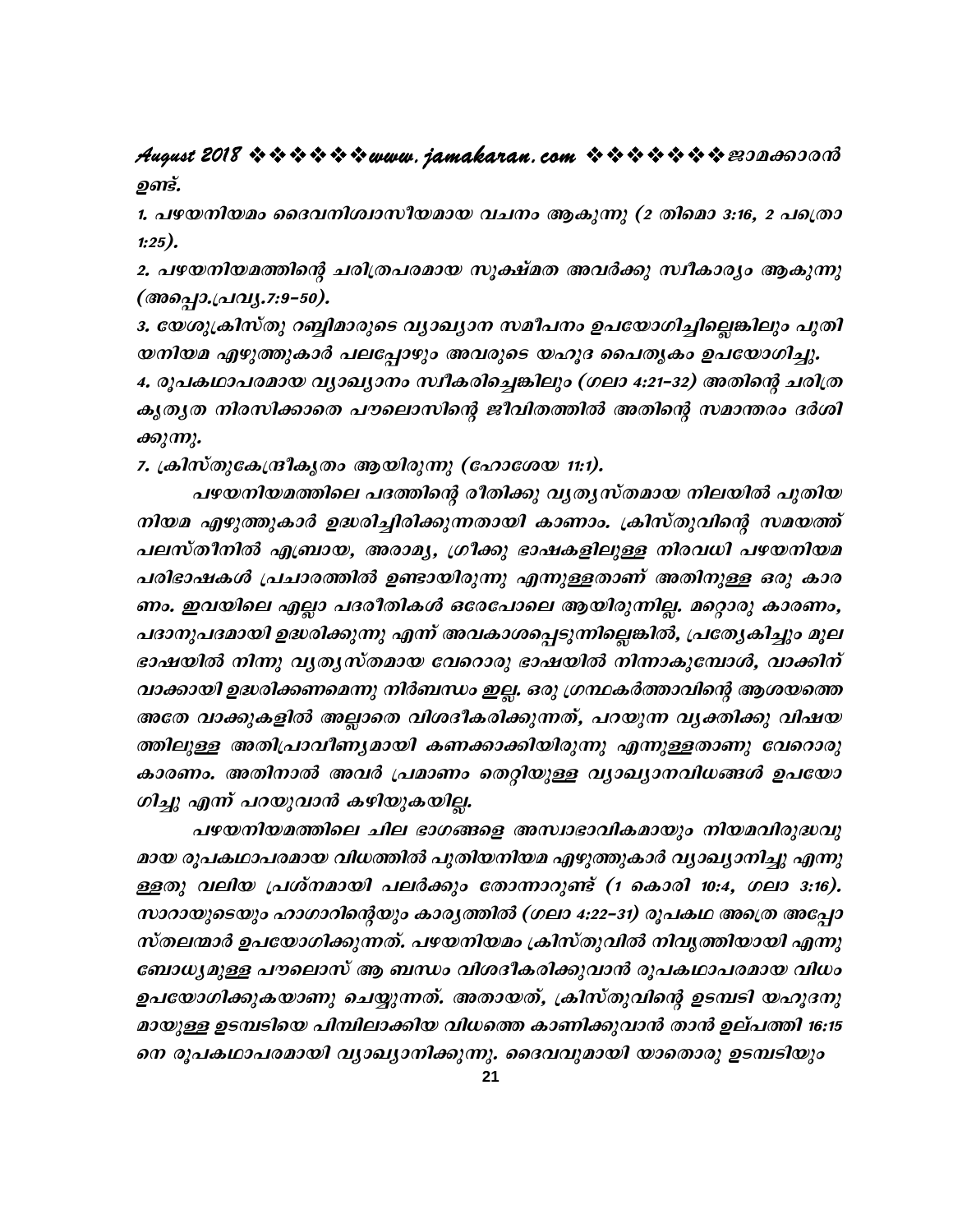ചെയ്യാത്തവരെ ദാസിയായ ഹാഗാറും, ഉടമ്പടി ചെയ്ത മുഴുവൻ യഹൂദന്മാരെ സ്വത ന്ത്രയായ സാറായും പ്രതിനിധാനം ചെയ്യുന്നു എന്നു രൂപകഥാപരമായി പൗലൊസ് വ്യാഖ്യാനിക്കുന്നു. ഇത് പുസ്തകത്തിന്റെ അക്ഷരീകമായ വ്യാഖ്യാനമല്ല, മറിച്ച് വിശ്വാസത്തിൽ നിന്നു രൂപപ്പെട്ട, പൗലൊസിന്റെ ഭാവനാപരമായ അറിവ് ആകു ന്നു. മാനസാന്തരപ്പെടുന്നതിന് മുമ്പു പൗലൊസ് തന്റെ മതത്തിലും പാരമ്പര്യത്തിലും (ഗലാ1:13-14) അഭിമാനപ്പെട്ടിരുന്നു എങ്കിലും അതിനുശേഷം നൽകിയ "യഹൂദകഥ കളെയും സത്യം വിട്ടകലുന്ന മനുഷ്യരുടെ കല്പനകളെയും ശ്രദ്ധിക്കാതിരിക്കേ ണ്ടതിനും അവരെ കഠിനമായി ശാസിക്ക" (തീത്തൊ 1:14). "മൗഢ്യതർക്കവും വംശാ വലികളും കലഹവും ന്യായപ്രമാണത്തെക്കുറിച്ചുള്ള വാദവും ഒഴിഞ്ഞു നില്ക്ക" (തീത്തൊ 3:9). "ജ്ഞാനം എന്നു വ്യാജമായി പേർ പറയുന്നതിന്റെ ഭക്തിവിരുദ്ധ മായ വൃഥാലാഭങ്ങളെയും തർക്കസൂത്രങ്ങളെയും ഒഴിഞ്ഞു നില്ക്ക" (1 തീമൊ 6:20). "തത്ത്വജ്ഞാനവും വെറും വഞ്ചനയുംകൊണ്ട് ആരും നിങ്ങളെ കവർന്നു കളയാ തിരിപ്പാൻ സൂക്ഷിപ്പിൻ" (കൊലൊ 2:8) എന്നീ ഉപദേശങ്ങളിലും മുന്നറിയിപ്പുക ളിലും യഹൂദ മിഡ്രാഷിമിലേക്കും ഊഹാപോഹങ്ങളിലേക്കും ചായുന്ന അന്നത്തെ പ്രവണതയ്ക്ക് എതിരായുള്ള സൂചനയുണ്ട്. ഹഗ്ഗാദാപരമായ വ്യാഖ്യാനത്തിനോ യഹൂദാ പാരമ്പര്യത്തിനോ ഫെല്ലെനിസ്റ്റുകളുടെ ഊഹാപോഹങ്ങൾക്കോ രൂപകഥാ പരമായ വ്യാഖ്യാനത്തിനോ യേശുക്രിസ്തുവോ അപ്പൊസ്തലന്മാരോ പ്രോത്സാഹനം നൽകിയില്ല എന്നുള്ളതാണ് സത്യം. സെപ്റ്റ്വജന്റിൻ പ്രകാരം പതിനാറാം സങ്കീർത്ത നത്തിൽ നിന്നു ഉദ്ധരിച്ചുകൊണ്ട് (സങ്കീ 16:8–11) പെന്തക്കൊസ്തു നാളിൽ പത്രൊസ് പ്രസംഗിക്കുമ്പോൾ (അപ്പോ.പ്ര.2:25-31) അതിനെ രൂപകഥാപരം ആക്കാതെ യേശു ക്രിസ്തുവിൽ അക്ഷരീകമായി നിറവേറി എന്നു വിശദീകരിക്കുന്നു. തിരുവെഴു ത്തിനെ സംബന്ധിച്ചു രൂപകഥാപരമായി വിശദീകരിക്കത്തക്കവണ്ണം മനുഷ്യരാൽ നിർമ്മിക്കപ്പെട്ട കടങ്കഥയാണ് അത് എന്ന ധാരണ പത്രൊസിന് ഇല്ലായിരുന്നു (2 പത്രൊ 1:19–21). എങ്കിലും തന്റെ നിര്യാണത്തോട് അടുത്ത കാലത്തു തന്നെ വ്യാഖ്യാ നത്തിൽ പ്രശ്നങ്ങൾ ഉടലെടുത്തിരുന്നു എന്നുള്ള സൂചനയാണ് ലഭിക്കുന്നത് (2 പത്രൊ 3:3,15).

ചുരുക്കത്തിൽ പുതിയനിയമത്തിൽ കാണുന്ന പഴയനിയമ പരാമർശങ്ങളിൽ ഒട്ടുമുക്കാലും ചരിത്രത്തെ ചരിത്രമായും, പ്രതീകങ്ങളെ പ്രതീകമായും, കവിതയെ കവിതയായും അഥവാ ഒരു ആശയവിനിമയത്തെ വ്യാഖ്യാനിക്കുന്നതിന് അംഗീക രിക്കപ്പെട്ടിട്ടുള്ള സാധാരണമായ നിയമങ്ങൾ അനുസരിച്ചാണ് യേശുക്രിസ്തുവും അപ്പൊസ്തലന്മാരും വ്യാഖ്യാനിച്ചത്. പഴയനിയമ ഭാഗങ്ങളെ പുതിയനിയമ എഴു ത്തുകാർ അസാധാരണമായ രീതിയിൽ വ്യാഖ്യാനിച്ചിരിക്കുന്നു എന്നു തോന്നാവുന്ന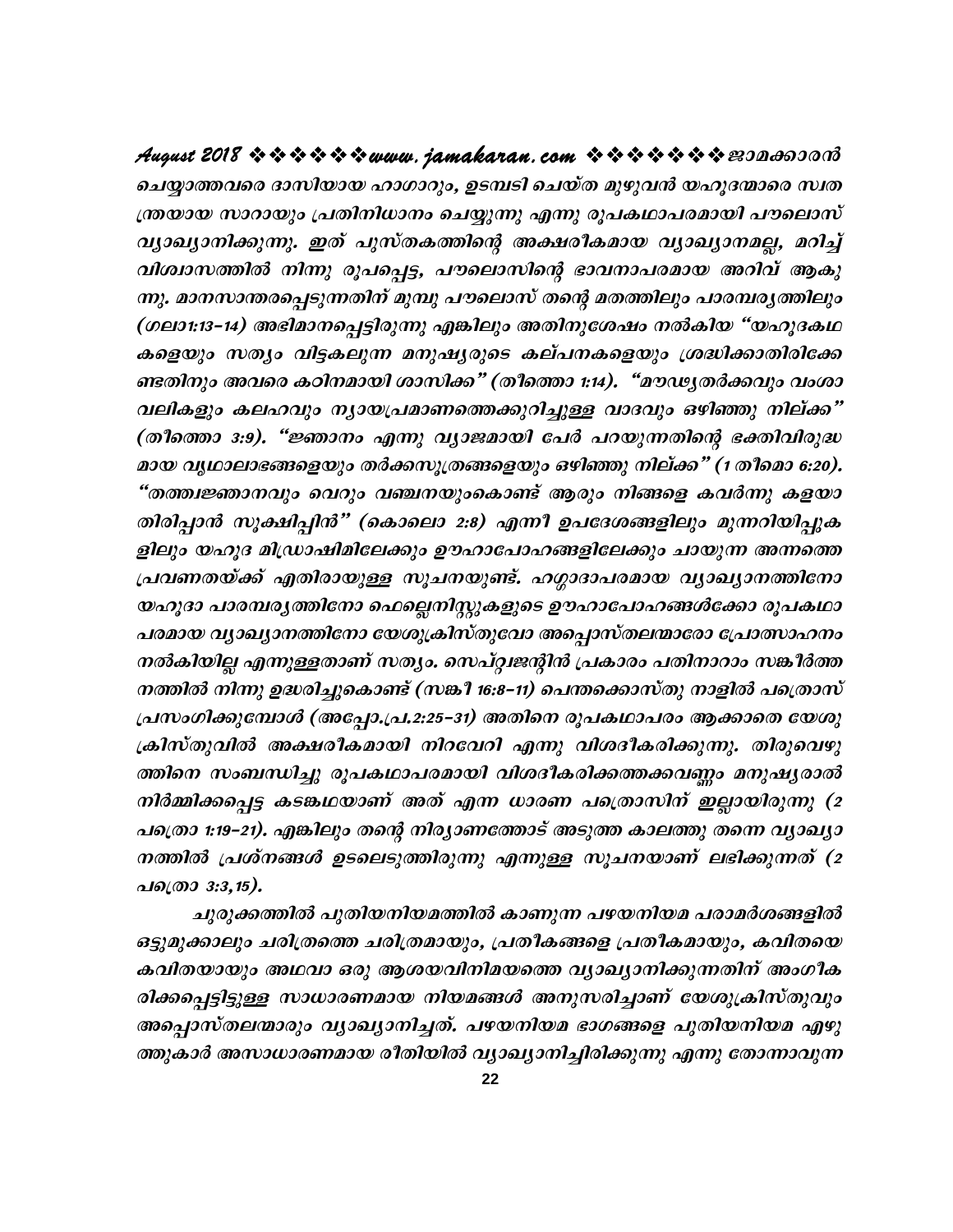ഏതാനും വിശദീകരണങ്ങളെ ബൈബിൾ കാലത്തു നിലവിലുണ്ടായിരുന്ന വ്യാഖ്യാ നവിധങ്ങൾ അറിയുമ്പോൾ മനസ്സിലാക്കാൻ പ്രയാസമില്ല.

IV. സഭാപിതാക്കന്മാരും വൃാഖ്യാനവും (ഏ.ഡി.100-600) A. ആദിമസഭാപിതാക്കന്മാരും വ്യാഖ്യാനവും

അപ്പൊസ്തലന്മാരുടെ വ്യാഖ്യാന സമ്പ്രദായത്തിനു വിരോധമായി തുടർന്നു ചില നൂറ്റാണ്ടുകളോളം നീണ്ടുനിന്ന സഭാപിതാക്കന്മാരുടെ കാലത്തു രൂപകഥാപര മായ വ്യാഖ്യാനമാണ് സഭയിൽ ആധിപത്യം സ്ഥാപിച്ചിരുന്നത്. പഴയനിയമത്തെ ഒരു ക്രൈസ്തവ ഗ്രന്ഥമായി മനസ്സിലാക്കുക എന്നുള്ള താൽപര്യമായിരുന്നു ഇതിന്റെ പിമ്പിൽ ഉണ്ടായിരുന്നത് എങ്കിലും പിതാക്കന്മാരുടെ ഈ നടപടി ഗ്രന്ഥകർത്താവ് ഉദ്ദേശിച്ച അർത്ഥത്തെ ചിലപ്പോൾ പൂർണ്ണമായും അവഗണിക്കുന്നതിനും എഴുത്തു കാരൻ ചിന്തിക്കാത്ത ആശയങ്ങൾ പുസ്തകത്തിൽ നിന്ന് ഊഹിച്ചു മെനഞ്ഞെടു ക്കുന്നതിനും കാരണമായി. അപ്പോസ്തലിക കാലത്തിനു ശേഷമുള്ള നൂറ്റാണ്ടുക ളിൽ തിരുവെഴുത്തുത്തിന്റെ വ്യാഖ്യാനത്തെ സംബന്ധിച്ച് വിവിധ ചിന്തകളിലുള്ള പാഠശാലകൾ രൂപീകൃതമായി. മുഖ്യമായും രൂപകഥാപരമായ വ്യാഖ്യാനവുമായി ബന്ധപ്പെട്ട അലക്സാന്ത്രിയൻ സ്കൂൾ പുസ്തകത്തിന്റെ ആത്മീയ അർത്ഥത്തെ അക്ഷരീക അർത്ഥത്തിൽ നിന്നു വേർപ്പെടുത്തുവാൻ സാധിക്കുകയില്ല എന്നു വിശ്വ സിച്ച അന്ത്യാകൃൻ സ്കൂൾ (ചിന്താധാര), ഈ രണ്ടു ചിന്താധാരകളുടെയും വ്യാഖ്യാ നവിധങ്ങളുടെ തത്ത്വങ്ങൾ ഉൾക്കൊണ്ട വെസ്റ്റേൺ സ്കൂൾ എന്നിവ ഇതിന് ഉദാഹ രങ്ങൾ ആകുന്നു.

ഒന്നാം നൂറ്റാണ്ടിൽ ജീവിച്ചിരുന്ന ഏറ്റവും ആദ്യത്തെ സഭാപിതാക്കന്മാരുടെ വ്യാഖ്യാന രീതിയെപ്പറ്റി കാര്യമായ അറിവ് ഇല്ലെങ്കിലും പഴയനിയമം ക്രിസ്തുവി ങ്കലേക്കു വിരൽ ചൂണ്ടുന്നു എന്ന് അവർ മനസ്സിലാക്കിയിരുന്നതായി വിശ്വസിക്കു വാൻ കാരണമുണ്ട്. രണ്ടാം നൂറ്റാണ്ടിലും മൂന്നാം നൂറ്റാണ്ടിന്റെ ആരംഭത്തിലും ഉണ്ടാ യിരുന്ന ചില വൃക്തികളെ നോക്കാം.

1. റോമിലെ ക്ലെമന്റ് (ഏ.ഡി.30–95) : ക്ലെമന്റ് പഴയനിയമത്തെ ക്രിസ്തുവിനായുള്ള തയ്യാറെടുപ്പായി കണക്കാക്കി. പഴയനിയമത്തിൽ നിന്നു നെടുനീളെ ഉദ്ധരിക്കുമ്പോൾ തന്നെ തന്റെ പ്രബോധനങ്ങളെ ബലപ്പെടുത്തുവാൻ പുതിയനിയമത്തെയും ഉപയോ ഗിച്ചു. രാഹാബിന്റെ ചുവപ്പു ചരട് (യോശുവ 2:18) വിശ്വാസത്തിന് ഉദാഹരണമാ യും, ദൈവത്തിൽ വിശ്വസിക്കുകയും പ്രത്യാശിക്കുകയും ചെയ്യുന്ന സകലർക്കും കുഞ്ഞാടിന്റെ രക്തത്താലുള്ള വീണ്ടെടുപ്പിനെ മുൻകൂട്ടി പ്രദർശിപ്പിക്കുന്നതായി പ്രവ ചനത്തെയും താൻ കണ്ടു. എങ്കിലും പുനരുത്ഥാനത്തിന്റെ ഉപദേശം സ്ഥാപിക്കു വാൻ, ഫീനിക്സ് എന്ന ഐതിഹ്യ പക്ഷിയെ ഉദ്ധരിക്കുന്നു. (ഈ പക്ഷി തന്റെ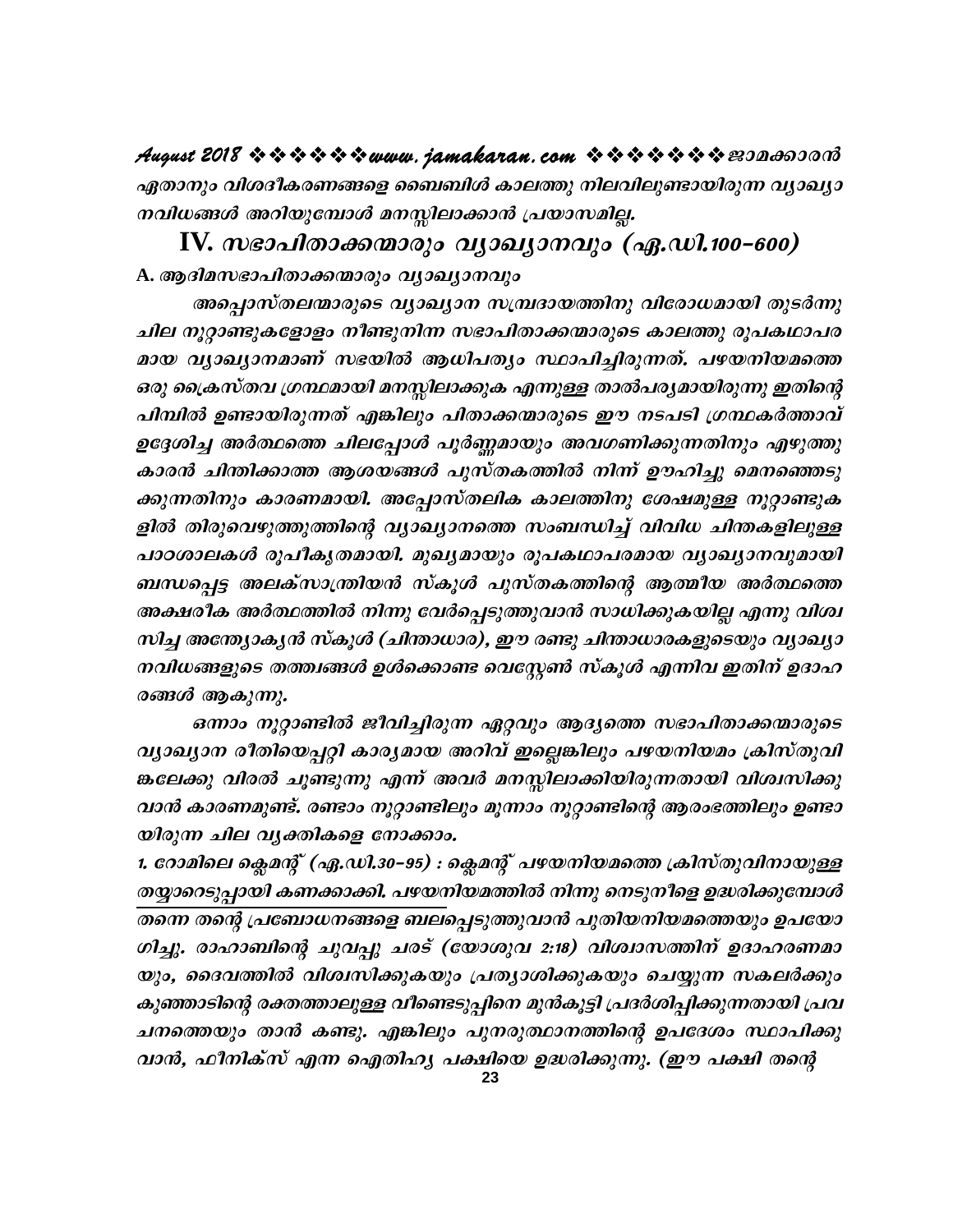### 

മരണം അടുക്കുമ്പോൾ സുഗന്ധദ്രവ്യങ്ങൾ കൊണ്ട് ഒരു ശവകുടീരം തീർത്ത് അതിൽ പ്രവേശിക്കുകയും, തന്റെ ശവം അഴുകുമ്പോൾ അതിൽ നിന്ന് ഒരു പുഴു പുറത്തു വന്നു വളർന്ന് ഒരു പുതിയ പക്ഷിയായി മാറുകയും, ഓരോ 500 വർഷത്തിലും ഇത് ആവർത്തിക്കുകയും ചെയ്യുന്നു).

2. ഇഗ്നേഷ്യസ് (ഏ.ഡി.35-107): യേശുക്രിസ്തുവിനോടുള്ള വിശ്വസ്തയ്ക്ക് ഊന്നൽ കൊടുക്കുകയും, ദുരുപദേശത്തിനും ഭിന്നതയ്ക്ക് എതിരെ മുന്നറിയിപ്പു നൽകുകയും ചെയ്ത ഇഗ്നേഷ്യസ് സാധാരണയായി രൂപകഥാപരമായതും സൗഹാർദ്ദപരമല്ലത്തതുമായ വ്യാഖ്യാനങ്ങളെ ഒഴിവാക്കി.

3. സ്മുർന്നയിലെ പോളികാർപ്പ് (ഏ.ഡി. 70–155): അപ്പോസ്തലന്മാരുടെ അന്തിമ നാളുകളിൽ ജീവിച്ചിരുന്ന പോളികാർപ്പ് യോഹന്നാന്റെ ശിഷ്യനും സ്മുർന്നയിലെ ബിഷപ്പും ആയിരുന്നു. ഫിലിപ്പയർക്കുള്ള തന്റെ കത്തുകളിൽ പഴയ–നിയമങ്ങളിൽ നിന്നും കൂടെക്കൂടെ ഉദ്ധരിച്ചിട്ടുണ്ട്. അന്നു പുതി യനിയമ സഭയ്ക്കു വെല്ലുവിളിയാ യിരുന്ന ജ്ഞാനവാദവുമായി താൻ ഏറ്റുമുട്ടുകയും പലരേയും ക്രിസ്തുവിങ്കലേക്കു തിരിക്കുകയും ചെയ്തു.

4. ബർന്നബാസ് (early 2nd century): ഫിലൊയുടെ മാതൃകയിലുള്ള മാർമ്മീക രൂപ കഥാപരമായ വ്യാഖ്യാനമാണ് ബർന്നബാസിന്റെ ലേഖനത്തിൽ കാണുന്നത്. അസം ബന്ധമായ ഈ വിശകലനം ഫിലൊയുടെ രചനകളെ അറിയാവുന്ന ഏതോ അല ക്സാന്ത്രിയ ക്രിസ്ത്യാനി എഴുതിയതാണെന്നു ചിന്തിക്കുവാൻ കാരണമുണ്ട്. ഒരു ഉടമ്പടി മാത്രമേ ഉള്ളൂ എന്നും, തുടക്കത്തിൽ തന്നെ യഹൂദന്മാർ അതിനെ തെറ്റിദ്ധ രിച്ചു എന്നും പഠിപ്പിച്ച ബർന്നബാസിനു പഴയനിയമത്തിലെ സ്പഷ്ടമായ അവകാ ശവാദങ്ങളെ അക്ഷരീകമായി കാണുവാൻ കഴിഞ്ഞില്ല. ഓരോ സംഖ്യക്കും പൊരുൾ കണ്ടെത്തുന്ന രീതി താൻ സ്ഥീകരിച്ചു.

5. മാർസിയൊൻ (ഏ.ഡി.85–160): എബ്രായ തിരുവെഴുത്തുകളും പുതിയനിയമ ഗ്രന്ഥ ങ്ങളും തമ്മിലുള്ള ബന്ധത്തെ സംബന്ധിച്ച് ഏകദേശം ഏ.ഡി.140 മുതൽക്കേ ചോദ്യ ങ്ങൾ ഉന്നയിച്ചു തുടങ്ങിയിരുന്നു. പൊന്തസ്സിൽ നിന്നു റോമിൽ വന്ന കപ്പൽനിർമ്മാ താവും വലിയ സ്വാധീനമുള്ളവനുമായ മാർസിയൊൻ, എബ്രായ തിരുവെഴുത്തു കളെ സഭയിൽ നിന്നു നീക്കംചെയ്യുവാൻ സമ്മർദ്ദം ചെലുത്തി. പഴയനിയമത്തിൽ വെളിപ്പെടുത്തിയിരിക്കുന്ന ദൈവത്തിനു യേശുക്രിസ്തുവിൽ വെളിപ്പെടുത്തിയിരി ക്കുന്ന ദൈവവുമായി പൊരുത്തം ഇല്ല എന്നു താൻ വിശ്വസിച്ചു. പൗലൊസിന്റെ ലേഖനങ്ങളെയും ലൂക്കൊസിന്റെ സംശോധന ചെയ്ത സുവിശേഷത്തെയും മാത്രമേ തിരുവെഴുത്തിന്റെ ഭാഗമായി പരിഗണിക്കുവാൻ നിർദ്ദേശിച്ചുള്ളൂ. ബർന്നബാസ് തെറ്റായ ചരിത്ര നിഗമനത്തിൽ എത്തിയപ്പോൾ മാർസിയൊൻ തെറ്റായ ദൈവശാ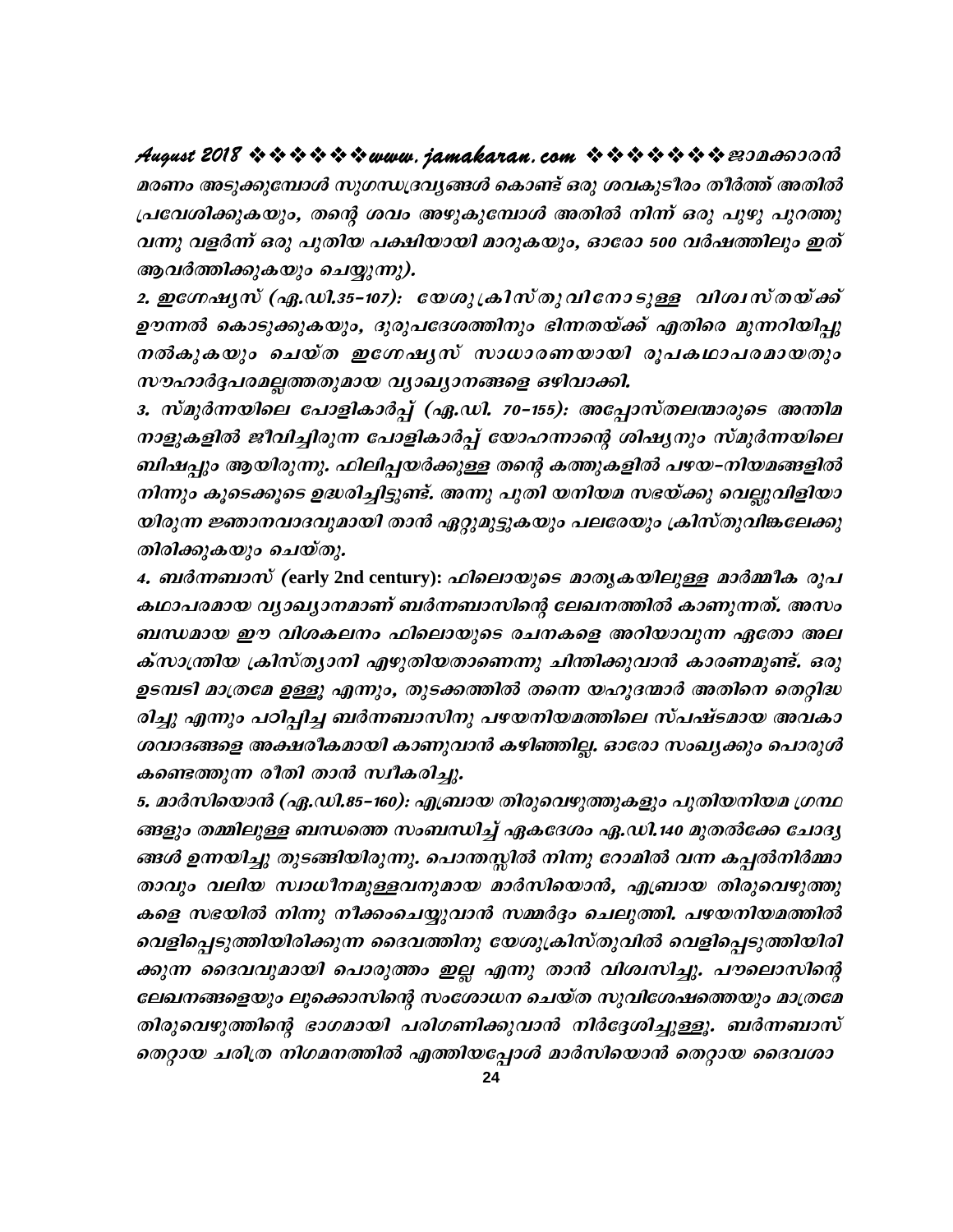സ്ത്രപരമായ അനുമാനങ്ങളിൽ വീണു.

6. ജസ്റ്റിൻ മാർട്ട്യൻ (ഏ.ഡി. 100–164): ക്രിസ്തീയ വിശ്വാസത്തെ സംബന്ധിച്ചുള്ള ഏറ്റവും ആദ്യത്തെ സാധൂകരിക്കുന്ന വിശദീകരണങ്ങൾ തത്ത്വചിന്തകനായ ജസ്റ്റിൻ മാർട്ടുറുടെ പക്കലാണുള്ളത്. താൻ ക്രിസ്ത്യാനിത്വത്തെ അത്യുത്സാഹത്തോടെ സ്നേഹിക്കുന്നവനും അതിനെ പ്രതിരോധിക്കുന്നവനും ഗ്രീക്കു തത്ത്ഥരാസ്ത്രത്തിൽ അതിനിപുണനും ആയിരുന്നു. ശമരൃയിൽ നിന്നുള്ള ഇദ്ദേഹം യഹൂദനായ ട്രൈഫൊ യുമായുള്ള സംവാദത്തിൽ മാർസിയൊനെ എതിർക്കുന്നുണ്ട്. പഴയനിയമത്തിൽ ക്രിസ്തുവിനെക്കുറിച്ച് പറഞ്ഞിരിക്കുന്നു എന്ന് ഊന്നി പറഞ്ഞെങ്കിലും പഴയനിയ മത്തെ അതിരു കവിഞ്ഞ രീതിയിൽ വ്യാഖ്യാനിച്ചു. ലേയ യഹൂദനെയും റാഹേൽ സഭയെയും, യാക്കോബു ഇരുവരെയും സേവിക്കുന്ന ക്രിസ്തുവിനെയും സൂചിപ്പി ക്കുന്നു. അഹരോനും ഹൂരും മോശെയുടെ കൈ ഉയർത്തിപ്പിടിച്ച സംഭവം (പുറ 17:12) ക്രൂശിനെ പ്രതിനിധാനം ചെയ്യുന്നു എന്നും താൻ പറഞ്ഞു. 7. ഐറെനൃസ് (ഏ.ഡി.130–202)

പോളികാർപ്പിന്റെ ശിഷ്യനും അപ്പൊസ്തലനുമായ യോഹന്നാനെ നേരിൽ കണ്ടു സംസാരിച്ചിട്ടുള്ളവനും ചെറുപ്പകാലം ഏഷ്യാ മൈനറിലും (സ്മുർന്ന) പിന്നീടു പ്രിസ്ബിറ്ററായും തുടർന്നു ലിയൊൺസിലെ ബിഷപ്പായി ഫ്രാൻസിലും ജീവിച്ച ഐറെന്യസ്, തിരുവെഴുത്തുകളുടെ ഹൃദയം യേശുക്രിസ്തു ആകുന്നു എന്നും, അവൃ ക്തമായ ഭാഗങ്ങളെ വൃക്തമായവകൊണ്ടു വ്യാഖ്യാനിക്കണം എന്നും പഠിപ്പിച്ചു. ജ്ഞാനമാർഗ്ഗക്കാർക്കും അവരുടെ വിചിത്രാലംകൃതമായ വ്യാഖ്യാനങ്ങൾക്കും എതി രായി ബൈബിളിനെ അതിന്റെ സ്പഷ്ടമായ സ്വാഭാവിക നിലയിൽ മനസ്സിലാക്കണം എന്നും, പഴയനിയമത്തെ തള്ളിക്കളഞ്ഞ വാലെന്റിനിയൻസ്, മാർസിയൊനൈറ്റസ് മുതലായ മറ്റ് ദുരുപദേശക്കാരോടു ബൈബിൾ (പഴയനിയമം) അംഗീകാരം ആകുന്നു എന്നും ഊന്നിപ്പറഞ്ഞു. പഴയനിയമം ക്രിസ്ത്യാനികൾക്കു സ്ഥീകരിക്കാവുന്നതാ ണെങ്കിലും അതു നിറയെ പ്രതിരൂപങ്ങൾ ആകുന്നു എന്നു നിരൂപിച്ചു. ചില സന്ദർഭ ങ്ങളിൽ തന്റെ പ്രതിരൂപങ്ങൾ രൂപകഥയായും തീർന്നിട്ടുണ്ട്. ഉദാഹരണത്തിനു രാഹാബ് ഒളിപ്പിച്ചു വെച്ച ഒറ്റുനോക്കുകാർ പിതാവായ ദൈവത്തിനും പുത്രനായ ദൈവത്തിനും പരിശുദ്ധാത്മാവയ ദൈവത്തിനും പ്രതിരൂപങ്ങൾ ആകുന്നു എന്നു കാണിക്കുവാൻ അവരുടെ എണ്ണം രണ്ടിനു പകരം (യോശുവ 2) മൂന്നാകുന്നു എന്നു പറഞ്ഞു. ദുരുപദേശക്കാരായ എതിരാളികളോട് ശരിയായ വ്യാഖ്യാനത്തിനായി താൻ നിർബന്ധം ചെലുത്തിയെങ്കിലും സഭ എന്തു പഠിപ്പിക്കുന്നുവോ അതായിരുന്നു തന്റെ വ്യാഖ്യാനത്തിന്റെ മാനദണ്ഡം. സഭയാണ് ആധികാരികമായ വ്യാഖ്യാതാവ് എന്നുള്ള ആശയത്തിന് ഇതു തുടക്കം കുറിച്ചു. ശരിയായ വ്യാഖ്യാനത്തിന് ഐറേന്യസ് കരു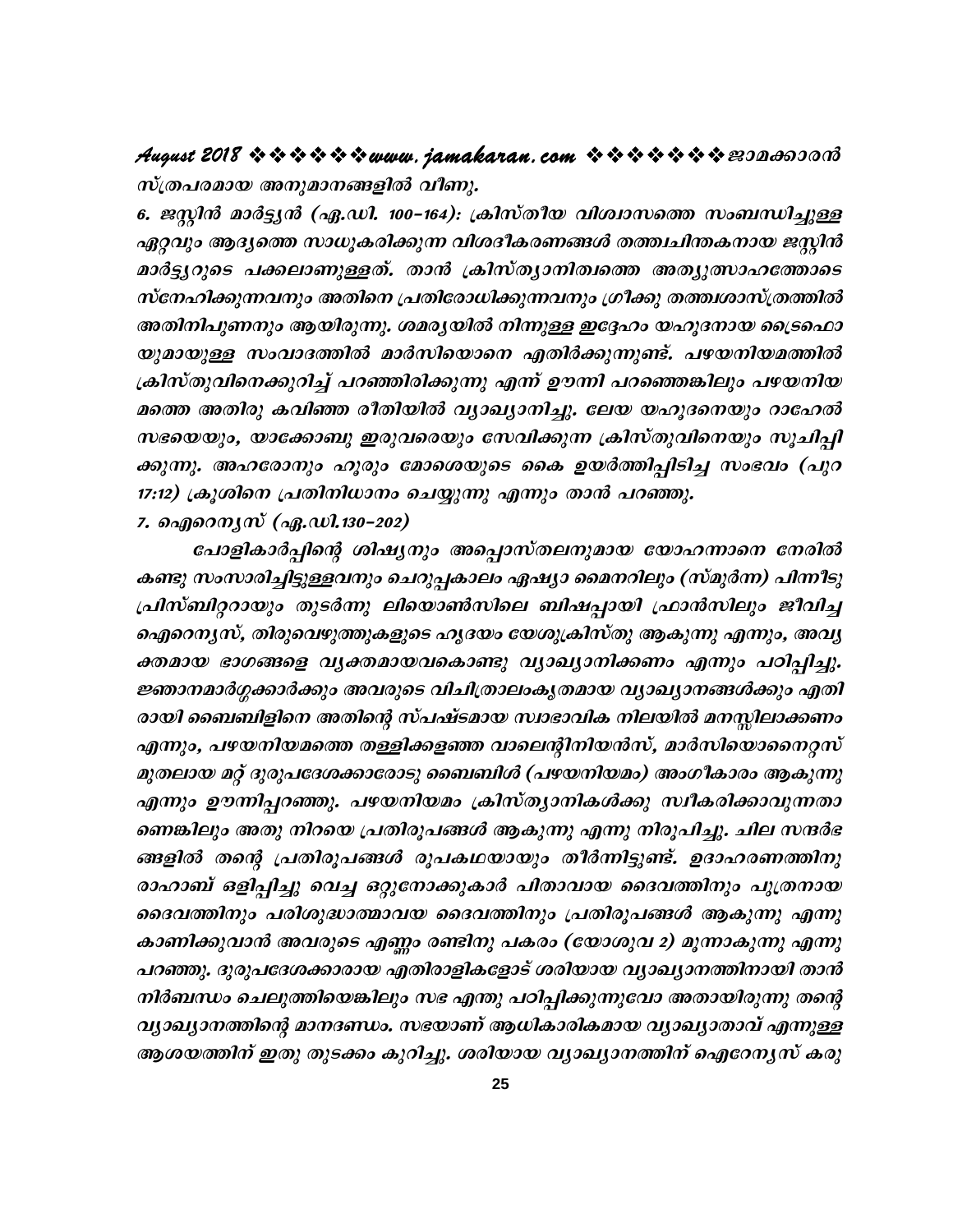### തിയ മാനദണ്ഡമാണ് അപ്പൊസ്തലിക പിൻതുടർച്ചയായുള്ള വിശ്വാസപ്രമാണമായി സഭകളിൽ കാത്തു സൂക്ഷിച്ചിരിക്കുന്നത്. ഇതിനെ പാരമ്പര്യ പ്രകാരമുള്ള വ്യാഖ്യാനം എന്നു വിളിക്കാം. അക്ഷരീകമായാലും, ആലങ്കാരികമായാലും, രൂപകഥാപരമായാ ലും, സഭയുടെ പഠിപ്പിക്കലുമായി അതിന് പൊരുത്തമുണ്ടോ എന്നുള്ളതിനാണ് ഇവിടെ പ്രസക്തി.

8. കാർത്തേജിലെ തെർത്തുലൃൻ (ഏ.ഡി.160–220): ക്രിസ്തുവിന്റെ സകല സഭ കൾക്കും അപ്പൊസ്തലന്മാരിൽ നിന്നും സംപ്രേ ക്ഷണം ചെയ്യപ്പെട്ടു എന്നു കരു തുന്ന വിശ്വാസപ്രമാണത്തിനും ഇദ്ദേഹം കൂടുതൽ ഊന്നതൽ നൽകി. തിരുവെഴു ത്തുകൾ സഭയുടെ സ്ഥത്ത് ആകുന്നു എന്ന് വ്യാഖ്യാനിച്ചു. ബൈബിളിന്റെ വ്യാഖ്യാ നത്തിനുവേണ്ടി അപ്പൊസ്തലിക സഭയ്ക്കുള്ള അധികാരത്തെക്കുറിച്ച് ആദ്യമായി വാദിച്ചതും ഇദ്ദേഹം തന്നെ എന്നു കരുതാം. പൊതുവെ ബൈബിളിന്റെ പ്രകടമായ അക്ഷരീക അർത്ഥം നിലനിർത്തുവാൻ ആഗ്രഹിച്ചു എങ്കിലും, രൂപകഥാപരമാകുന്നു എന്നു ജ്ഞാനമാർഗ്ഗക്കാരെയും അവരുടെ വ്യാഖ്യാനങ്ങളെയും കുറപ്പെടുത്തിയ രൂപ കഥാപരമാക്കി. ബൈബിൾ ആദിമ അർത്ഥത്തിലും സന്ദർഭത്തിലും മനസ്സിലാക്കണം എന്നു വിശ്വസിച്ചെങ്കിലും ഐറേന്യസിനെ പോലെ തന്റെ പ്രതിരൂപങ്ങൾ പലപ്പോഴും രൂപകഥകളായി മാറ്റപ്പെട്ടു. അങ്ങനെ "ദൈവത്തിന്റെ ആത്മാവു വെള്ള ത്തിൽ മീതെ പരിവർത്തിച്ചുകൊണ്ടിരുന്നു" (ഉല്പത്തി 1:2) എന്നുള്ളതിനു സ്നാനം എന്നുള്ള വ്യാഖ്യാനം വന്നു. ചുരുക്കത്തിൽ ആദിമസഭ പിതാക്കന്മാരുടെ വ്യാഖ്യാനങ്ങൾ മൂലം – ജസ്റ്റിൻ മാർട്ടിൻ, ഐറേന്യസ്, തെർത്തുല്യൻ രൂപകഥാവിഷ്കരണം വാദിച്ചു സാധൂ കരിക്കുന്ന നിലയിലേക്കു ആകുകയും, പ്രതിരൂപീകരണം രൂപകഥാവിഷകരണത്തി ലേക്കു വഴുതിവീഴുകയും സഭയുടെ അധികാരം ദുരുപദേശത്തെ എതിർക്കുന്നതി നുള്ള ആയുധമായും മാറി.

B. അലക്സാന്ത്ര്യൻ സഭാപിതാക്കന്മാരും വ്യാഖ്യാനവും: ക്രിസ്തുവിനു നൂറ്റാണ്ടു കൾക്കു മുൻപു തന്നെ ഈജിപ്തിലെ അലക്സന്ത്രിയ അക്ഷരങ്ങളോട് അമിത ആദ രവു കാണിക്കുകയും അതുമൂലം അബദ്ധകരമായ പല വ്യാഖ്യാനങ്ങളും ഉടലെടു ത്തുവെന്നും നമ്മൾ കണ്ടുകഴിഞ്ഞു. ഈ നഗരം യഹൂദാ മതവും ഗ്രീക്കുതത്ത്വവും തമ്മിൽ സമ്മേളിച്ച ഇടം ആയിരുന്നതിനാൽ (ഏഷ്യൻ യോഗികൾ, യഹൂദറബ്ബിമാർ, ഗ്രീക്കു–റോമൻ തത്ത്വചിന്തകന്മാർ) അവർ തമ്മിൽ ആശയങ്ങൾ കൈമാറുകയും അലക്സാന്ത്രിയ ഒരു പഠനകേന്ദ്രമായി മാറുകയും ചെയ്തു. അനൃജാതിക്കാരായ തത്ത്വചിന്തകന്മാർ വളരെ കാലം മുമ്പു മുതൽക്കേ ഹോമറിന്റെ വ്യാഖ്യാനവിധം ഏറ്റവും ലളിതമായ വിവരണത്തിന്റെമേൽ പോലും പ്രയോഗിക്കുകയും ഫിലൊ അതിന് ആധികാരികത നൽകുകയും ചെയ്തു. മൂന്നാം നൂറ്റാണ്ടിലും പ്ലേറ്റൊയുടെ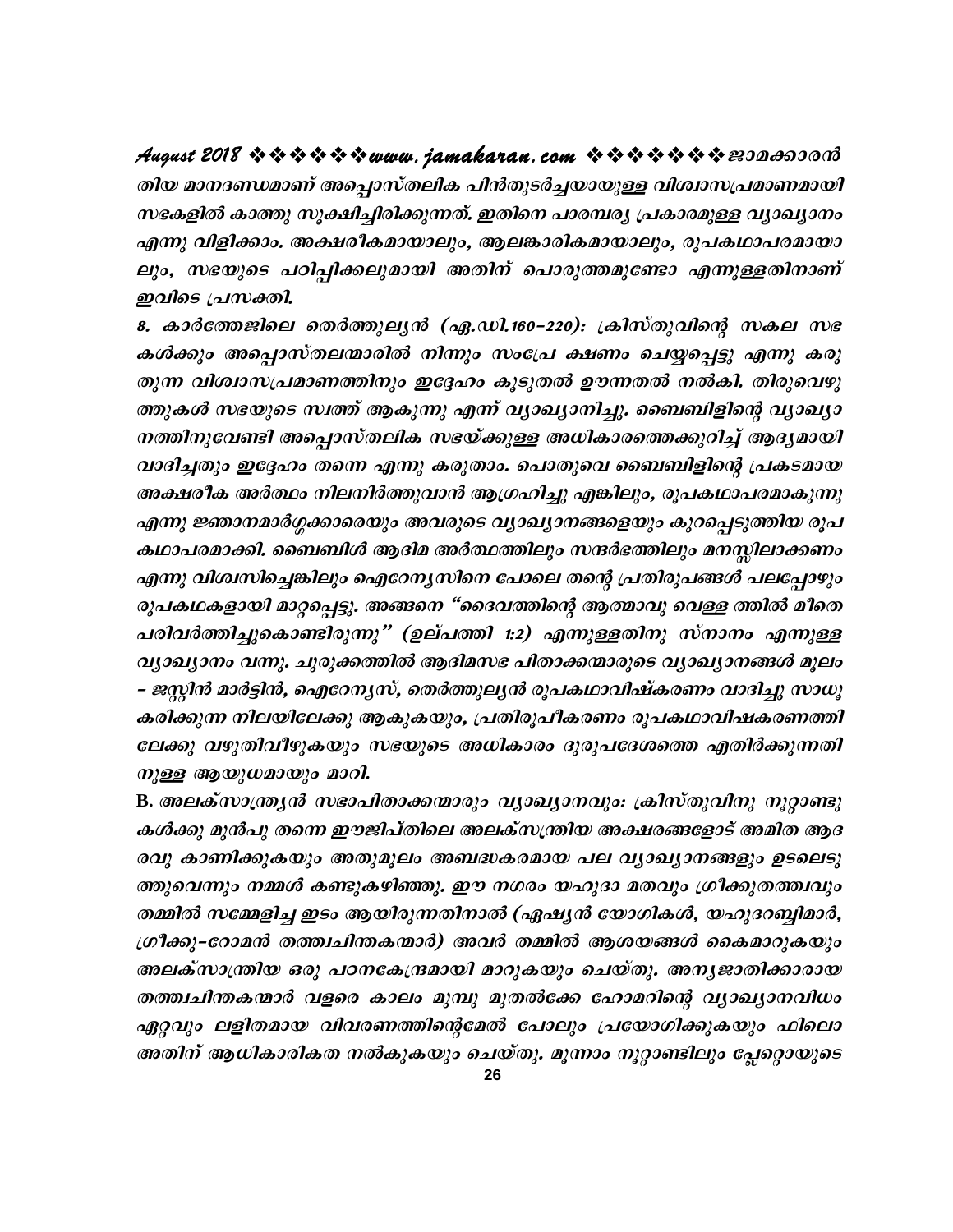August 2018 \* \* \* \* \* \* www. jamakaran.com \* \* \* \* \* \* \* \* 200000000 തത്ത്വശാസ്ത്രം നൂതനമായത്, ജ്ഞാനവാദം എന്നീ രൂപങ്ങളിൽ പ്രചരിച്ചിരുന്നു. വളരെ നേരത്തെ തന്നെ ക്രിസ്ത്യാനിത്വം ഈജിപ്തിലും വടക്കേ ആഫ്രിക്കയിലും പരന്നിരുന്നു. രൂപകഥാപരമായ വ്യാഖ്യാനത്തിന്റെ സ്ഥധീനത്തിൽപ്പെട്ട്, മതത്തെയും തത്ത്വശാസ്ത്രത്തെയും തമ്മിൽ പൊരുത്തപ്പെടുത്തുന്ന ഒരു വ്യാഖ്യാനവിധം രൂപ പ്പെട്ടു എന്നുള്ളത് സ്വാഭാവികം മാത്രം ആകുന്നു. അതുകൊണ്ടു തന്നെ അലക്സ ന്ത്ര്യയിലെ പ്രസിദ്ധമായ മതോപദേശ പാഠശാല അവിടെ ജനകീയമായിരുന്ന ഈ തത്ത്വശാസ്ത്രത്തിന്റെ സ്വാധീനത്തിൽ പെടുകയും അതിന്റെ ബൈബിൾ വ്യാഖ്യാ നത്തിൽ ഉൾപ്പെടുത്തുകയും ചെയ്തു എന്നുള്ളതിൽ അത്ഭുതപ്പെടുവാൻ അവകാ முவிது.

1. പാന്റേനസ് (ഏകദേശം 190)

അലക്സാന്ത്ര്യയിലെ മതോപദേശ പാഠശാലയുടെ അറിയപ്പെടുന്ന ഏറ്റവും ആദ്യത്തെ അദ്ധ്യാപകൻ പാന്റേനസ് ആകുന്നു. അലക്സന്ത്ര്യയിലെ ക്ലെമന്തിന്റെ അദ്ധ്യാപകനായിരുന്ന ഇദ്ദേഹം തന്നെയായിരുന്നു ഏകദേശം 160 എ.ഡിയിൽ മതോ പദേശ പാഠശാല സ്ഥാപിച്ചത്.

2. അലക്സാന്ത്ര്യയിലെ ക്ലെമന്ത് (ഏ.ഡി. 155–216): ബൈബിൾ ദൈവനിശ്വാസീയം ആകുന്നു എന്നു ക്ലെമന്ത് വിശ്വസിച്ചുവെങ്കിലും ബൈബിളിലെ എല്ലാ ഭാഗങ്ങളും രൂപകഥാപരമായി മനസ്സിലാക്കണം എന്നു വിശ്വസിച്ച ഇദ്ദേഹമാണ് ആദ്യമായി പഴ യനിയമത്തിന്മേൽ രൂപകഥാപരമായ വ്യാഖ്യാനവിധം പ്രയോഗിച്ചത്. യഹൂദ രൂപ കഥാവൃാഖ്യാതാവായ ഫിലൊയുടെ സ്വാധീനത്തിൽപ്പെട്ട ഇദ്ദേഹം, എല്ലാ തിരുവെ ഴുത്തുകളും പ്രതീകാത്മകമായ നിഗൂഡഭാഷയിലാണ് സംസാരിക്കുന്നതെന്നും; ബൈബിളിലെ ഒരു ഭാഗത്തിന് ചരിത്രപരം, ഉപദേശപരം, പ്രവചനപരം, തത്ത്വശാ സ്ത്രപരം, മാർമ്മീകം എന്നിങ്ങനെ കുറഞ്ഞത് അഞ്ച് അർത്ഥങ്ങൾ സാധ്യമാണെന്നും പഠിപ്പിച്ചു. ഇവയെ യഥാക്രമം യഥാർത്ഥ ചരിത്രസംഭവം ധാർമ്മികവും ദൈവശാ സ്ത്രപരവുമായ ഉപദേശം, പ്രതിരൂപങ്ങളും പ്രവചനങ്ങളും, പ്രകൃതി വസ്തുക്ക ളിലും ചരി ത്രവൃക്തികളിലും രൂപകഥകൾ, പ്രകൃതിസംഭവങ്ങൾ വൃക്തികൾ എന്നി വയിൽ നിഗൂഢമായിരിക്കുന്ന ആഴത്തിലുള്ള ധാർമ്മികവും ആത്മീയവുമായ അർത്ഥം എന്ന് മനസ്സിലാക്കേണ്ടതാകുന്നു.

3. ഓറിഗൻ (ഏ.ഡി.185–254): ഓറിഗൻ ആയിരുന്നു ഒന്നാമത്തെ വ്യവസ്ഥാനുസൃത മായ ദൈവശാസ്ത്രജ്ഞൻ എന്നു വേണമെങ്കിൽ പറയാം. മനുഷ്യനിൽ ദേഹം, ദേഹി, ആത്മാവ് (1 തെസ്സ 5:23) എന്നിങ്ങനെ മൂന്നു ഘടകങ്ങൾ ഉള്ളതുപോലെ അക്ഷ രാർത്ഥം (ദേഹം), ധാർമ്മിക അർത്ഥം (ദേഹി), രൂപകഥാപരമായ അർത്ഥം (ആ ത്മാവ്) എന്നീ മൂന്ന് ആശയങ്ങൾ തിരുവെഴുത്തിനും ഉണ്ട് എന്നു താൻ വിശ്വസി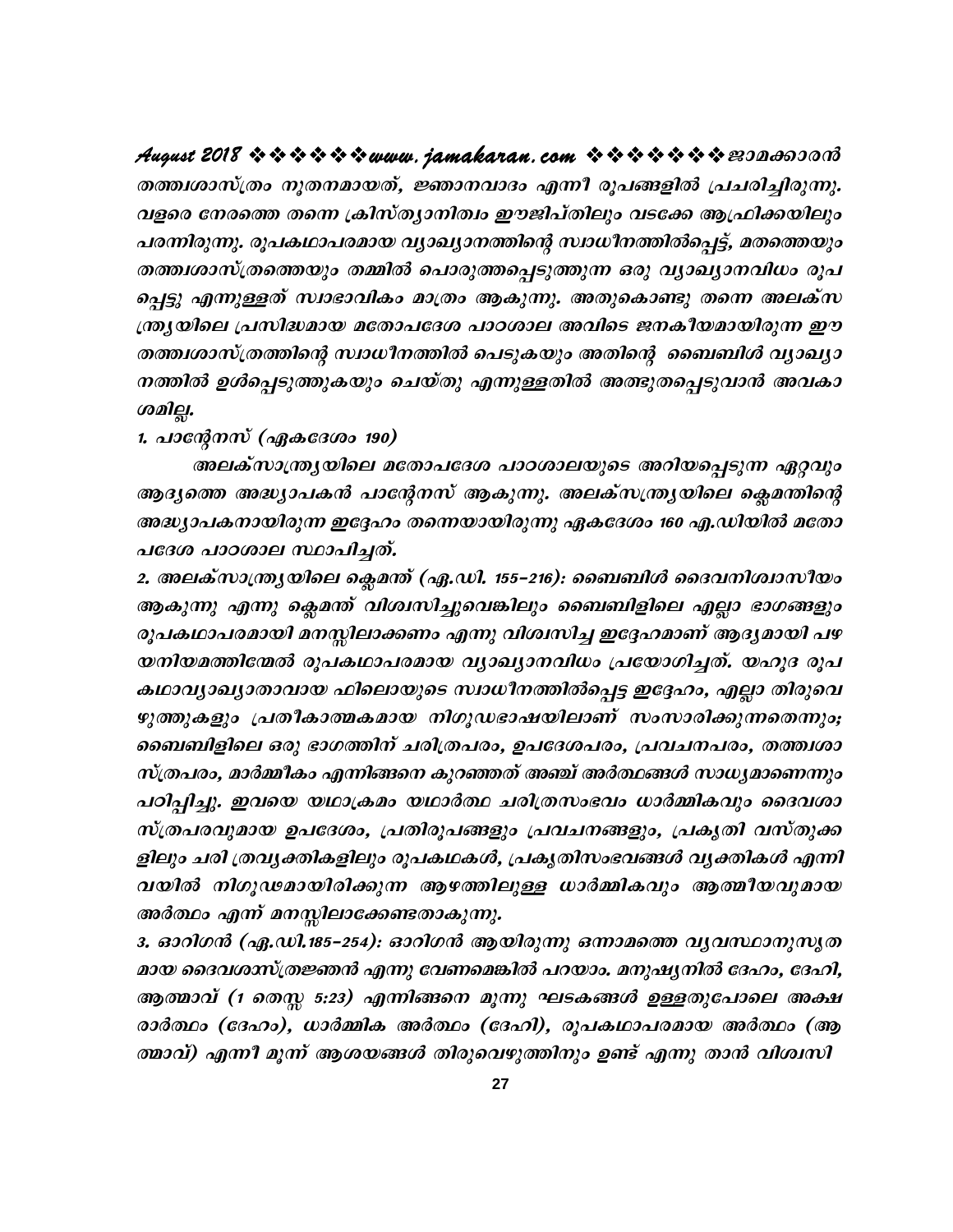ച്ചു. ഇതിൽ ഏറ്റവും പ്രധാനപ്പെട്ടത് ആത്മീയ അർത്ഥം ആയതിനാൽ താൻ അധി കവും രൂപകഥാപരമായ വിശദീകരണത്തിൽ സമയം ചെലവാക്കി. അതിന്റെ ഫല മായി ബൈബിളിന്റെ അക്ഷരീകമായ അർത്ഥത്തെ പാടെ അവഗണിച്ചു. ബൈബിൾ മുഴുവനും സമസൃകളെയും ഉപലകളെയും ധാർമ്മിക പ്രശ്നങ്ങൾ കൊണ്ടും നിറ ഞ്ഞിരിക്കുന്നതിനാൽ അതിലെ പല ഭാഗങ്ങളും അക്ഷരാർത്ഥത്തിൽ എടുത്താൽ യുക്തിഹീനവും അസംബന്ധവും ആകുന്നു എന്ന് താൻ അനുമാനിച്ചു. സൂര്യനെയോ ചന്ദ്രനെയോ സൃഷ്ടി ക്കുന്നതിനു മുമ്പേ ഉള്ള ദിവസങ്ങൾ, ഏദെൻ തോട്ടത്തിലുള്ള ദൈവത്തിന്റെ നടത്തം, ലോത്ത്, നോഹ, താമാർ മുതലായവരുടെ അധാർമ്മിക പ്രശ്നങ്ങൾ ഇത്യാദി ഇവയിൽ പെടുന്നു. ഫിലൊയുടെയും അലക്സന്ത്രിയിലെ ക്ലെമ ന്തിന്റെയും ശിഷ്യനും പുരാതന സഭാചരിത്രത്തിലെ ഏറ്റവും വലിയ ബൈബിൾ വിമർശകനും ദൈവശാസ്ത്രജ്ഞനുമായ ഓറിഗൻ, നോഹയെ ക്രിസ്തു എന്നും നോഹയുടെ പെട്ടകത്തെ സഭ എന്നും, അബ്രഹാമിന്റെ ദാസനു വേണ്ടി റിബേക്ക കിണറ്റിൽ നിന്നു വെള്ളം കോരുന്നതിനെ – യേശുക്രിസ്തുവിനെ കണ്ടുമുട്ടുവാൻ ഒരാൾ ദിനംതോറും ദൈവ വചനത്തിന്റെ അടുത്തേക്കു വരണമെന്നും, യരുശലേ മിൽ പ്രവേശിക്കുന്നതിനായി യേശുക്രിസ്തു ഉപയോഗിച്ച രണ്ടു കഴുതകൾ പഴയ നിയമവും പുതിയനിയമവും എന്നും രൂപകഥാപരമായി വ്യാഖ്യാനിച്ചു. വ്യാഖ്യാ താവ് എന്തു ചിന്തിക്കുന്നു എന്നല്ലാതെ എഴുത്തുകാരൻ എന്ത് ഉദ്ദേശിക്കുന്നു എന്നു ള്ളതിനെ സംബന്ധിച്ച് ഇത്തരം വിശദീകരണങ്ങൾ ഒന്നും തന്നെ പറയുന്നില്ല. ഡെ പ്രിൻസിപീസ് എന്ന ബൈബിൾ വ്യാഖ്യാനത്തിനു പുറമെ സെൽസസിനു എതിരെ യുളള പ്രബന്ധം, നിരവധി കമന്ററികൾ, ധർമ്മോപദേശങ്ങൾ, തർക്കിച്ചു സാധൂക രിക്കുന്ന രചനകൾ, ടെട്രാപ്പാ, എബ്രായ ഗ്രന്ഥത്തിലും അതിന്റെ ഗ്രീക്കു മൊഴിമാ റ്റവും അതിനു സമാന്തരമായുള്ള നാലു പട്ടികകളിൽ നാലു ഗ്രീക്കു വിവർത്തന ങ്ങൾ - സെപ്റ്റ്വജിന്റ്, അക്യുനിലയുടേത്, സിമ്മാഖസിന്റേത്, തിയൊഡൊഷൻ എന്നിവ ചേർത്തുവെച്ചുള്ള ഹെക്സ്പ്ലാ മുതലായ കൃതികളും രചിച്ചിട്ടുണ്ട്. അല ക്സാന്ത്രിയൻ പിതാക്കന്മാർ എല്ലാവരും തന്നെ രൂപകഥാപരമായി വ്യാഖ്യാനിക്കു ന്നവർ ആയിരുന്നു.

C. അത്യോകൃൻ സഭാപിതാക്കന്മാരും വ്യാഖ്യാനവും: അന്ത്യാകൃയിലെ തിയൊ ഫിലസിന്റെ (ഏ.ഡി.115–188) രചനകളിൽ നിന്നു തന്നെ ഔപചാരികവും ചിട്ടയോട് കൂടിയതുമായ വ്യാഖ്യാനത്തെ സംബന്ധിച്ച് അറിയുവാൻ കഴിയും. സുവിശേഷങ്ങ ളെയും സദൃശൃവാകൃങ്ങളെയും സംബന്ധിച്ചു താൻ രചിച്ച കമന്ററികളിൽ നിന്നും അന്ത്യോകൃ സഭയുടെ വ്യാഖ്യാന ചായ്വു ഗ്രഹിക്കാവുന്നതാണ്. ശിഷ്യന്മാരെ ആദ്യ മായി "ക്രിസ്ത്യാനി" എന്നു സംബോധന ചെയ്യപ്പെട്ട അന്ത്യോക്യ യിൽ (അപ്പോ.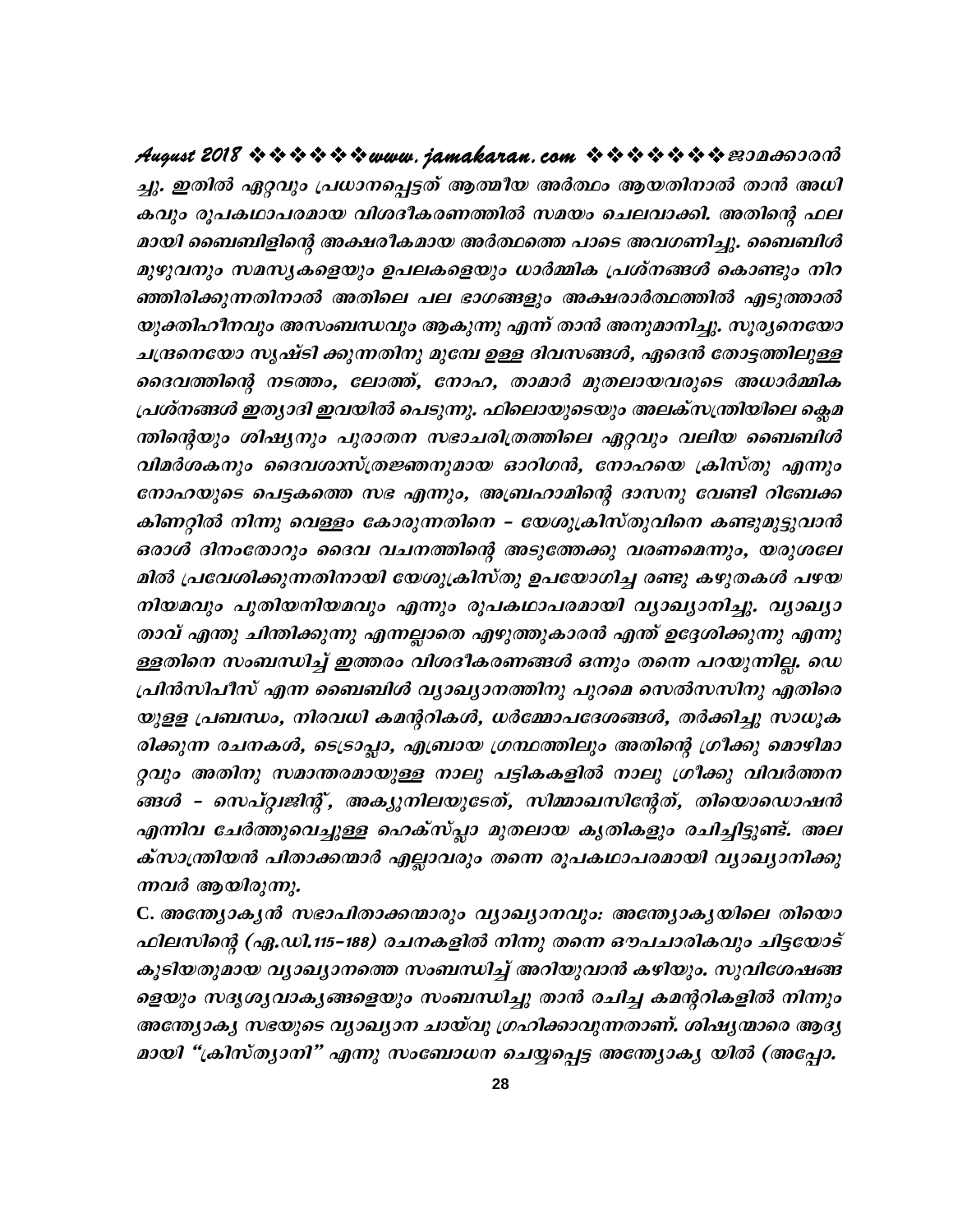പ്ര.11:26), ഏകദേശം നാലാം നൂറ്റാണ്ടിന്റെ ആരംഭത്തിൽ, അലക്സാന്ത്രയിലെ രൂപ കഥാപരമായ വൃാഖ്യാനത്തിന് എതിരായുള്ള ചരിത്ര – നിരൂപണപരമായ വ്യാഖ്യാ നവിധം സ്ഥാപിക്കപ്പെട്ടു. അലക്സാന്ത്രിയൻ പിതാക്കന്മാർക്കു തിരുവെഴുത്തിന്റെ അക്ഷരാർത്ഥത്തോടുള്ള അനാദരവു കണ്ടുമടുത്ത അന്ത്യോകൃർ സഭയിലെ നിര വധി സഭാനായകന്മാർ, എബ്രായ ഗ്രീക്കു ഭാഷാപഠനത്തിനും അതോടൊപ്പം ബൈബി ളിന്റെ ചരിത്രപരവും അക്ഷരികവുമായ വ്യാഖ്യാനത്തിനും ഊന്നൽ നൽകി. പഴയ നിയമത്തെയും പുതിയനിയമത്തെയും തമ്മിൽ യോജിപ്പിക്കുവാൻ തിരുവചനത്തെ രൂപകഥാപരം ആക്കുന്നതിനു പകരം പ്രതിരൂപവും ഭാവികഥനവും അതിന് ആധാ രമാക്കി കണക്കാക്കി. വാസ്തവത്തിൽ, സിറിയയിലെ അന്ത്യോകൃൻ പണ്ഡിതന്മാ രുടെ ഈ ഉദ്യമം യഹൂദന്മാരുടെ അക്ഷരഭക്തിക്കും അലക്സാന്ത്രിയരുടെ രൂപക ഥാപരമായുള്ള വൃാഖ്യാനത്തിനും എതിരായുള്ള പ്രതികരണം ആയിരുന്നു. ഒരു പഴയനിയമ സംഭവത്തിന്റെ ചരിത്രപരമായ അർത്ഥത്തിനു അധീതമായി അധികം ആത്മീയമായ മറ്റൊരു അർത്ഥം രൂപകഥാപരമായ വ്യാഖ്യാനം തേടുമ്പോൾ, ഒരു ചരിത്രസംഭവത്തിന് ഉള്ളിൽ തന്നെ അതിന്റെ ആത്മീയ അർത്ഥം അന്തർലീനമായി രിക്കുന്നുവെന്ന് അന്ത്യോകൃൻ പണ്ഡിതന്മാർ വിശ്വസിച്ചു. ഉദാഹരണത്തിന് അബ്രാം ഹാരാൻ വിട്ട സംഭവത്തെ (ഉല്പ 12:4), ഇന്ദ്രിയങ്ങളാൽ തിരിച്ചറിഞ്ഞതു മൂലമുള്ള തിരസ്കരണമെന്ന് രൂപകഥാപരമായി വ്യാഖ്യാനിക്കുന്നവർ മനസ്സിലാക്കുമ്പോൾ, വിശ്വാസത്തിന്റെയും ആശയത്തിന്റെയും പ്രവൃത്തിയായി അന്ത്യോകൃൻ വ്യാഖ്യാനം വിശദീകരിക്കുന്നു. അന്ത്യോകൃൻ പിതാക്കന്മാരിൽ ചിലരെ പരിചയപ്പെടാം.

1. ഡെറൊതൃസ് (ഏ.ഡി.240–312): അന്ത്യോകൃയിൽ ഏ.ഡി. 290–ടുകൂടി പുഷ്ടി പ്രാപിച്ച പ്രെസ്ബിറ്റർ ഡൊറൊതൃസ് എന്തെങ്കിലും കൃതികൾ അവശേഷിപ്പിച്ചി ട്ടുണ്ടോ എന്നുള്ളതു വൃക്തമല്ലെങ്കിലും വായ് മൊഴിയാലുള്ള തന്റെ പഠിപ്പിക്കൽ, ഔപചാരികമായ ഒരു ദൈവശാസ്ത്ര അദ്ധ്യായനശാല അവിടെ തുടങ്ങുവാൻ മാർഗ്ഗം ഒരുക്കി. അതിനാൽ ഇദ്ദേഹത്തെയും ചിലപ്പോൾ അന്ത്യോകൃൻ സ്കൂളിന്റെ സ്ഥാപ കരിൽ ഒരാളായി പറയാറുണ്ട്.

2. ലൂസിയാൻ (ഏ.ഡി. 312–ൽ മരിച്ചു): സിറിയയിലെ സമൊസറ്റയിൽ ജനിച്ച, ചെറു പ്പകാലം എഡെസ്സയിൽ ചെലവഴിച്ച, അന്ത്യോകൃയിലെ പ്രെസ്ബിറ്ററായി നിയമി ക്കപ്പെട്ട ലൂസിയൻ ആയിരുന്നു അന്ത്യോകൃൻ പാഠശാലയുടെ യഥാർത്ഥ സ്ഥാപ കൻ. ഓറിഗന്റെ സ്വാധീനത്താൽ വളരെ ശക്തി പ്രാപിച്ചു പ്രചുര പ്രചാരത്തിൽ ഇരുന്ന രൂപകഥാപരവും രഹസ്യാത്മകവുമായ വ്യാഖ്യാനത്തെ തടയുവാൻ കർശ നമായ തന്റെ വ്യാഖ്യാന വിധങ്ങൾ സഹായകമായി.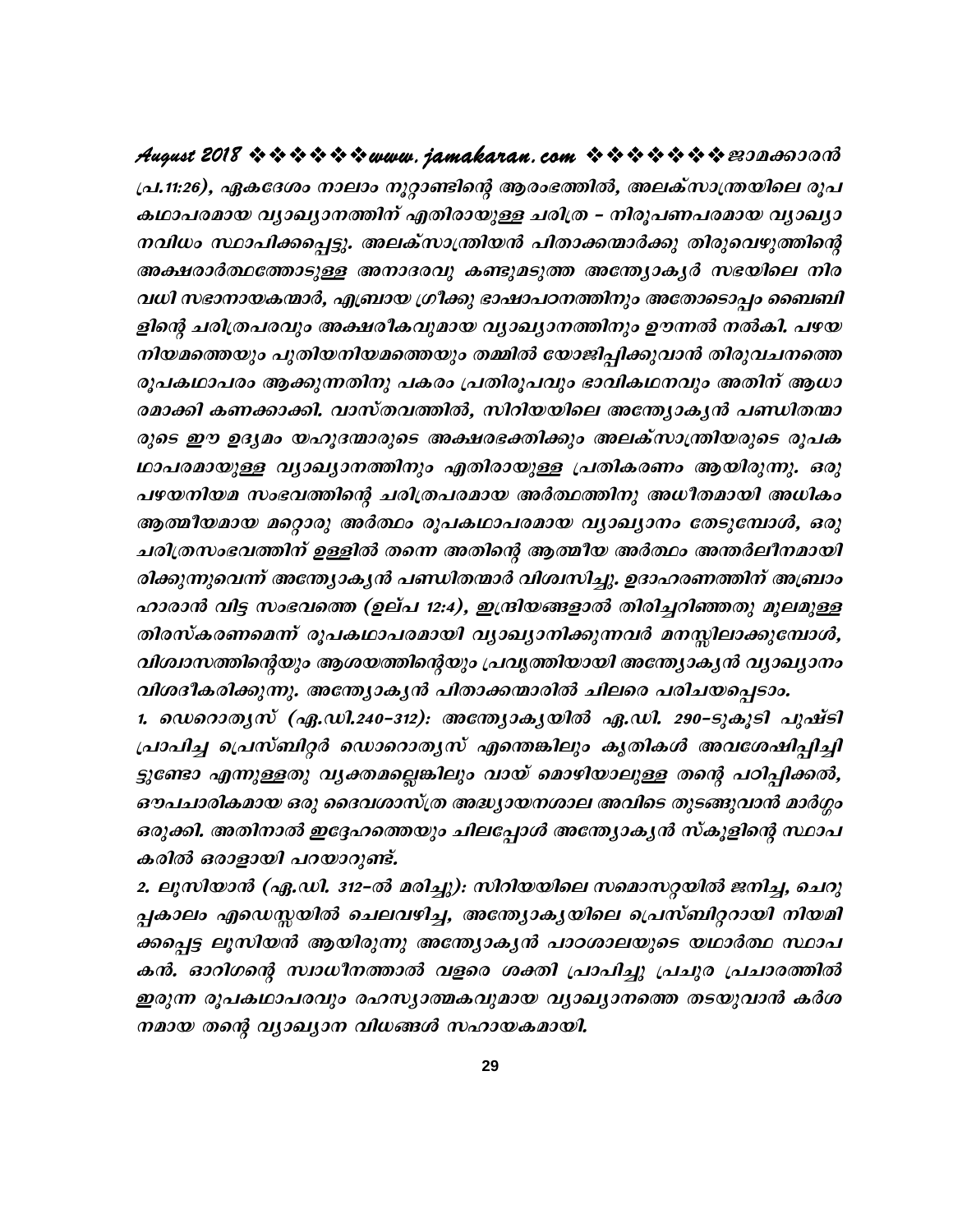3. ഡയൊസൊറസ് (ഏ.ഡി. 393–ൽ മരിച്ചു): തനിക്കു മുമ്പേ യൂസ്റ്റാതൃസ് (ഏ.ഡി.325), യൂസിബൃസ് (ഏ.ഡി.360–ൽ മരിച്ചു). എന്നിവർ വന്നെങ്കിലും ഡയൊഡോറസ് ആയി രുന്നു കൂടുതൽ ശ്രദ്ധേയൻ. ആദ്യം അന്ത്യോക്യയിലെ പ്രസ്ബിറ്ററും പിന്നീടു (ഏ. ഡി. 378) തർസൊസിലെ ബിഷപ്പും ആയിത്തീർന്ന ഇദ്ദേഹമാണ് അന്ത്യോകൃൻ വിദ്യാ പീഠത്തിന്റെ സ്ഥാപകൻ എന്നു ഫറർ കരുതുന്നു. മൊപ്സൂഷ്യയിലെ തിയൊഡൊ റിന്റെയും ജോൺ ക്രിസോസ്റ്റമിന്റെയും അദ്ധ്യാകനായിരുന്ന താൻ പുസ്തകത്തിന്റെ കലർപ്പില്ലാത്ത അർത്ഥങ്ങൾ രൂപകാലങ്കാരങ്ങളും സാധാരണമായ പ്രസ്താവനകളും അടങ്ങിയിരിക്കുന്നു എന്നു പഠിപ്പിച്ചു. പൗരസ്ത്യ സഭകളുടെ ഭരണത്തിനായി കോൺസ്റ്റന്റിനോപ്പിൾ ഉപദേശസമിതിയാൽ (ഏ.ഡി.381) ഡയൊഡൊറസ് രൂപക ഥാപരമായ വ്യാഖ്യാനത്തിനു വിരുദ്ധമായുള്ള തന്റെ തത്ത്വങ്ങൾ വിദ്യാർത്ഥികളുടെ മനസ്സിൽ ക്രമേണ കോരി നിറച്ചു.

4. മൊപ്സൂഷ്യയിലെ തിയൊഡൊർ (ഏ.ഡി.350–428):

അന്ത്യാകൃയിലെ പ്രെസ്ബിറ്ററായി അവരോധിക്കപ്പെട്ട തിയൊഡൊർ അതി വേഗം ഖ്യാതി നേടുകയും ഏകദേശം ഏ.ഡി.390-ൽ കിലികൃയിൽ മൊപ്സൂഷ്യ യിലെ ബിഷപ്പ് ആക്കുകയും ചെയ്തു. സമർത്ഥനായ എഴുത്തുകാരനും, ബൈബി ളിന്റെ പല പുസ്തകത്തിന്മേലും കമന്ററികൾ (ചെറിയ പ്രവാചകന്മാർ, ഫിലിപ്പി യർ, കൊലൊസൃർ, തെസ്സലൊനികൃർ։ സൂക്ഷിക്കപ്പെട്ടിരിക്കുന്നു) രചിച്ചവനും, സ്വതന്ത്ര നിരൂപകനും ചരിത്രപരമായി വ്യാഖ്യാനിക്കുന്നവനും ആയിരുന്ന തിയൊ ഡൊർ അലക്സാന്ത്രൃൻ രീതിയിലുള്ള രഹസ്യാത്മകമായ വ്യാഖ്യാനത്തോടു യാതൊരു ദയയും കാണിച്ചിരുന്നില്ല. അന്ത്യോകൃൻ പാഠശാലയുടെ ഏറ്റവും വലിയ വ്യാഖ്യാതാവായിരുന്നു അദ്ദേഹം. ചരിത്ര പശ്ചാത്തലത്തിനും സന്ദർഭത്തിനും അധികം ഊന്നൽ നൽകുക മൂലം അദ്ദേഹത്തെ "പഴയ വ്യാഖ്യാനികളുടെ പ്രഭു" എന്നു വിളിക്കപ്പെട്ടിരുന്നു എങ്കിലും ബൈബിളിന്റെ ചില പുസ്തകങ്ങളുടെ ദൈവ നിശ്വാസീതയും കാനോനികതയെയും നിഷേധിച്ചു. തന്റെ വ്യാകരണ-ചരിത്രപര മായ വ്യാഖ്യാനം ആധുനിക സുവിശേഷ വിഹിത വ്യാഖ്യാനത്തിനു തത്ത്വങ്ങൾ ആയിത്തീർന്നു.

5. ജോൺ ക്രിസൊസ്റ്റം (ഏ.ഡി. 354–407): മൊപ്സൂഷ്യയിലെ തിയൊഡൊർ നിരൂ പകനും വ്യാഖ്യാതവും എന്ന നിലയിൽ പ്രസിദ്ധനായിരുന്നെങ്കിൽ കോൺസ്റ്റാന്റി നോപ്പിളിലെ ആർച്ച് ബിഷപ്പ് ആയിരുന്ന ക്രിസൊസ്റ്റം തന്റെ വാക്ചാതുരുത്തിന്റെ വശ്യമനോഹാരിത മൂലം "സ്ഥർണ്ണനാവുള്ളവൻ" എന്ന പേരിൽ പുകഴ്പെട്ടവൻ ആയി രുന്നു. വ്യാകരണത്തിന്റെയും യുക്തിയുടെയും തത്ത്വം അനുസരിച്ചുള്ള തന്റെ വ്യാഖ്യാനം ബൈബിളിന്റെ അക്ഷരത്തിൽ നിന്നും ഉളവാകുന്ന ആത്മീയ ആശയം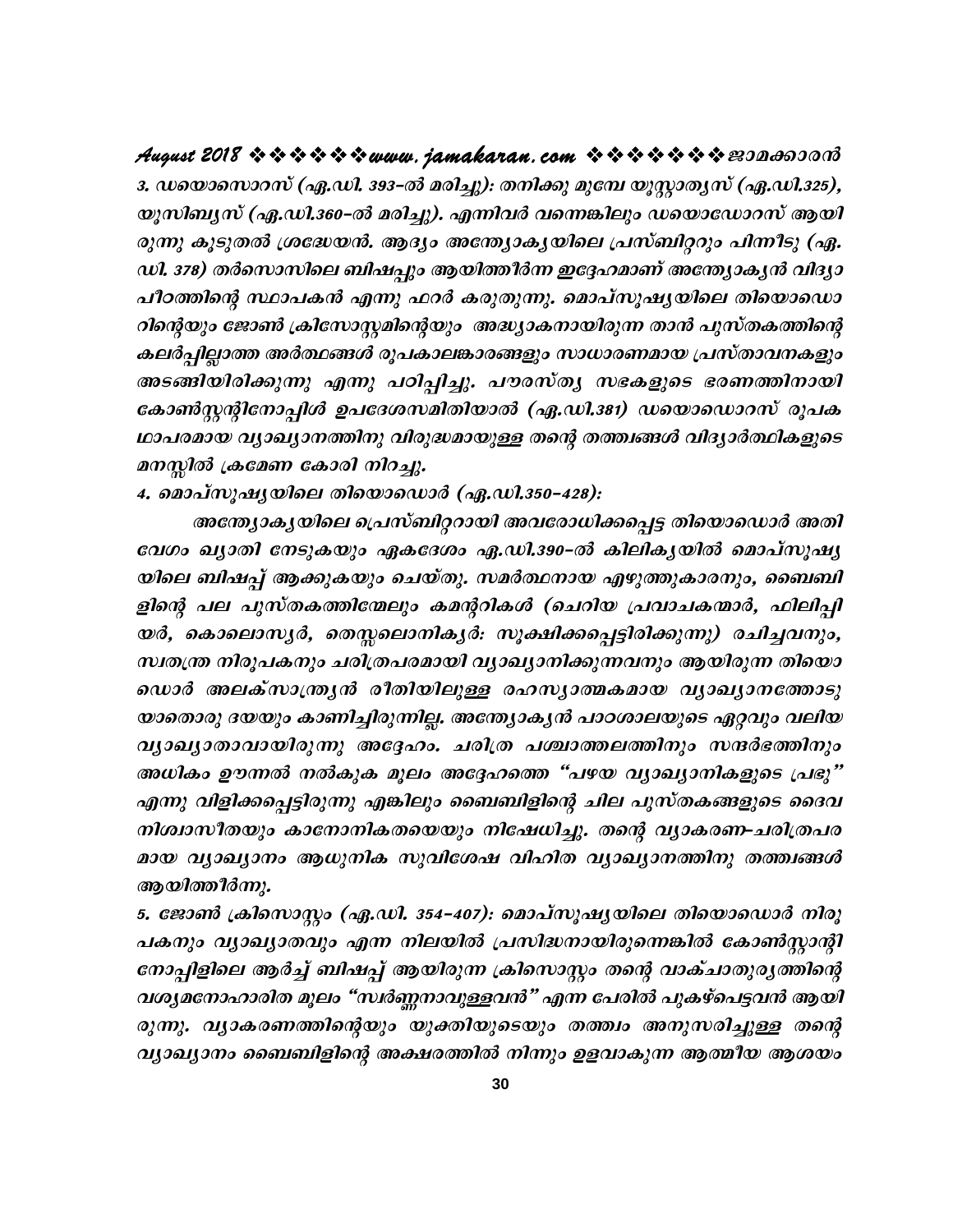മനസ്സിലാക്കുവാൻ ഗുണമായി. ആദിമ സഭാപിതാക്കന്മാരുടെ ഇടയിലെ "ഏറ്റവും വലിയ വ്യാഖ്യാതാവ്" എന്നു വിശേഷിപ്പിക്കപ്പെട്ട ഇദ്ദേഹം അറുനൂറിലേറെ ധർമ്മോ പദേശങ്ങൾ രചിച്ചിട്ടുണ്ട്. ഈ കൃതികളിൽ, പഴയനിയമത്തിൽ ഏകദേശം ഏഴായി രവും പുതിയനിയമത്തിൽ നിന്നു പതിനോരായിരവും ഉദ്ധരണികൾ അടങ്ങിയിരി ക്കുന്നു. മിക്കവാറും എല്ലാ കാര്യങ്ങളിലും തിയൊഡൊറും ക്രിസൊസ്റ്റമും വ്യത്യ സ്തൻ ആയിരുന്നെങ്കിലും ബൈബി ളിന്റെ ആദിമമായ അർത്ഥം നിശ്ചയിക്കുന്ന തിന് അനിവാര്യമായ, ശരിയായ ശാസ്ത്രീയമായ, വ്യാഖ്യാനത്തിന്റെ രൂപീകരണ ത്തിലേക്ക് അവർ ഇരുവരും ശ്രമിച്ചു. അക്ഷരാർത്ഥത്തിനു വലിയ മൂല്യം നല്കിയ പ്പോൾ തന്നെ രൂപകഥാപരമായ വ്യാഖ്യാനവിധത്തെ മനഃപൂർവ്വം തള്ളിക്കളകയും ചെയ്തു. ഇതൊക്കെയാണെങ്കിലും തിയൊഡൊറിന്റെ ശിഷ്യന്മാരിൽ ഒരാളായ നെസ്റ്റൊറിയസ് യേശുക്രിസ്തുവിന്റെ ആളത്വത്തെ സംബന്ധിച്ചുള്ള വലിയ ദുരുപ ദേശങ്ങൻ കുടുങ്ങി.

6. തിയൊഡൊറ്റെ (ഏ.ഡി. 386–458): ഡയൊഡൊറസ്, തിയൊഡൊർ, ക്രിസൊസ്റ്റം മുത ലായവരുടെ ഉപദേശങ്ങളാൽ സ്ഥധീനിക്കപ്പെട്ട തിയൊഡൊറെറ്റ് അവരുടെ വ്യാഖ്യാനക്രമം തന്നെയാണു പിൻതുടർന്നത്. പഴയനിയമത്തിലെ മിക്കവാറും എല്ലാ പുസ്തകങ്ങൾക്കും പൗലൊസിന്റെ ലേഖനങ്ങൾക്കും കമന്ററികൾ രചിച്ചിട്ടുണ്ട്. തന്റെ വിശദീകരണ ങ്ങൾ സാധാരണ ഹ്രസ്ഥ്യാ വൃക്തവും സംക്ഷിപ്തവും വിവേചനപരമായ തീർപ്പു കല്പിക്കുന്നതും ഏറ്റവും വൃക്തവുമായ പുരാതന വ്യാഖ്യാനങ്ങളിൽ ഒന്നും ആകു ന്നു. ക്രിസൊസ്റ്റമിന്റെയും തിയൊഡൊറ്ററിന്റെയും കാലത്തിനുശേഷം അന്ത്യാകൃൻ പാഠശാല ക്ഷയിക്കുകയും മെസൊപെട്ടോമൃയിലെ ക്രൈസ്തവ കേന്ദ്രങ്ങളിലെ പ്രവർത്തനങ്ങൾ കൂടുതൽ പ്രശസ്തമാവുകയും ചെയ്തു.

D. പിൽക്കാലത്തെ സഭാപിതാക്കന്മാർ: ഈ കാലയളവിനെക്കുറിച്ച് പറയുമ്പോൾ (അഞ്ചും ആറും നൂറ്റാണ്ടുകൾ) ജെറോ, അഗസ്റ്റിൻ, ജോൺ കാസ്സ്യൻ, യൂഖേറിയസ്, ആഡ്രിയൻ, ജുനിലിയസ് മുതലായ പേരുകൾ എടുത്തു പറയേണ്ടതാകുന്നു.

പാശ്ചാതൃ പാഠശാല ബൈബിൾ വ്യാഖ്യാനത്തിൽ, പാരമ്പരൃത്തിന്റെ ആധികാരി കതയോടൊപ്പം സഭയുടെയും ഊന്നിപ്പറയുന്ന കാര്യത്തിൽ പാശ്ചാത്യ സ്കൂൾ പേരു കേട്ടത് ആയിരുന്നു. സഭയുടെ പഠിപ്പിക്കലുകൾക്ക് അംഗീകൃത മാനദണ്ഡത്തിന്റെ മൂല്യം എന്നുള്ള പദവി നൽകി. ബൈബിൾ വ്യാഖ്യാനത്തിനായി ഒരു സ്കൂൾ പ്രത്യേകമായ ഏതെങ്കിലും വിധം രൂപീകരിച്ചില്ലെങ്കിലും അലക്സാന്ത്രിയൻ അന്ത്യോകൃൻ സ്കൂളു കളിൽ നിന്നു ചിലത് കടമെടുക്കുകയും അതിനോടുകൂടെ പാരമ്പര്യത്തിന്റെയും സഭ യുടെ ഉപദേശങ്ങളുടെയും അധികാരം കൂട്ടിച്ചേർക്കുകയും ചെയ്തു. അതിനാൽ ഇതൊ രു, മദ്ധ്യസ്ഥത വഹിക്കുന്ന പാഠശാല ആയിരുന്നു. ഹില്ലാരി, അംബ്രൊസ്, ജെറോം,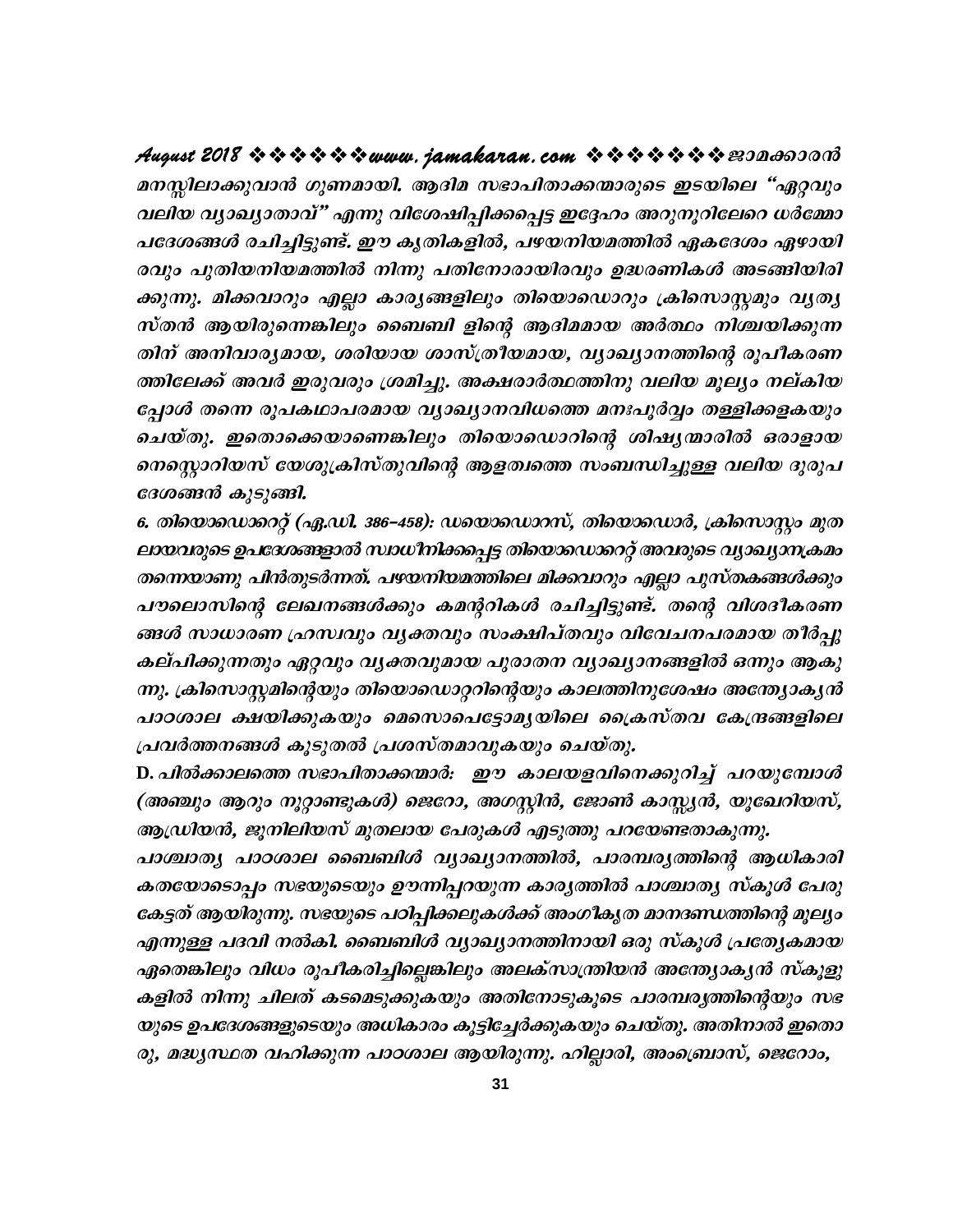### 

അഗസ്റ്റിൻ തുടങ്ങിയവർ ഇത്തരത്തിലുള്ള വ്യാഖ്യാനത്തിന്റെ പ്രതിനിധികളാകുന്നു. പാശ്ചാതൃ സഭയിലെ, ഉപദേശസംബന്ധമായി എഴുതുന്നവരിൽ ഹില്ലാരി 1. ഹില്ലാരി ശ്രദ്ധേയൻ ആയിരുന്നെങ്കിലും വ്യാഖ്യാതാവ് എന്ന നിലയിൽ ഓറിഗന്റെ നിലപാടുകാ രൻ ആയിരുന്നു.

2. അംബ്രോസ് (ഏ.ഡി.374-397): ചരിത്രവിവരണത്തിനു യാതൊരു മൂല്യവും നൽകാതെ ബൈബിളിലെ മറഞ്ഞിരിക്കുന്ന അർത്ഥത്തെ വാഴ്ത്തുകയും പലപ്പോഴും ഒരു വചനത്തിനു നിരവധി സൂതകാർത്ഥങ്ങൾ ഉണ്ടെന്ന് ഉറപ്പിച്ചു പ്രസ്താവിക്കുകയും ചെയ്ത മിലാനിലെ അംബ്രോസ്, ഓറിഗനിലും ഹില്ലാരിയിലും അധികം സാങ്കല്പി കവും നിയമ വിരുദ്ധവുമായി രൂപകഥാപരമായ വ്യാഖ്യാനത്തിൽ തൽപരൻ ആയിരു ന്നു. ഉദാഹരണത്തിന്, നോഹയുടെ പെട്ടകത്തെ മനുഷ്യ ശരീരമായും, കെട്ടപ്പെട്ട കഴു തക്കുട്ടിയെ (ലൂക്കൊ 19:30) പാപത്തിൽ ബന്ധിക്കപ്പെട്ട മനുഷ്യനായും, അതിനെ അഴി ക്കുന്നതിനെ ക്രിസ്തുവിന്റെ വീണ്ടെടുപ്പായും വ്യാഖ്യാനിക്കുന്നു. 3. ജെറോം (ഏ.ഡി.  $347 - 419$ :

പന്നോനൃയുടെ അതിർത്തിയിലുള്ള സ്ട്രിഡനിൽ ജനിച്ച, ചെറുപ്രായത്തിലെ റോമിൽ എത്തി അദ്ധ്യാപനം ചെയ്ത, കുറെക്കാലം സിറിയയിലെ അന്ത്യോകൃയിൽ ചെലവഴിച്ച, ഏകദേശം ഏ.ഡി. 386 മുതൽ യഹൂദ്യയിലെ ബെത്ലഹേമിൽ ശേഷം കാലം മുഴുവനും ചെലവഴിച്ച ജെറോം, പുരാതന സഭയുടെ മഹാനായ തർജ്ജമ ക്കാരൻ ആയിരുന്നു. മൂലഭാഷയായ എബ്രായ ഭാഷയിൽ നിന്നു ലാറ്റിനിലേക്കു വിവർത്തനം ചെയ്തു. ബൈബിളിന്റെ ഈ പരിഭാഷ സഭയുടെ ഔദ്യോഗിക ബൈബി ളായി അംഗീ കരിക്കപ്പെട്ടു. ഓറിഗന്റെ രൂപകഥാപരമായ വ്യാഖ്യാനം തുടക്കത്തിൽ താനും പിന്തുടർന്നെങ്കിലും പിന്നീട് അന്ത്യോകൃയിലെ പാഠശാലയുടെയും യഹൂദ ഉപദേഷ്ടാക്കന്മാരുടെയും സ്വാധീനത്താൽ കൂടുതൽ അക്ഷരീകമായ രീതിയിലേക്കു തിരിഞ്ഞു. തന്റെ ആദ്യ കമന്ററി രൂപകഥാപരം ആയിരുന്നെങ്കിൽ അവസാനത്തേത് അക്ഷരാർത്ഥപരം ആയിരുന്നു. എബ്രായ ഗ്രീക്കു ഭാഷകളിൽ അതിവിദഗ്ധനായി രുന്ന താൻ വ്യാഖ്യാതാവ് എന്ന നിലയിൽ അത്രമാത്രം ശോഭിച്ചില്ല. മൂലഭാഷക ളുടെ പ്രാധാനൃത്തെയും വിവർത്തനത്തിന്മേൽ ആദിമ ഗ്രന്ഥത്തിനുള്ള മേന്മയെയും പരിഗണിക്കുന്നതിനാൽ ജെറോമിനെ ശാസ്ത്രീയമായ വ്യാഖ്യാതാവിന്റെ പിതാവ് എന്നും പറയാറുണ്ട്.

4. വിൻസെന്റ് (ഏ.ഡി.450–നു മുമ്പു മരിച്ചു): സഭാപരവും കാതോലികവുമായ ആശയത്തിന്റെ നിയമപ്രകാരം വേണം പ്രവാചകന്മാരുടെയും അപ്പൊസ്തലന്മാരു ടെയും വ്യാഖ്യാനം നയിക്കപ്പെടേണ്ടത് എന്നും, ഒരു ഉപദേശം സ്ഥാപിക്കുവാൻ പാരമ്പര്യവും സഭയുടെ ഉപദേശവും രണ്ടും അനി വാര്യമാണെന്നു കണക്കാക്കു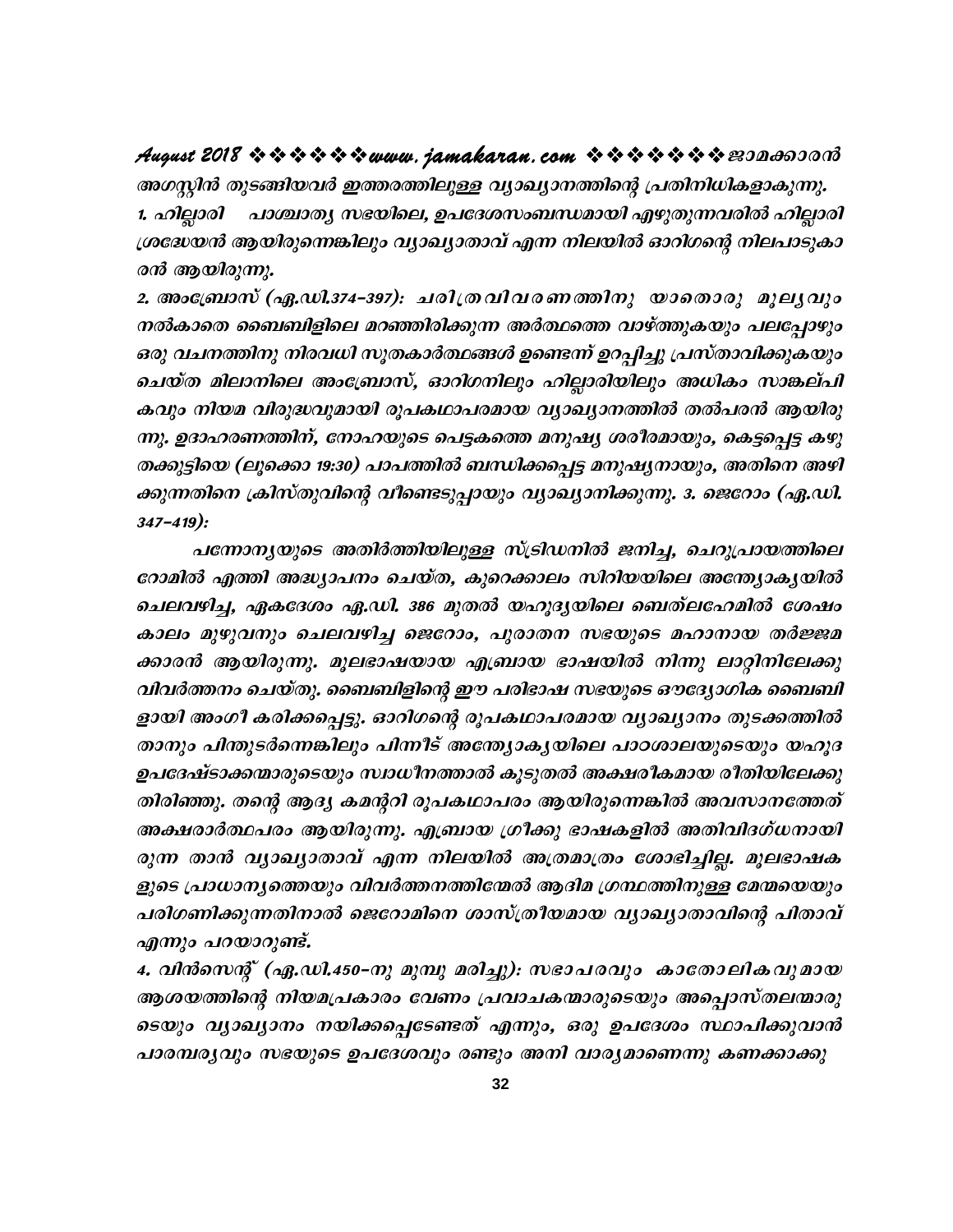വാൻ രചിച്ച കമ്മൊണിറ്റൊറിയത്തിൽ താൻ പ്രസ്താവിച്ചിരിക്കുന്നു. അതായത്, "നിയമം" എന്ന് ഇവിടെ ഉദ്ദേശിക്കുന്നതു സഭാ കൗൺസിലിന്റെ തീരുമാനങ്ങളും സഭാപിതാക്കന്മാർ സമ്മാനിച്ചിട്ടുള്ള വ്യാഖ്യാനങ്ങളും ആകുന്നു. എല്ലായിടത്തും എല്ലായ്പ്പോഴും എല്ലാവരാലും വിശ്വസിക്കപ്പെടുന്ന ഏക വ്യാഖ്യാനം മാത്രമാണ് സത്യമായത് എന്നുള്ളതായിരുന്നു തന്റെ അധികാരം. മറ്റൊരു രീതിയിൽ പറഞ്ഞാൽ സാർവ്വ ലൗകീകത്വവും പുരാതനവും സാമാനൃബോധവും അത്രെ ഒരു ബൈബിൾ ഭാഗത്തിന്റെ അർത്ഥം നിശ്ചയിക്കുന്നതിനുള്ള പരീക്ഷണോപാധി. ഈവിധ വ്യാഖ്യാ നത്തിൽ വിശ്വസിക്കാത്തവർക്കു സഭയുടെ പാരമ്പരൃത്തിനന്റെയും രീതിയിലുമുള്ള വ്യാഖ്യാനത്തെ സംബന്ധിച്ചു രചിച്ച പാഠപുസ്തകം പ്രയോജനം ഉള്ളതല്ല.

5. അഗസ്റ്റിൻ (ഏ.ഡി. 354–430) : ആഫ്രിക്കയിലെ ഹിപ്പൊയിൽ ബിഷപ്പായിരുന്ന അഗസ്റ്റിൻ പാണ്ഡിതൃത്തിൽ ജെറോമിനോളം എത്തുകയില്ലെങ്കിലും ആശയത്തിന്റെ ശക്തി, ആഴത്തിലേക്കുള്ള തുളച്ചുകയറൽ, പ്രതിഭയുടെ അഭിനവത്വം തുടങ്ങിയവ യുടെ കാരൃത്തിൽ വളരെയേറെ മുമ്പിൽ ആയിരുന്നു. ഒരുപക്ഷേ, യേശുക്രിസ്തുവും അപ്പൊസ്തലന്മാരും കഴിഞ്ഞാൽ പുരാതനസഭയിലെ ഏറ്റവും മഹാനായ ദൈവ ശാസ്ത്രജ്ഞൻ അദ്ദേഹം ആയിരുന്നു. ക്രിസ്ത്യാനി ആകുന്നതിനു മുമ്പു പഴയനി യമത്തിലെ മനുഷ്യരൂപാരോപണത്തെ അതൃന്താവജ്ഞയോടെ വീക്ഷിച്ചതിൽ നിന്നു രൂപംകൊണ്ട് മൂന്നാം നൂറ്റാണ്ടിൽ ഉടലെടുത്ത മാനിഖേയൻ മതപ്രസ്ഥാനത്തിന്റെ അനു ഭാവി ആയിരുന്നു അദ്ദേഹം. തന്മൂലം അക്ഷരീകമായ വ്യാഖ്യാനം സ്ഥീകരിച്ചെ ങ്കിലും അതു പഴയനിയമം ഗ്രഹിക്കുവാൻ ബുദ്ധിമുട്ട് ഉളവാക്കി. "അക്ഷരം കൊല്ലു ന്നു, ആത്മാവോ ജീവിപ്പിക്കുന്നു" (2 കൊരി 3:6) എന്നുള്ള വാകൃം കൂടെക്കൂടെ ഉദ്ധരിച്ചുകൊണ്ടു ഇറ്റലിയിലുള്ള മിലാനിലെ കത്തീഡ്രലിൽ വെച്ച് അംബ്രോസ് സംസാരിച്ചു കേട്ടപ്പോൾ രൂപകഥാപരമായ വ്യാഖ്യാനത്തെ അംഗീകരിച്ചു പഴയ നിയമത്തിൽ തനിക്കു നേരിട്ട പ്രശ്നത്തിനു പരിഹാരം ഉണ്ടാക്കി. അക്ഷരീകമായ വ്യാഖ്യാനം കൊല്ലുന്നുവെന്നും രൂപകഥാപരമായത് അഥവാ ആത്മീയമായ വ്യാഖ്യാ നമാണ് യഥാർത്ഥ അർത്ഥമെന്നും അദ്ദേഹം ഇതിന് അർത്ഥമാക്കി. "അസഹസ്രാ ബ്ദത്തിന്റെ പിതാവ്" എന്നുള്ള അപരനാമത്താലത്രെ പ്രവചന വിദ്യാർത്ഥികൾക്കി ടയിൽ താൻ അറിയപ്പെടുന്നത്. അക്ഷരീകമായ സഹസ്രാബ്ദവാഴ്ചയെ അഗസ്റ്റിൻ തള്ളിക്കള യുകയും അത് റോമൻ കത്തോലിക്കരുടെ ദൈവശാസ്ത്രത്തിൽ ഉൾപ്പെ ടുത്തുകയും ചെയ്തു. അദ്ദേഹം മൂർച്ചയുള്ള ഒരു ദൈവശാസ്ത്രജ്ഞനും ആയിരു ന്നു എന്നുള്ളതിനു പുറമെ, വ്യാഖ്യാനത്തിനു ശരിയായ തത്ത്വങ്ങൾ വളരെ പ്രധാ നമാണെന്നും അറിഞ്ഞിരുന്നു എങ്കിലും, "ഞാൻ കിടന്നുറങ്ങി, യഹോവ എന്നെ താങ്ങുകയാൽ ഉണർന്നുമിരിക്കുന്നു" (സങ്കീ 3:5) എന്നു പറഞ്ഞിരിക്കുന്നതു യേശു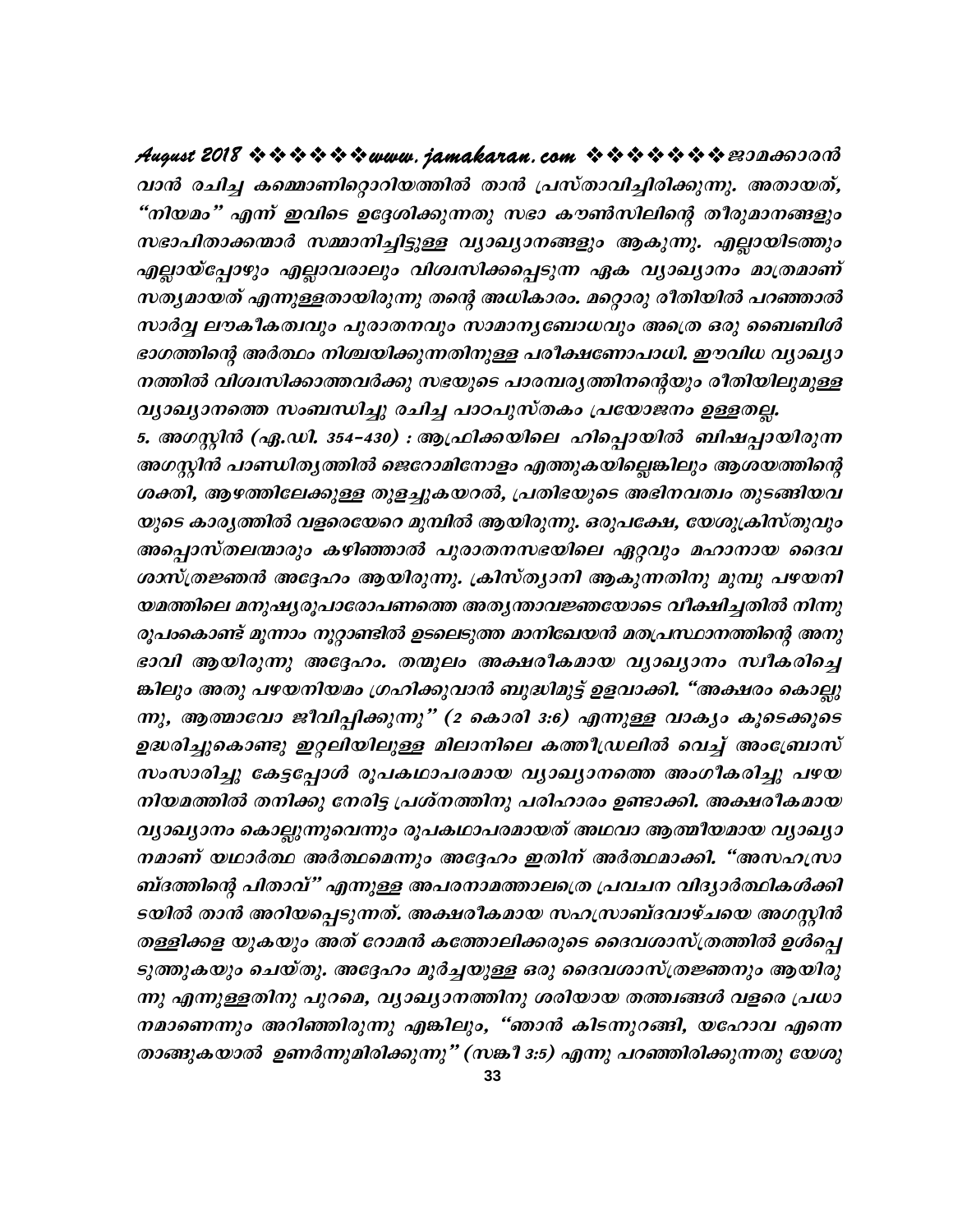ക്രിസ്തുവിന്റെ മരണ–പുനരുത്ഥാനത്തെയും, ആദാമും ഹവ്വയും ധറിച്ച അത്തി യില (ഉല്പ 3:7) കപടഭക്തിയെയും, തോൽ (ഉല്പ 3:21) ധാർമ്മികതെയും ഉദ്ദേ ശിച്ചാണെന്നുള്ള തന്റെ വിശദീകരണം താൻ തന്നെ അതിവ്യാപകമായ നിലയിൽ രൂപകഥാപരമായ വ്യാഖ്യാനം ഉപയോഗിച്ചു എന്നുള്ളതിന് ഉദാഹരണങ്ങൾ ആകു ന്നു. അതിവേഗം അടുത്ത ആയിരം സംവത്സരങ്ങളോളം, രൂപകഥാപരമായ രീതി ബൈബിൾ പണ്ഡിതന്മാർ വ്യാഖ്യാനത്തിനായി സ്ഥീകരിച്ചു. ക്രിസ്തീയ ഉപദേശ ങ്ങളെ സംബന്ധിച്ച് De Doctrina Christina എന്നുള്ള തന്റെ ഗ്രന്ഥത്തിൽ (397) രൂപക ഥാപരമായ ഭാഗങ്ങളെ നിശ്ചയിക്കുന്നതിനും അത് പരിഹരിക്കുവാൻ സഭയുടെ ഉപദേശവും ബൈബിളും ഉപയോഗിക്കാമെന്നും പ്രസ്താവിച്ചിരിക്കുന്നു. ഇതേ കൃതിയിൽ തന്നെ (മൂന്നാം പുസ്തകം) തന്റെ രൂപകഥാപരമായ വ്യാഖ്യാനത്തിന് ആധാരമാകുമാറ് ഏഴു വ്യാഖ്യാന നിയമങ്ങൾ നൽകിയിട്ടുണ്ട്.

a. "കർത്താവും അവന്റെ ശരീരവും" ക്രിസ്തുവിനെ സംബന്ധിച്ചു പ്രസ്തിവാചി ച്ചിരിക്കുന്നത് മിക്കപ്പോഴും തന്റെ ശരീരമാം സഭയ്ക്കും പ്രായോഗികം ആകുന്നു. b. "കർത്താവിന്റെ ഇരട്ട വിഭജനം, അഥവാ മിശ്രിത സഭ" സഭയിൽ ശരിയായ വിശ്വാസിയെയും കപടഭക്തരെയും കാണാം (മത്താ 13:47-18)

c. "വാഗ്ദത്തവും കല്പനയും" ചില ഭാഗങ്ങൾ കൃപക്കും ചിലതു കല്പനക്കും, ചിലത് ആത്മാവനും ചിലത് അക്ഷരത്തിനും, ചിലതു പ്രവൃത്തിക്കും ചിലതു വിശ്വാ സത്തിനും ബന്ധപ്പെട്ടിരിക്കുന്നു.

d. "അംശവും മുഴുവനും" ചില ഭാഗങ്ങൾ അംശമായതിനോടും ചിലതു മുഴുവനോടും ബന്ധപ്പെട്ടിരിക്കുന്നു. വിശ്വസിക്കുന്ന യിസ്രായേൽ ഒരു "അംശവും" ആത്മീയ യിസ്രായേലാകുന്ന സഭ "മുഴുവനും" ആകുന്നു.

e. "സമയങ്ങൾ" പൊരുത്തക്കേടുകൾ ഉണ്ട് എന്നു തോന്നുന്നവയെ ഒരു പ്രസ്താ വനയുടെ ഉള്ളിൽ മറ്റൊന്നാക്കി പരിഹരിക്കാവുന്നതാണ്.

f. "പുനർവിചാരണ" മുമ്പിലത്തെ ഒരു വിവരണത്തെ പരാമർശിക്കുന്നു എന്നു കണ്ട്, ബുദ്ധിമുട്ടുള്ള ഒരു ഭാഗത്തെ വിശദീകരിക്കാവുന്നതാകുന്നു.

g. "പിശാചും അവന്റെ ശരീരവും" യെശയ്യാവിലേതു പോലുള്ള (യെശ 14) ചില ഭാഗങ്ങൾ പിശാചിന്റെ ശരീരത്തെ, അതായത്, അവന്റെ അനുയായികൾക്കാണ് കൂടു തലും യോജിക്കുന്നത്. ഒരു വ്യാഖ്യാതാവിന്റെ ദൗത്യം തിരുവെഴുത്തിന്റെ അർത്ഥം നിശ്ചയിക്കുകയാണ്, മറിച്ച് തിരുവെഴുത്തിലേക്ക് അർത്ഥം കൊണ്ടു വരികയില്ല എന്ന് അദ്ദേഹം പറഞ്ഞു വെങ്കിലും അതിനു നേരെ വിപരീതമായിട്ടാണ് താൻ പ്രവൃ ത്തിച്ചത്. തിരുവെഴുത്തിനു ചരിത്രപരമായ, രോഗകാരണപരമായ, സമാനമായ, രൂപ കഥാപരമായ എന്നീ നാല് അർത്ഥങ്ങൾ താൻ അവലംബിച്ചു. ഇതു മധ്യകാലയള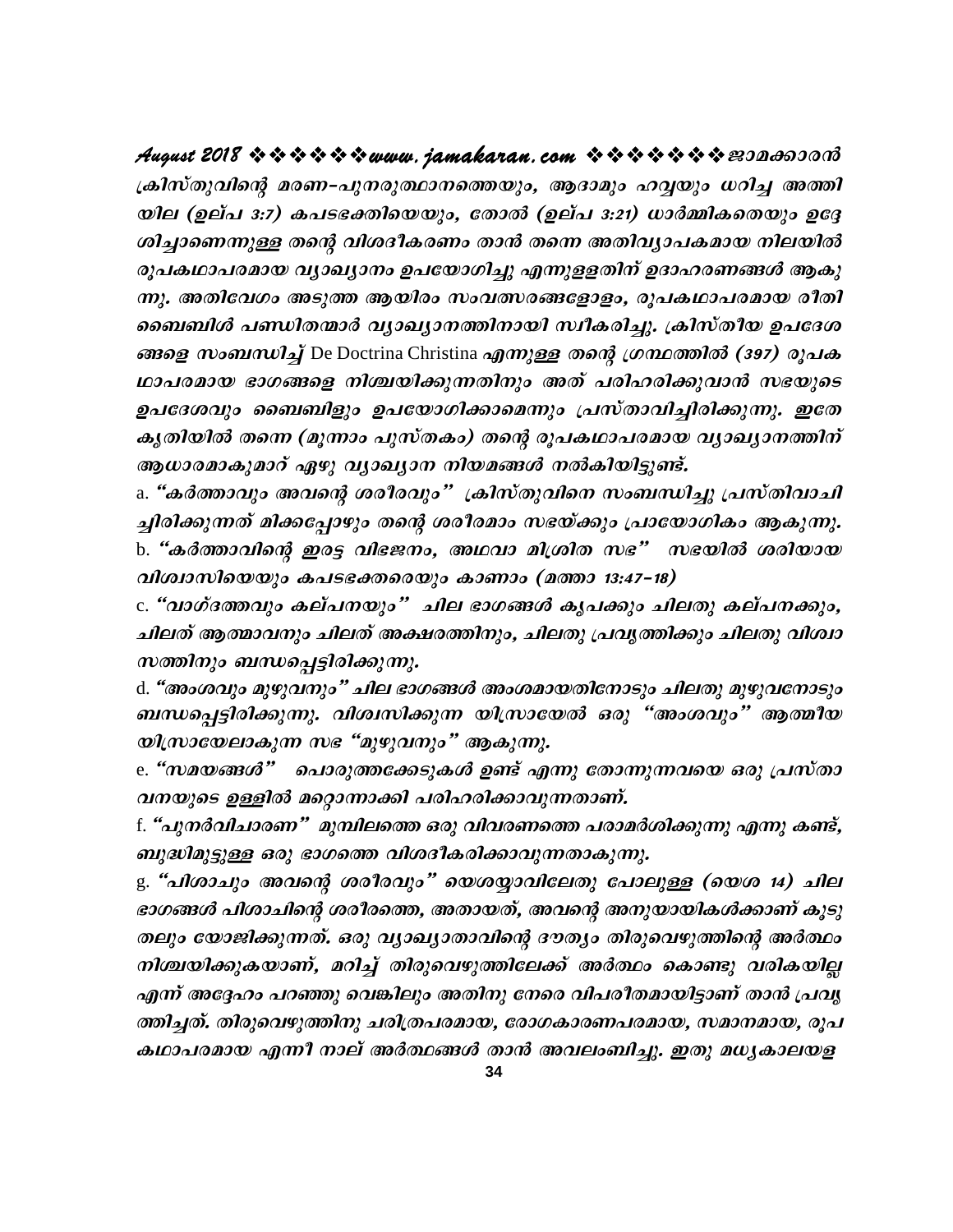## 

വിലെ വ്യാഖ്യാനത്തെ വളരെ സ്ഥധീനിച്ചു.

(1) വ്യാഖ്യാതാവിനു യഥാർത്ഥവിശ്വാസം ഉണ്ടായിരിക്കണം.

(2) തിരുവെഴുത്തിന്റെ ചരിത്ര - അക്ഷരീക അർത്ഥം ഉയർത്തിപ്പിടിക്കണം.

(3) ബൈബിൾ സംഖ്യകളിൽ സൂചകാർത്ഥം അടങ്ങിയിരിക്കുന്നു.

(4) പഴയനിയമത്തിൽ ഉടനീളം ക്രിസ്തുവിനെ ചിത്രീകരിച്ചിരിക്കുന്നു.

(5) ഒരു വാകൃത്തെ സന്ദർഭത്തോടു ചേർത്തു പഠിക്കുക

(6) പഠനത്തിനു പരിശുദ്ധാത്മാവു പകരം ആവുകയില്ല

(7) അവൃക്ത ഭാഗങ്ങളെ വൃക്തമായവയ്ക്കു സമർപ്പിക്കുക

(8) പുരോഗമനപരമായ വെളിപ്പാട് പരിഗണിക്കുക തുടങ്ങിയ വ്യാഖ്യാന നിയമ ങ്ങൾ ഇന്നും പ്രചാരത്തിൽ ഇരിക്കുന്നവ ആകുന്നു.

### 6. ജോൺ കാസ്റ്റ്യൻ (ഏ.ഡി. 360–435):

പാശ്ചാതൃ സ്കൂളിനോടുള്ള ബന്ധത്തിൽ ഹിലരി, അംബ്രോസ്, ജറോം, വിൻസന്റ് അഗസ്റ്റിൻ എന്നിവരെ കണ്ടുവെങ്കിലും ജെറോം, അഗസ്റ്റിൻ എന്നിവർ രൂപകഥാപര മായ വ്യാഖ്യാതാക്കൾ ആയതിനാൽ അലക്സാന്ത്ര്യൻ പാഠശാലയാൽ സ്വാധീന പ്പെട്ടവരായും അപ്പോൾ തന്നെ പില്ക്കാലത്ത് പിതാക്കന്മാരുടെ ഗണത്തിൽപ്പെട്ടവ രായും കണക്കാക്കപ്പെട്ടതാകുന്നു. ആധുനിക റൊമേനിയ, അഥവാ സിതിയിൽ നിന്നുള്ള ഒരു ക്രിസ്തീയ സന്യാസി ആയിരുന്നു.

ജോൺ കാസ്റ്റ്യൻ. തിരുവെഴുത്തിന് ഓറിഗൻ കൽപ്പിച്ച ത്രിവിധ അർത്ഥം ഭേദ ഗതി വരുത്തി ബൈബിളിനു ചരിത്രപരം: അക്ഷരീക അർത്ഥം,

ധാർമ്മികം: ഗ്രിക്കിലെ ട്രൊപേ എന്ന ശബ്ദത്തിന് ഒരു പദത്തെ അതിന്റെ ധാർമ്മിക അർത്ഥത്തിലേക്കു തിരിക്കുക എന്നുള്ള വിവക്ഷയുണ്ട്,

രൂപകഥാപരം: മാർമ്മികം അഥവാ ക്രിസ്തുശാസ്ത്രപരം, സ്വർഗ്ഗീയം അഥവാ രഹസ്യം അനഗെയ്ൻ എന്ന ഗ്രീക്കു പദത്തിന് ഉയരത്തിലേക്കു നയിക്കുക എന്നർത്ഥം; എന്നിങ്ങനെ നാലുവിധ ആശയ ങ്ങൾ ഉണ്ടെന്നു പഠിപ്പിച്ചു. ആദൃകാല ഘട്ടത്തിൽ ഉടനീളം പ്രശസ്തമായിത്തീർന്ന

'ദൈവം നമ്മുടെ പൂർവ്വീകരും എന്തു ചെയ്തു എന്ന് അക്ഷരം പഠിപ്പിക്കുന്നു. നിങ്ങൾ എന്തു വിശ്വസിക്കുന്നു എന്നു രൂപകഥയാൽ പഠിപ്പിക്കപ്പെട്ടു, നിങ്ങൾ പറ യുന്നത് എന്തോ അതാണു ധാർമ്മിക ഉപദേശം, നിങ്ങൾ എവിടേക്കു തിരിയുന്നു എന്നുള്ളത് സാമൃത്താൽ പഠിപ്പിക്കപ്പെട്ടു.'

എന്ന ചെറുഗാനം താൻ രൂപപ്പെടുത്തി. ഈ സമീപനം അനുസരിച്ചു യെരുശ ലേമിനു നാല് അർത്ഥങ്ങൾ സാധ്യതയുണ്ട്.

\*\*\*\*\*\*\*\*\*\*\*\*\*\*\*\*\*\*\*\*\*\*\*\*\*\*\*\*\*\*\*\*\*\*\*\*\*\*